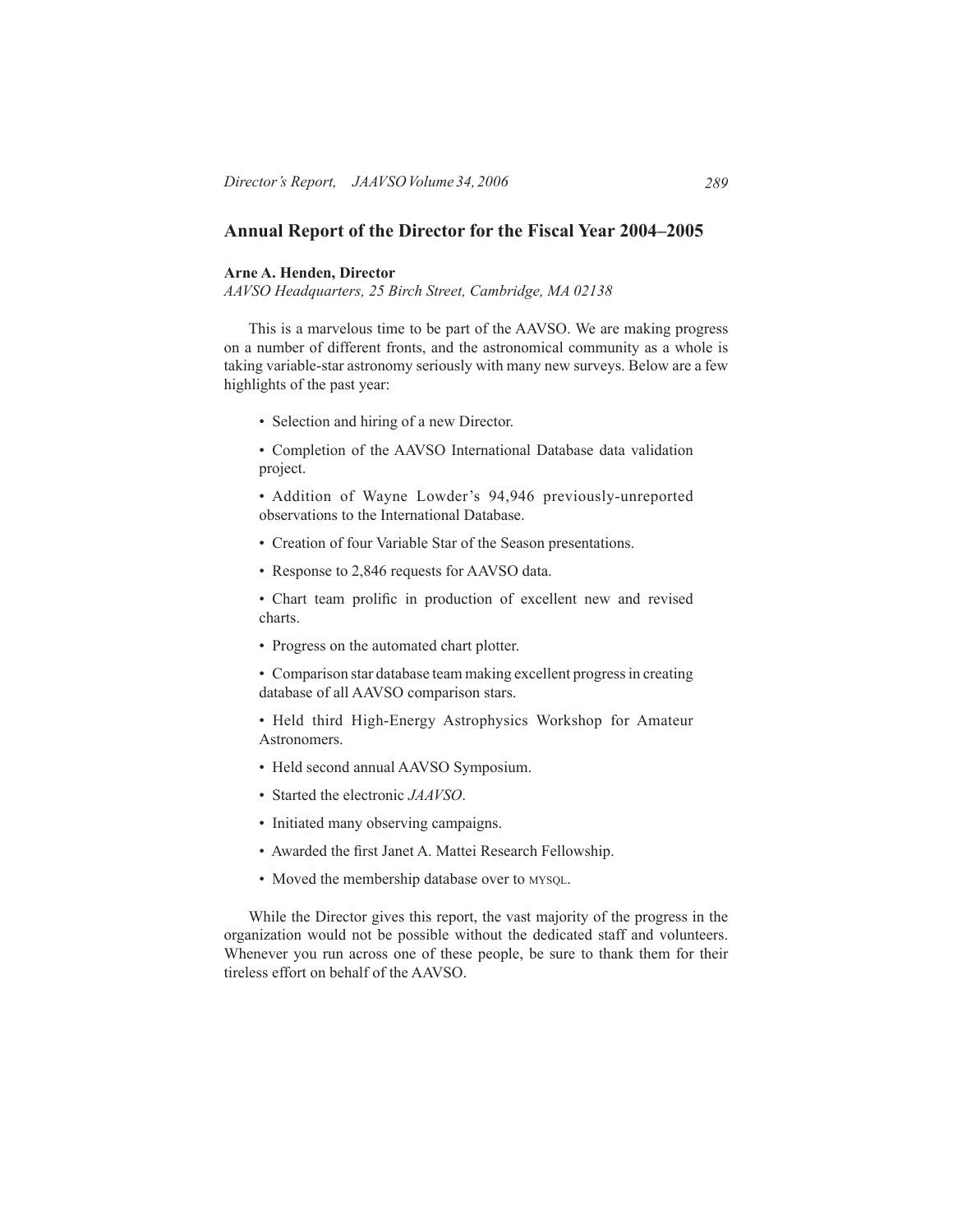# **1. Hiring of the new director**

Soon after the passing of our previous Director, Janet Mattei, the Council initiated a search in Spring 2004 for a new Director. The position was advertised on theAAVSO website inApril, theAAS Job Register in May, and through word of mouth to professionals who have expressed interest in the organization in the past. A search committee composed of a mix of professionals and amateurs, including past Presidents and Council members, narrowed the applicants to a reduced list. The candidates on the reduced list were brought to St. Louis for interviews in August 2004.

 Based on those interviews, a short list of four applicants was selected, and brought toAAVSO Headquartersin the Fallforstaffinterviews.Each applicant was able to talk to every staff member, and after a day of meetings with an applicant, the staff gave a short report to the search committee.

 The Council then voted in late October for their ranked choices. Offers were made, and a new Director hired in January 2005, starting employment on March 1, taking over from Interim Director Elizabeth O. Waagen.

Significant time was involved in the selection process, and the committee and Council should be commended for their long hours and deliberations. While no one can replace Janet in our hearts and minds, her framework built over the past decades provides an excellent platform for the future of the organization.

# **2. Data management and data processing**

# a. Digitization and processing of current data

Increasingly more observations are submitted electronically through the website and are automatically pipelined into onlineQuickLook/LightCurveGenerator files every ten minutes. About 76% of all submitted observations are coming through webobs, 18% through email (and processed by programs written by Aaron Price), and 6% through the traditional paper submission and Headquarters digitization.

We finished the processing of Wayne Lowder's backlog of observations, given to us by his son after Wayne's death. These 94,946 observations, digitized by Michael Saladyga, make an invaluable addition to the AAVSO International Database, extending the light curves of a great many small- amplitude variables by a number of years.

 Several other large observational databases have been digitized. The eclipsing binary and RR Lyr observationsfrom 1966 through 1975 that only existed on paper forms were entered by a Margaret Mayall Assistant, Yelena Synkova, and will be formatted and added to the International Database shortly. The photoelectric photometry (PEP) datasets submitted since the resignation of PEP committee chair Phillip Manker have been collected by Headquarters.These have now been entered by Sara Beck and will be processed in the coming months and added to the PEP data archive, which from now on will be maintained by Headquarters instead of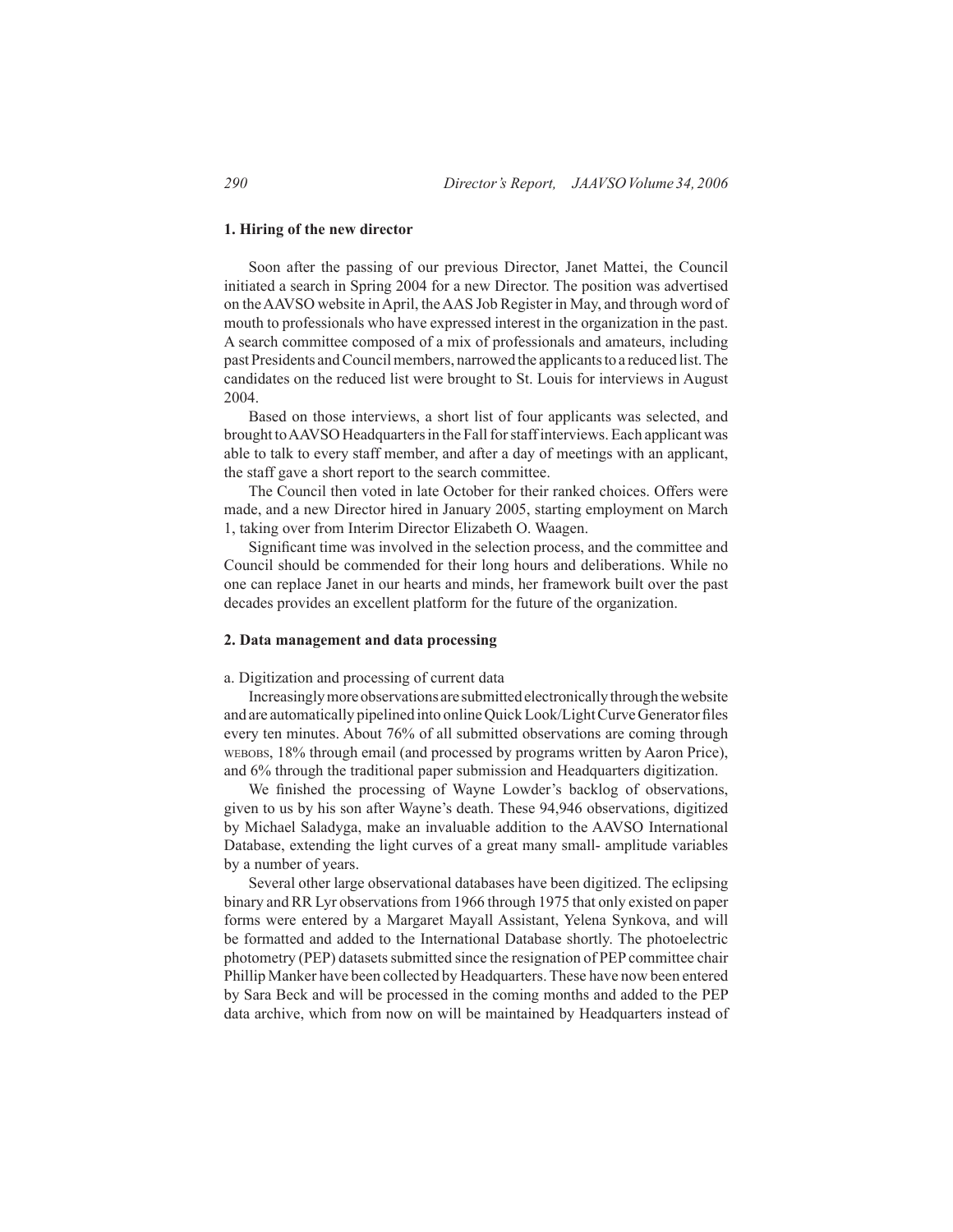by the committee chair. Finally, the 70,000 observations by A. W. Roberts (South Africa) are being entered by volunteers and will be sent to Headquarters in the next fiscal year for validation.

# b. Computer system and networking

There have been some significant technological changes in the infrastructure of the AAVSO this year. The first has been a gradual replacement of older workstations. Many staff workstations were more than five years old and had heavy use. Five staff members and the Director received new workstations, a laptop was purchased for the Director, and two workstations were acquired for use by other staff members in the coming months. All of the new workstations run the Mac os <sup>x</sup> operating system (except one that is LINUX-based). This is a general migration to Macintosh computers to decrease IT staff support overhead and to increase the use of open source software and standards. We have made the decision to use Adobe INDESIGN for all in-house publications, and a Mac copy has been purchased and a Mac Mini allocated to the *Journal* publication. Much of the new database interfacing is in java, with bits and pieces in perl and php.

A contract was negotiated and signed to provide much faster 1.5Mbps T1 Internet access at lower cost than our existing line provided. A lightening strike that occurred during an intense mid-Summer thunderstorm caused the loss of four network cards in computers, damaged the main telephone system, and burned out the T1 router. This caused a telephone downtime of a few days and an Internet downtime of about five days. Aaron Price moved the AAVSO web server off-site to provide some communication to the outside world. No data were lost during the outages.

A significant amount of software has been developed and released this year.  $MAGPLOT 2.0$ , released the first week in October, is a light curve-plotting tool that also does basic statistical analysis. winwwz, released in December, is a windows program for wavelet analysis of variable star data. PHASEPLOT 1.0, released in March, is a windows program for plotting phase diagrams and performing associated statistics. pcobs 2.1 was released with minor changes and bug fixes. magplot, phasplot, and pcobs were written by Len Abbey, and winwwz was written by Geir Klingenberg based on an algorithm developed by Grant Foster. An airmass and scintillation calculator was added to the website.

 The AAVSO also entered into an agreement with CBABelgium.com to offer a free copy of the peranso period analysis software to all AAVSO members. Prior to the announcement in February, peranso added the cleanest algorithm to its suite of data analysis tools. cleanest was developed by Grant Foster at the AAVSO. The visual basic source code for the algorithm has been publicly released via the AAVSO website.

c. The membership database and MYSQL

Erin Snyder, another Margaret Mayall Assistant for the Summer of 2005, worked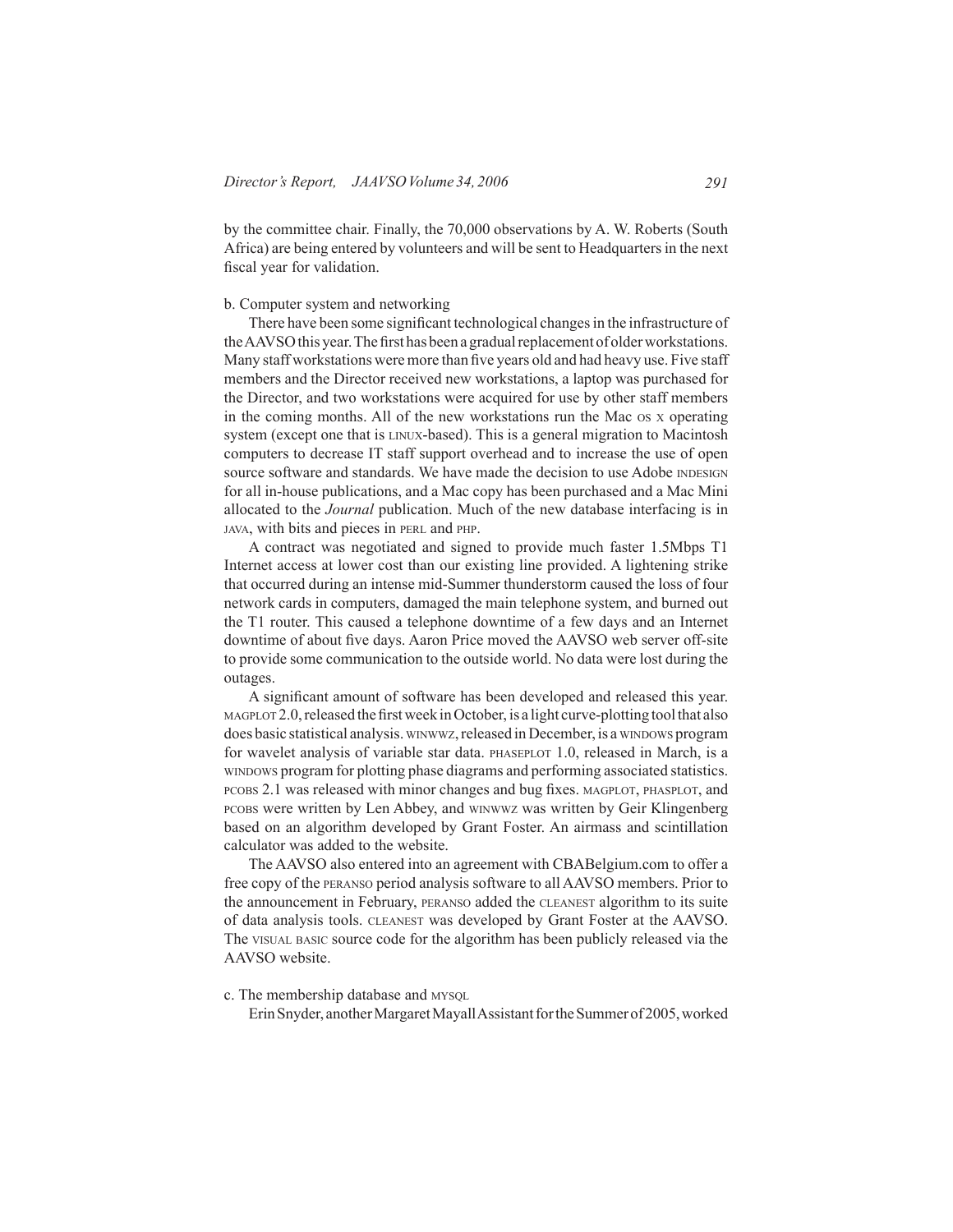with Aaron Price to convert the membership database from APPROACH (commercial software that is no longer sold or supported) to MYSQL, a full relational database that ispubliclysupported.Overtime,useof approach became awkwardandcomplicated as our membership database management needs became more demanding. Erin wrote java graphical interface routines to provide the same functionality as APPROACH, along with extensions to improve the speed and usefulness of the database. The resultant program is called solo. This type of JAVA/MYSQL combination will be used in early 2006 to convert the existing, flat-ASCII, International Database into a full relational database. Staff members are taking java coursesso that they can maintain solo and similar interfaces in the future.

# **3. Internet presence and the AAVSO website**

 AAVSO website usage is high with a general increasing trend in activity. There was a significant dip in December that seems to be consistent with previous years; it is proving to be a real "Holiday Hiatus." The most popular pages on the whole site are the same as in past reports: the Light Curve Generator, the Chart Search Engine, and the Quick Look file. These three programs alone account for 60% of the top ten most popular pages on the site. The amount of data transferred per day has increased from 324 MB (last year) to 377 MB (this year), which averages to about one page downloaded every fifteen seconds. Approximately 270,603 charts and 189,377 light curves were downloaded over the past year.

There were several significant additions to the website this year. There has been an increasing focus on observing campaigns. Specialty observing pages were created for about a dozen objects, most in response to requests from professionals. An "Observing Campaigns at a Glance" page was added as a tool to help observers plan their activities. The electronic *eJAAVSO* was begun, with both new papers and archived volumes added for easy access.

 AAVSO-Interest pages were enhanced over the last year with the addition of a "What's new at HQ" section which includes short staff biographies and pictures as well as directions, a tour of the building, and news from headquarters. A special pagewas created to introduce the newDirector.TheFall 2004meetingwas archived including video from the Janet A. Mattei memorial, paper presentations, and more. PowerPoint presentations from the 94th Spring Meeting and 3rd High-Energy Astrophysics Workshop for Amateur Astronomers were added. "The Online Book Auction" was new this year and seemed to be more successful than the previous paper-only auctions. The popular online feature "Variable Star of the Season" continues to see a lot of web traffic and is in the top ten most downloaded pages category.

A major website addition in the last six months has been the "Internet Relay Chat Server." This software allows the AAVSO to host chat sessions among its members and observers. These chats provide real-time interaction between members and observers, important for campaigns and mentoring activities. A guest interview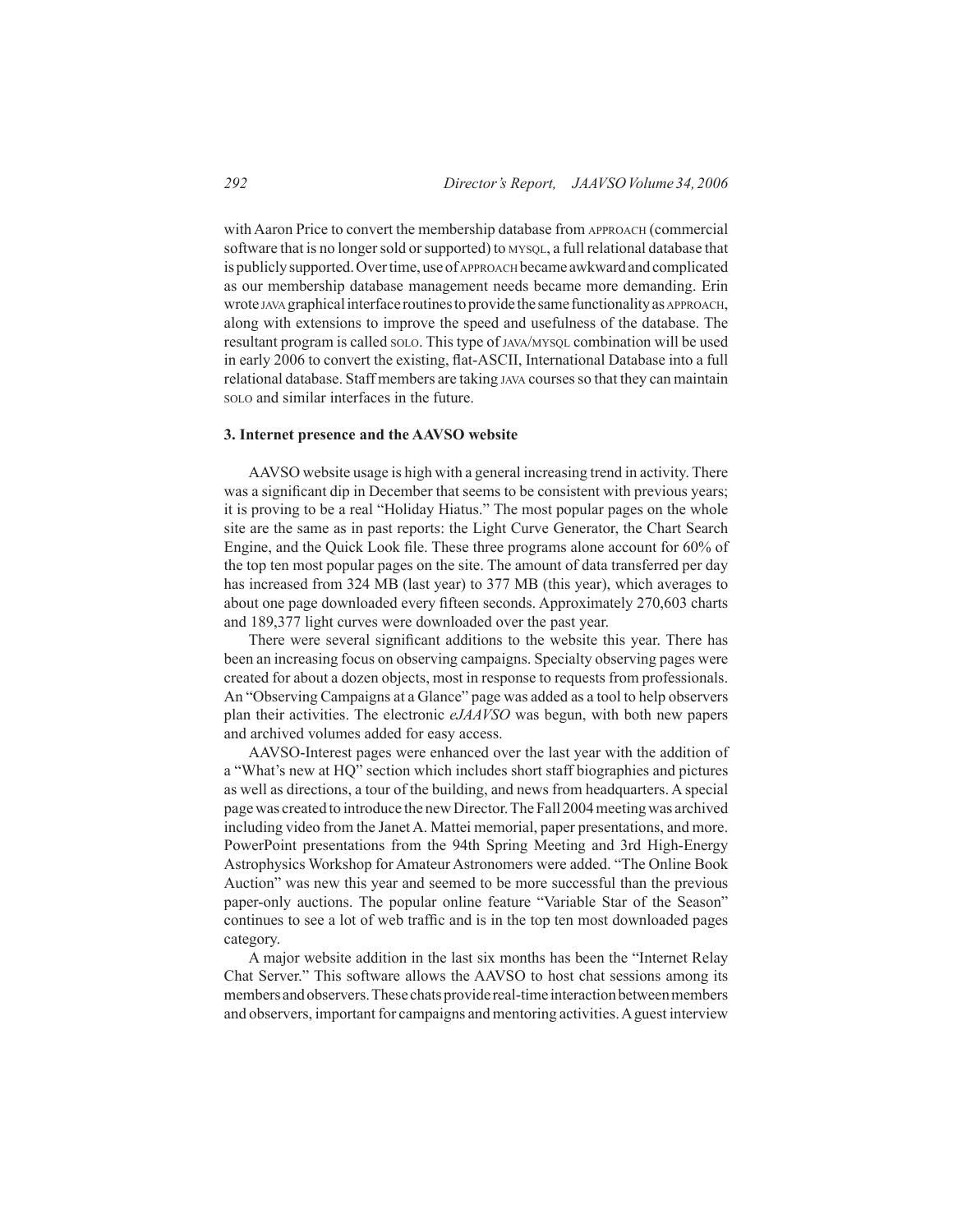is often held during the Thursday chats, with more than twenty people typically on-line to ask questions. We also purchased a high quality digital video camera, with which we are recording workshops and paper sessions, placing the video on our website. Many programming changes are beingmade to the website, improving ease of maintenance without changing functionality.

Some useful publications have been added to the website. Doug West has written the first Infrared Photometry Program progress report, highlighting observations of η Aql. Elizabeth Waagen has written an article on what happens to observations after they have been submitted to the AAVSO. A feature showing labeled pictures from the 1966 AAVSO meeting was added. New feature articles were written, highlighting our many volunteers and Gamze Menali's trip to Istanbul to represent the AAVSO.

 Several new fund-raising links are now on the website home page. Paul Norris, a long-time member, donated panes of Hubble/HST stamps. An agreement was reached with Amazon, where any sales made by clicking on our front-page link result in a rebate to the AAVSO. We have announced a "Flying Star" program to pay for staff domestic and international travel.

#### **4. Requests for AAVSO data**

We have responded to about 2,846 requests (only 326 were manually filled) for AAVSO data and information from astronomers, observers, educators, and students. We responded to about 1,829 requests in 2004, and 536 requests in 2003. Some of this increase is due to the increasing availability of data online for automatic download, but some is also due to the fact that online requests must be made one star at a time, while an email sent to Headquarters (and that would be counted as one request) may contain a request for data on several stars.

 We had a long observing campaign on U Gem this past winter in support of target-of-opportunity observations with RXTE for J. Cannizzo (NASA Goddard Space Flight Center). Cannizzo requested immediate notification of the outburst of U Gem in order to trigger the satellites. Our observers monitored U Gem closely beginning in December through February (when the outburst finally occurred). While RXTE was not able to observe this outburst, our observers' dedicated efforts provided Cannizzo with an outstanding visual and CCD light curve of U Gem to use in his research. P. Szkody (University of Washington) requested that AAVSO observers monitor the SDSS cataclysmic variables J161033, J220511, and J013132. HST UV observations were planned with the ACS instrument, and the primary scheduling constraint was that these stars could not be in outburst within twenty-four hours of the expected HST observation. AAVSO observers were able to confirm quiescence for safe observations. Now that Spitzer is operational, several requests have been received for simultaneous observations of targets while the IR observations were to be made. Examples are the Blazar 4C 29.45 for G. Spear (Sonoma State University) and Var Her 04 and AS 325 for S. Howell (National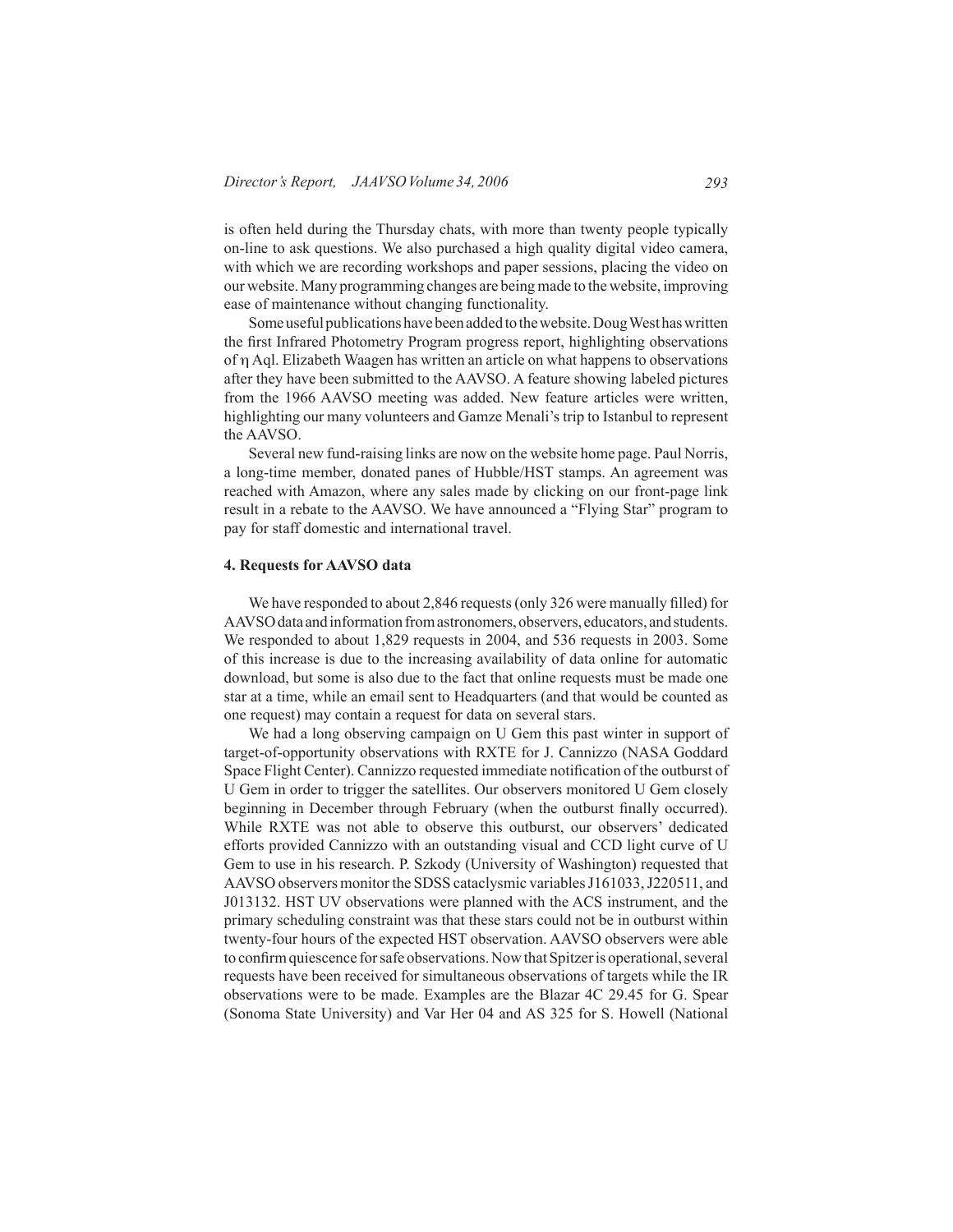OpticalAstronomy Observatory). In addition, a significant number of astronomers are obtaining the data and information they need from materials on our website such as our News Flashes, Light-Curve Generator, and Quick-Look files. Most of our data requests come through the web.

# **5. Summary of observations**

#### 5.1 Annual observations

This year we received 955,302 visual, photoelectric, and CCD observations from 740 observers worldwide (Figure 1). These totals include 389,297 observations from 264 observers in 43 states and territories of the United States, and 566,005 observationsfrom476observersin42countries.We continuedtoreceive increasing numbers of observations from observers in the southern hemisphere and from observers with CCDs.

 The total number of observations since 1911 in the AAVSO International Database now stands at 12,704,102.

We passed two milestones this year: the 12 millionth and 12.5 millionth observations contributed to the AAVSO International Database! Observation 12 million was contributed by Richard Huziak, Saskatoon, Saskatchewan, Canada, with his observation of 0056+37C NVAnd on JD 2453323.75860 (2004 November 14.25860UT) atmagnitude14.393CCDV.Observation12.5millionwas contributed by Vance Petriew of Regina, Saskatchewan, Canada, with his observation of 2138+43F NSV 25754 on JD 2453622.63059 (2005 September 9.13059 UT) at magnitude 11.237 CCDV. Figure 2 shows the half-millionth observations submitted to the AAVSO.

Our top four observers for this fiscal year were Richard Huziak (Canada) with 38,450 (mostly CCD) observations, Robert James (USA) with 46,352 (all CCD), Vance Petriew (Canada) with 60,561 (nearly all CCD), and Wayne Lowder (USA) with 94,946 (all visual; the final eleven years of his observations). Table 1 lists the number of observers and the total observational contribution from each country during this fiscal year. Table 2 gives the same information for each state or territory in the United States.Table 3 is an alphabetical list of observers, giving each person's AAVSO observer initials, location, and annual totals of observations. Table 4 lists the numbers of observers, each of whom made 1 to 999 observations; 1,000 to 9,999 observations (in increments of 1,000); and 10,000 or more observations this year. Table 4 also lists for each category the total number of observations and the percentage of all observations the category represents. Figures 3, 4, and 5 show schematic representations of the information in Table 4.

 We received 1,674 observations from 17 photoelectric observers. We received 465,421 CCD observations from 196 observers. These include *BVRI* observations of CCD program stars and the CCD observations of other types of stars, particularly faint cataclysmic and long period variables. We received 35,105 eclipsing binary and RR Lyrae star observations from 29 current observers (Wayne Lowder's eclipsing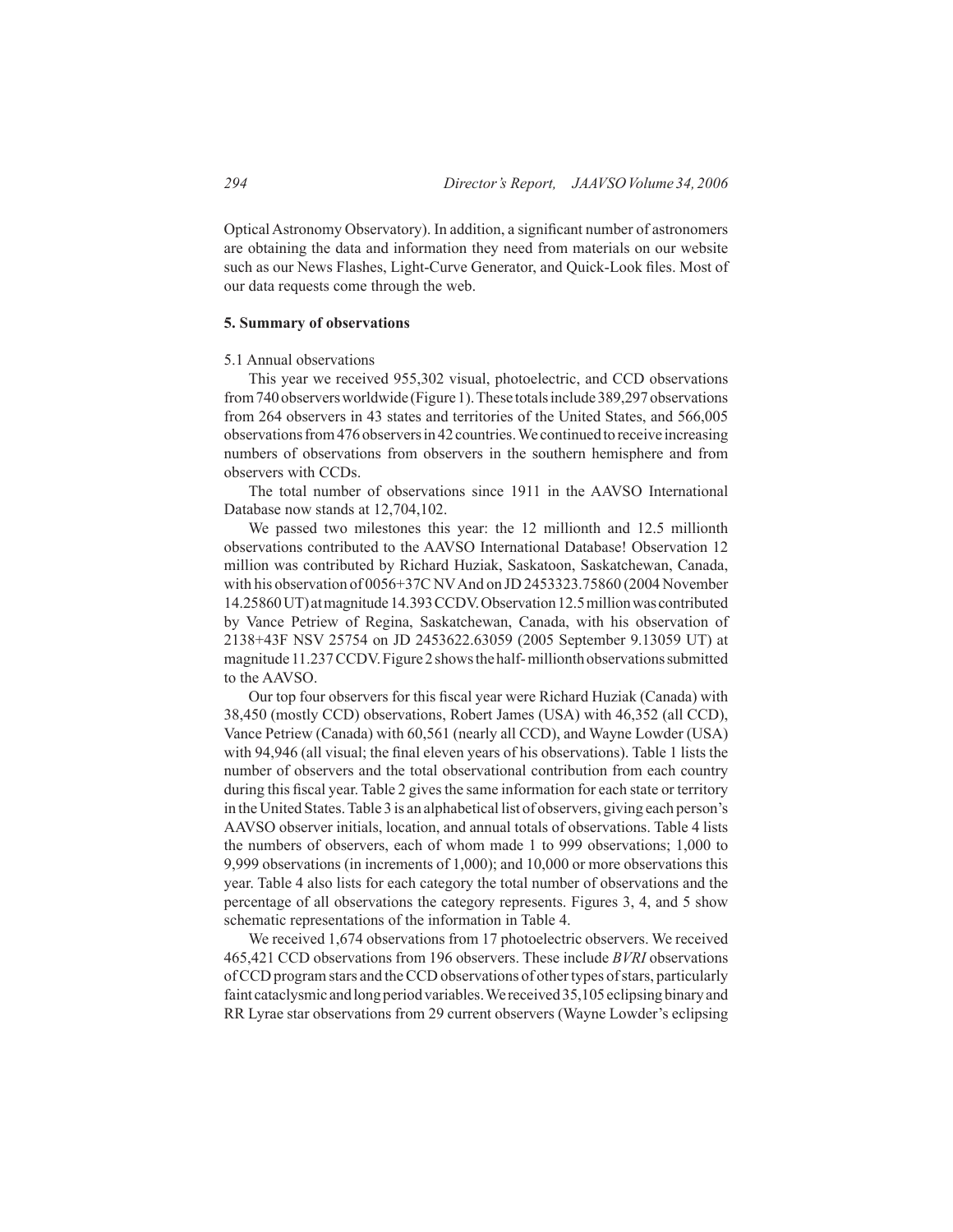binary and RR Lyrae star observations are not included in this number). Marvin Baldwin, chair of the AAVSO Eclipsing Binary and RR Lyrae Committees, together with committees member Gerry Samolyk, reduces and archives the observations for the determination of times of minima and maxima, respectively. We received 669 supernova search observations from three observers. These observations, which are not included in the annual totals, are archived at AAVSO Headquarters. Rev. Robert Evans, chair of the AAVSO Supernova Search Committee, continues to provide vital guidance to the observers.We received 3,356 nova search observations and 62.17 hours of dome searches from four observers. These observations are not included in the annual totals. Rev. Kenneth Beckmann, chair of the AAVSO Nova Search Committee, compiles these observations and provides valuable guidance to observers.

My most sincere thanks go to all our observers for their tireless efforts, dedication, and vital astronomical contributions to the AAVSO International Database. My sincere thanks also go to our data processing and archiving staff—Elizabeth Waagen, Michael Saladyga,Aaron Price and Katherine Davis(web and email interfaces and support), and Gloria Ortiz Cruz (data digitization).

# 5.2 International cooperation

 We acknowledge with appreciation the observations sent to the AAVSO by members of the following variable star associations, either individually or as a group, for inclusion in the AAVSO International Database for dissemination to the astronomical community worldwide:

- a. Agrupacion Astronomica de Sabadell (Spain)
- b. Asociacion de Variabilistas de Espagne (Spain)
- c. Association of Variable Star Observers "Pleione" (Russia)
- d. Association Française des Observateurs d'Étoiles Variables (France)
- e. Astronomical Society of Southern Africa, Variable Star Section
- f. Astronomisk Selskab (Scandinavia)
- g. Astronomischer Jugendclub (Austria)
- h. Brazilian Observational Network REA
- i. British Astronomical Association, Variable Star Section
- j. Bundesdeutsche Arbeitsgemeinschaft für VerSnderliche Sterne e.V. (BAV) (Germany)
- k. Israeli Astronomical Association, Variable Star Section
- l. Koninklijke Nederlandse Vereniging Voor Weer-en Sterrenkunde, Werkgroep Veranderlijke Sterren (Netherlands)
- m. Liga Ibero-Americana de Astronomia (South America)
- n. Madrid Astronomical Association M1 (Spain)
- o. Magyar Csillagàszati Egyesület, Valtózocsillag Szakcsoport (Hungary)
- p. Norwegian Astronomical Society, Variable Star Section
- q. Royal Astronomical Society of Canada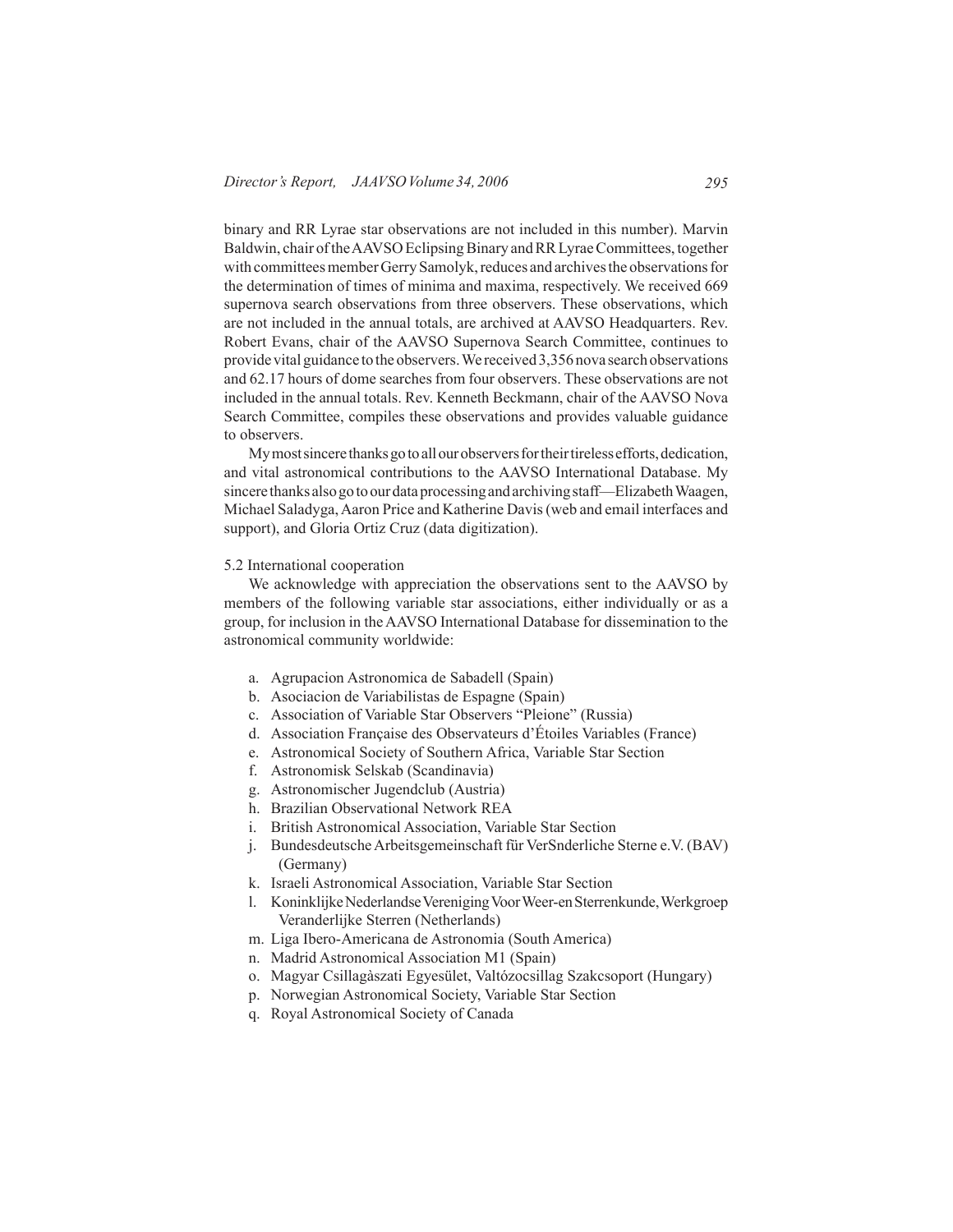- r. Royal Astronomical Society of New Zealand, Variable Star Section
- s. Svensk Amator Astronomisk Förening, Variabelsektionen (Sweden)
- t. Ukraine Astronomical Group, Variable Star Section
- u. Unione Astrofili Italiani (Italy)
- v. URSAAstronomical Association, Variable Star Section (Finland)
- w. Vereniging Voor Sterrenkunde, Werkgroep Veranderlijke Sterren (Belgium)

# **6. Special projects**

#### a. *AAVSO Monographs*

Last year it was decided to discontinue the *AAVSO Monograph* series, once those monographs in preparation were published, because of the imminent availability of the data online with the validation project. There are three monographs still in preparation. We plan to publish them this summer and complete the series.

We expect the publication of the *Observed Minima Timings of Eclipsing Binaries* and *Observed Maxima Timings of RR Lyrae Stars* series to continue. The next in the *Eclipsing Binary* series (number 10) is nearly ready for submission.

# b. Validation of AAVSO International Database

 The database validation project funded by NASA has been completed on time and on budget. This covers most of the AAVSO program stars (except for Orion variables and NSV/CSV candidates) through 2001. We continue to validate more recent data, with Kerriann Malatesta, Gamze Menali, and Sara Beck performing the majority of the effort. We expect to submit a NASAunsolicited proposal in late 2005tocomplete thevalidationthroughthe currentdate,include stars excludedfrom the first phase, and to improve the software used in validation. Kerri is principal author on a paper for the *JAAVSO* on the validation project.

### c. Charts

 The Chart Team has been very busy this year under the leadership of Team Leader Mike Simonsen and Headquarters Coordinator Aaron Price. Over the past three years, 2,000 charts for more than 400 stars have been created (about 40% of all AAVSO variable star charts). The chart team is currently addressing chart errors reported through the Chart Error Tracking Tool (CHET) interface. The chart team, the comparison star database working group, and representatives of HQ are working together to develop the Automated Chart Plotter (acp). A beta version using inl was demonstrated at the Las Cruces AAVSO meeting. After extensive deliberation, it was decided to hire ClockWork Active Media Systems to produce a PERL/PHP equivalent to the IDL program. This relieves us from using proprietary software and produces a program that more staff members are able to modify and maintain. The chart-plotting program should be available for testing within a few months. Initial discussions regarding updating the Royal Astronomical Society of New Zealand's southern charts have begun.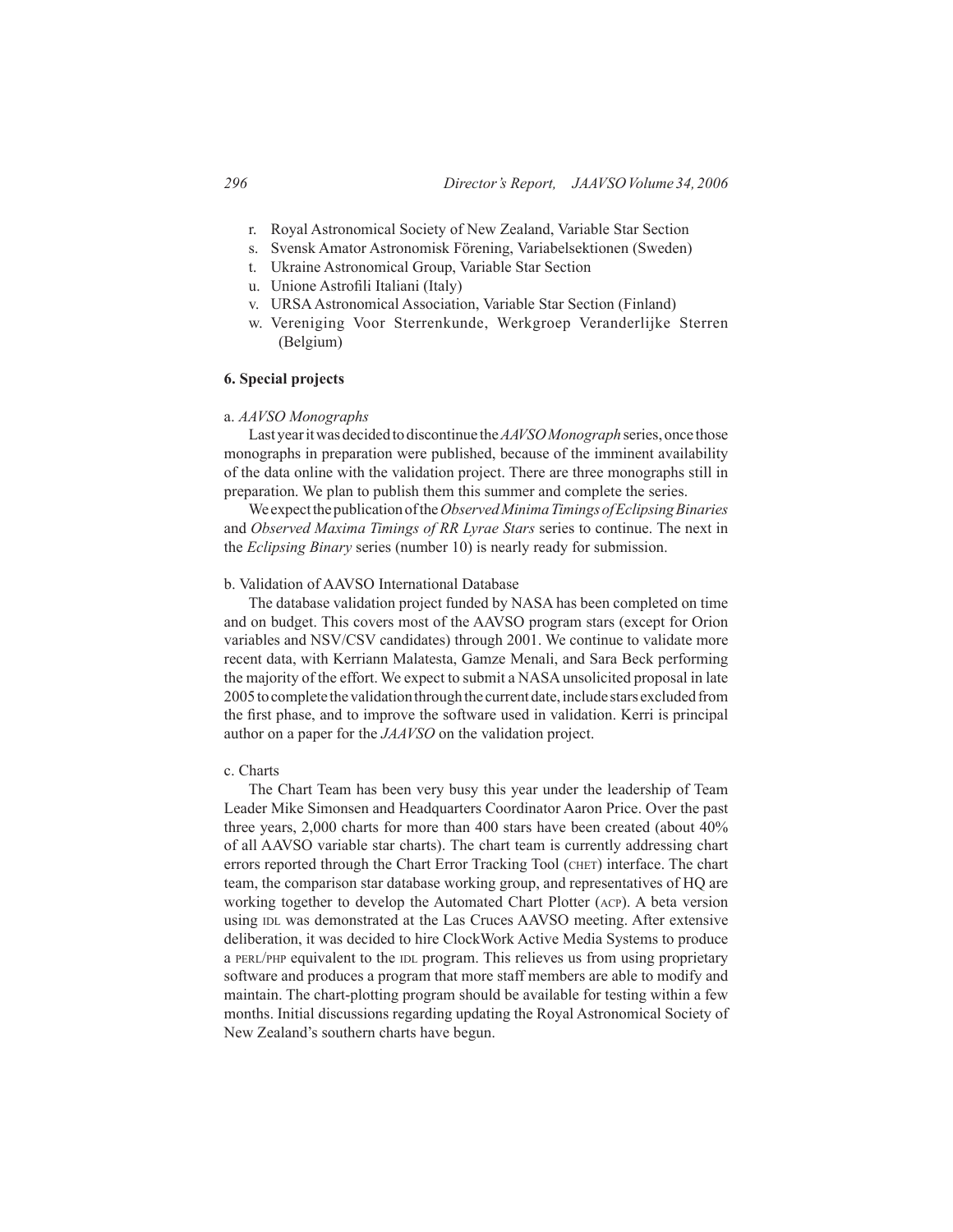

Figure 1. Number of observations submitted each year to the AAVSO International Database since its founding in 1911.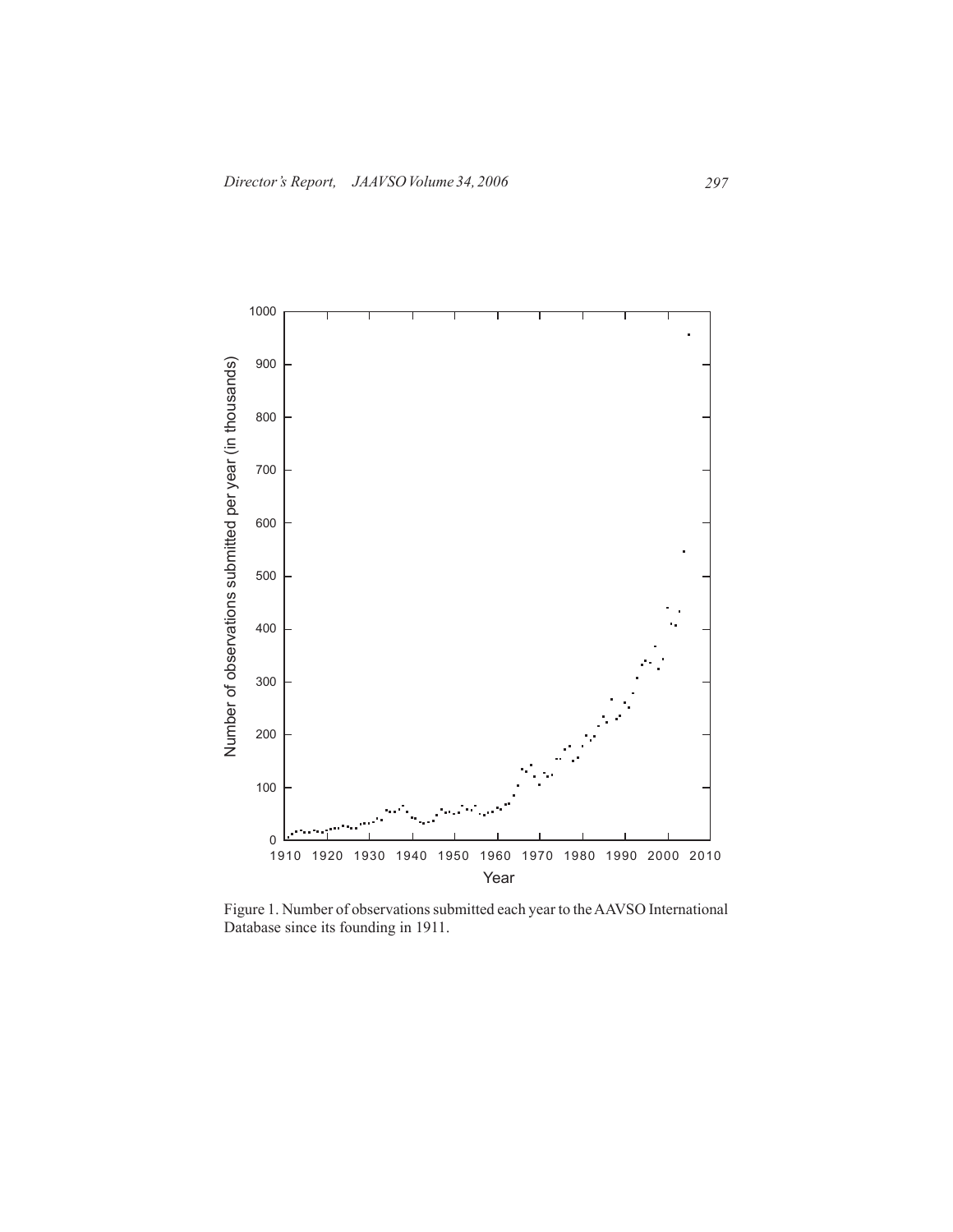

Figure 2. "Megasteps" of the AAVSO—the year in which each half-millionth observation was contributed to the AAVSO International Database, and the name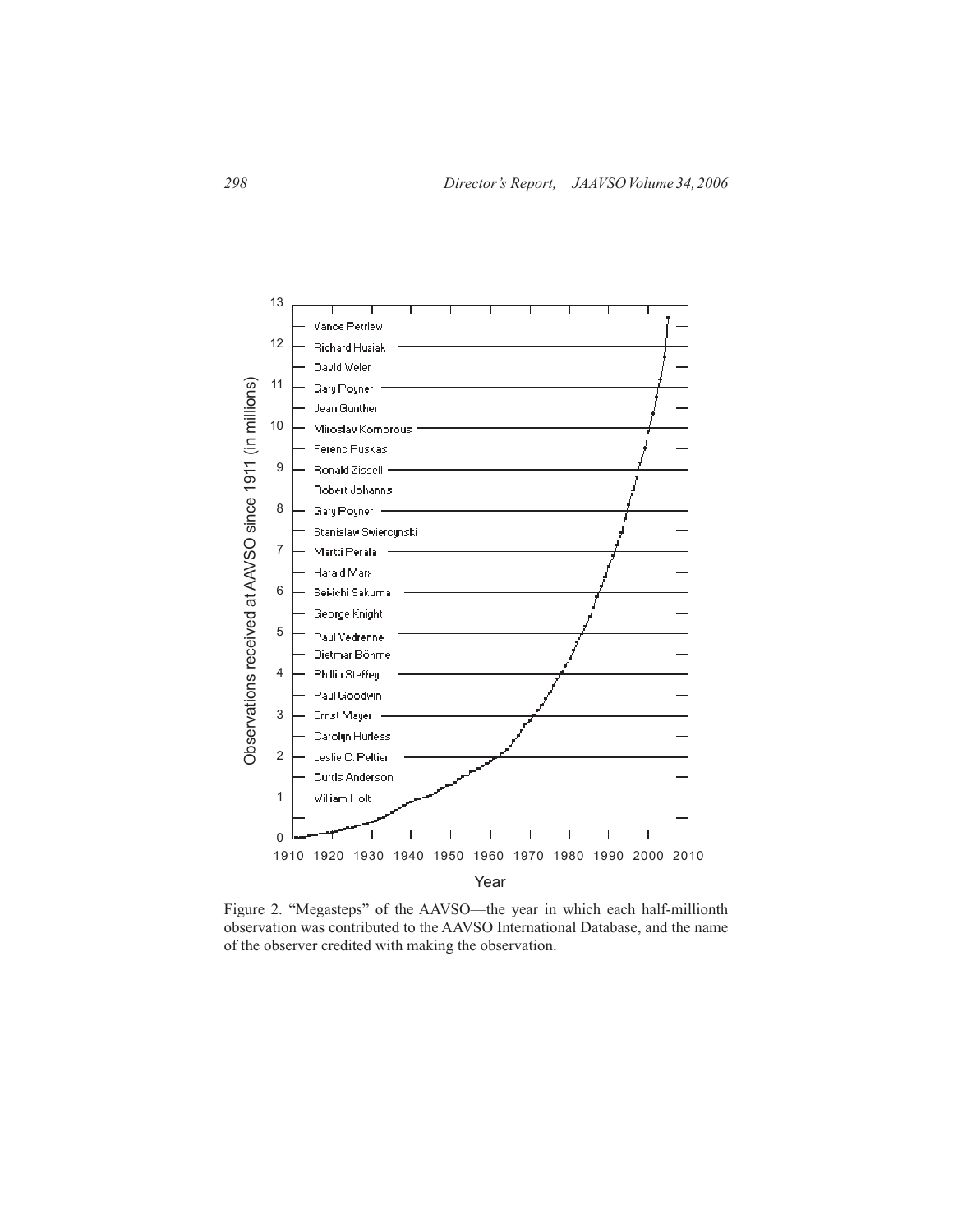

Figures 3, 4, and 5. These figures represent the information given in Table 4. Figure 3(top left) shows the number of observers, each of whom contributed 1–999; 1,000–9,999 (in increments of 1000), and 10,000 or more observations in fiscal 2004–2005. Figure 4 (right) shows, for each increment of 1,000 observations, the total number of observations contributed by the corresponding number of observers shown in Figure 3. Figure 5 (bottom left) shows, for each increment of 1,000 observations, the number of observations given in Figure 4, represented as a percentage of the total number of observations contributed to the AAVSO in fiscal 2004–2005.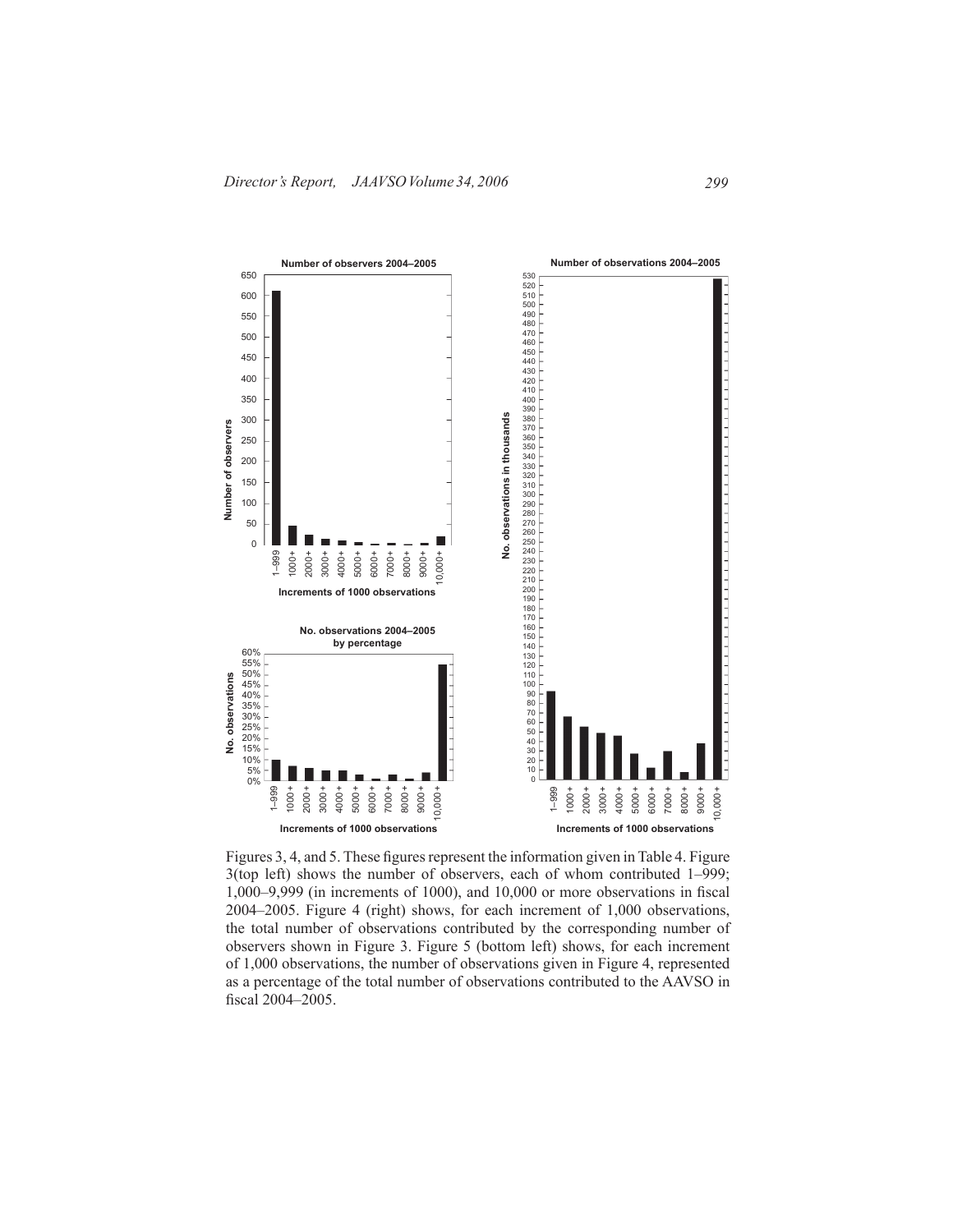# d. Comparison star database (COMPDB)

The comppe project was initiated in the summer of 2003 to create a database of comparison stars on AAVSO charts in preparation for automatic chart making and more efficient comparison star sequence changes.

The team, under the leadership of Team Leader Vance Petriew and Headquarters Coordinator Aaron Price, has made great progress during the past year in documenting all the active AAVSO charts found on the website (phase 1 of the project). The Comp Star Database Working Group is nearing the end of phase I, documenting over 70,614 comparison stars on over 4,128 charts. Less than 300 charts remain to be done. Planning for phase II has begun. Phase II will place the comparison stars into a relational database and perform research to improve the photometric values of each star. A team of observers will be trained to determine sequences for fields that have no available or published photometry.

As an ancillary task to the COMPDB, Vance Petriew wrote a white paper on how we should identify (or name) variable stars in the future, getting us away from the Harvard Designation system. The new Universal Identifier (UID) concept has been incorporated into a new software product, the Variable Star Index (vsx) program by Chris Watson, that will be available to our membership in a few months. A preliminary version is on the AAVSO website for testing by a small set of external collaborators.

#### e. AAVSO International High-Energy Network (HEN)

 We are happy to report that the High-Energy Network has received a grant of \$25,000 from the Curry Foundation. Part of the grant was used to purchase red CCD filters for use in GRB follow up and blazar observations. A large fraction of the remainder is being used to finance the automated chart program.

The Third High-Energy Astrophysics Workshop for Amateur Astronomers was organized and held March 22–24. Also participating were Sonoma State University, NASA's Marshall Space Flight Center, and New Mexico State University. Grants from Sonoma and MSFC were used to finance the Workshop.

A data request to monitor LS Peg during XMM-Newton observations was made by D. Baskill (University of Leicester). C. Mauche (Lawrence Livermore National Laboratory) requested monitoring assistance for his multiwavelength (gamma-ray to radio) campaign of AE Aqr, a unique cataclysmic variable, as well as for his program with XMM-Newton to study the CVs HT Cas, Z Cha, and OY Car, in which notification of outburst was requested. A successful CCD campaign was conducted on BL Lac.

Several GRB afterglows were detected by network members this year. More localizations are now being made available thanks to the successful launch of the Swift satellite. GRB050922C (z=2.198) was observed by B. Gary and D. Durig. Durig also observed GRB050908 (z=3.35); B. Monard observed GRB050801; C. Jacques observed GRB050730. Several other members submitted negative observation reports on variousfaint bursts.TheAAVSO Solar program's SID group continues to monitor for events related to GRBs.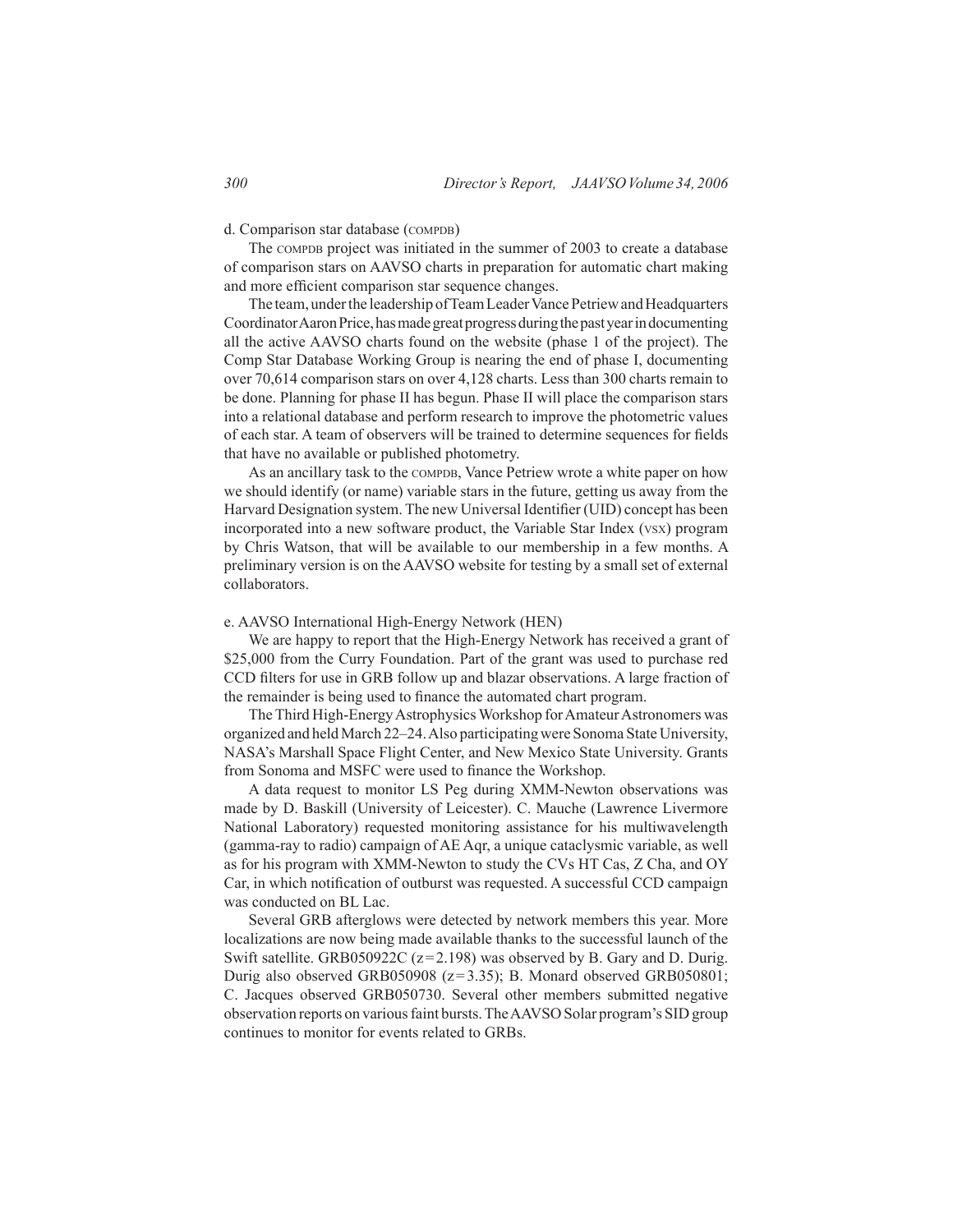# f. AAVSO archive projects

Since October 2004, Michael Saladyga has collected Janet Mattei's material for theAAVSOarchivecollections(correspondence,administrative,andorganizational), and has begun preliminary arranging ofthismaterial(about fifty file storage boxes). The preliminary stage of this archiving will take about six months, with final arranging and cataloguing taking another six months.

About 34% of special collections material and some other AAVSO material are yet to be processed and catalogued. Materials remaining in both categories are not of high priority.Follow-up photocopying of deteriorated papers and photographing/ scanning of selected items remain to be done.

# **7. Headquarters staff**

The AAVSO continued to be fortunate in the strength, capability, and commitment of its Headquarters staff as morale and productivity remained high throughout this year of significant transition.

Our present Headquarters staff consists of the following: Director Arne Henden (as of 3/1/05); Interim Director (through 2/28/05)/Senior Technical Assistant (as of 3/1/05)/Associate Editor *JAAVSO* Elizabeth Waagen; Staff astronomer/ Assistant Editor *JAAVSO* Matthew Templeton; Technical Assistants Kerriann Malatesta, Michael Saladyga (also Production Editor JAAVSO), and Gamze Menali; Administrative Assistant/Membership Services Travis Searle; Technical Assistant, Web Katherine Davis; Technical Assistant, technology, and Unix Systems Administrator Aaron Price; 7-month full-time Technical Assistant Sara Beck; parttime Data Entry Technicians Barbara Silva (on unpaid sick leave since 7/2003) and Gloria Ortiz-Cruz; and Headquarters Volunteers Carl Feehrer, Arthur Ritchie, and Louis Cohen (through his role as AAVSO Treasurer).

 In addition, the following persons are being contracted: Rebecca Turner (Pellock), Technical Assistant for meeting planning, special request processing, and data validation project management; Lenny Abbey, programming, mostly in visual basic; and Jane Caton, accounting.

### **8. Membership**

At the 94th Spring Meeting in LasCruces, New Mexico, 45 new members were elected, one of whom joined as a Sustaining member. At the 94th Annual Meeting in Newton, Massachusetts, 54 new members were elected, one of whom joined as a Sustaining member. Thus, we elected 99 new members during the year, similar to previous years. The list of new members follows the Minutes in each issue of *JAAVSO*.

At the end of fiscal year 2004–2005, we had 1,151 members, with 817 in the United States and 334 members in 45 other countries.

The Annual dues were raised from \$60 to \$70 for fiscal year 2006, with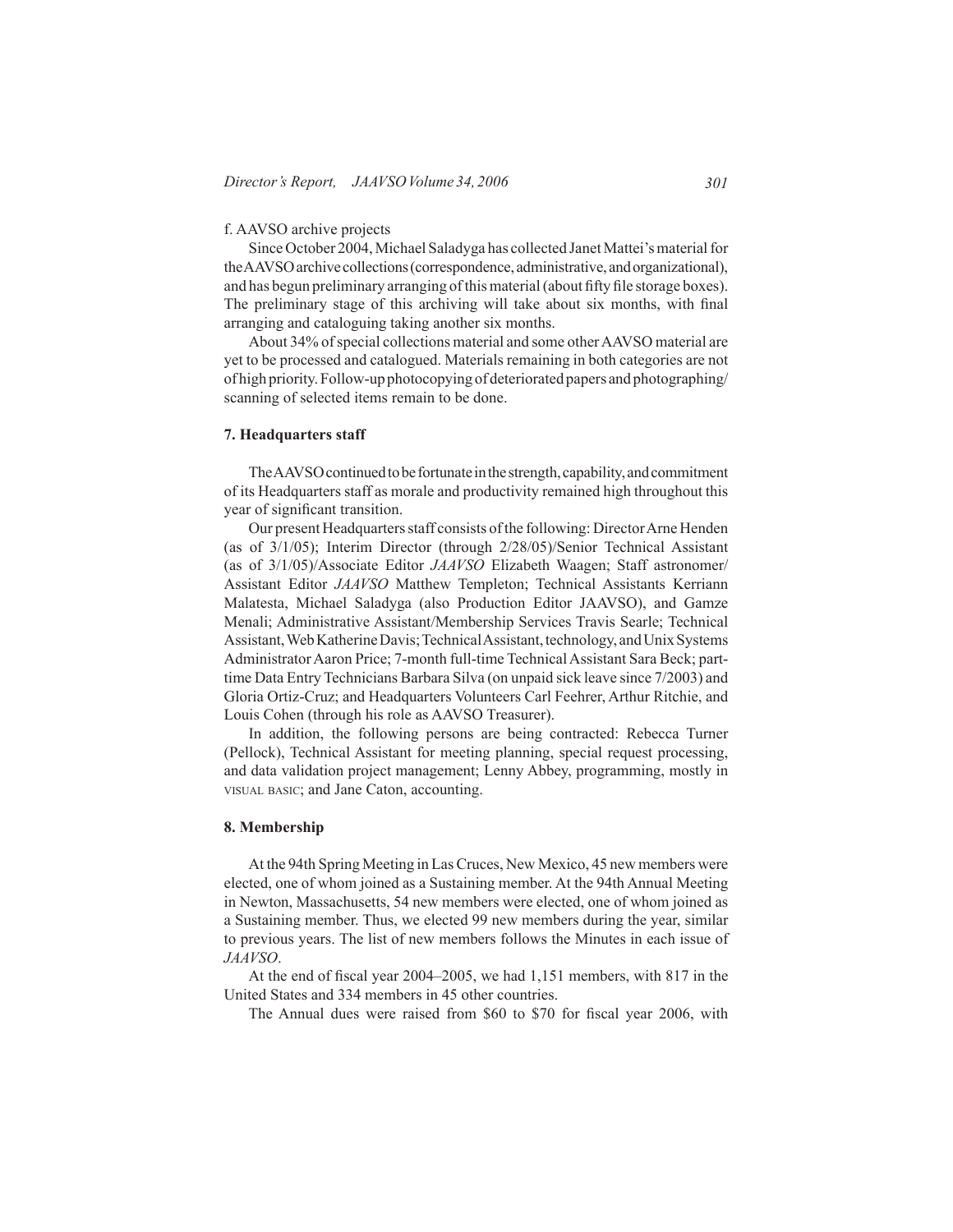Sustaining dues correspondingly raised from \$120 to \$140. This was our second step increase to bring dues in-line with the membership benefits.

# **9. Grants**

 We have been awarded the following grants this year:

- NASA/Swift: a grant for the Swift Joint Afterglow Network (JANET) that doubles the number of sites to ten and provides a postdoctoral equivalent for mentoring the network. This network consists of AAVSO- sponsored CCD observers around the world who search for and monitor optical afterglows from gamma- ray bursts.
- NASA/Swift Education and Public Outreach, administered through Marshall Space Flight Center: a grant for the Third High-Energy Astrophysics Workshop for Amateur Astronomers (HEA3).
- NASA/GLAST and XMM Education and Public Outreach, through Sonoma College: a grant for the observations of polars and blazars.
- NASA/GLAST, through Sonoma State University: a grant for HEA3.
- Curry Foundation: a grant to support/expand High-Energy activities.
- NASA/Swift Cycle 2: a consulting award for the Ultraviolet/Optical Telescope (UVOT) calibration effort.
- American Institute of Physics: travel grant for an interview with Dorrit Hoffleit in New Haven, Connecticut.

 Also,twoAmericanAstronomicalSocietySmallResearchGrantswere awarded to AAVSO personnel: Arne Henden for testing commercial CCD cameras, and Matthew Templeton for page charges. Both of these are to the individuals and not through the AAVSO.

 Several other grant applications have been submitted, but with no action as of the date of this report.

# **10. Staff research**

 Arne Henden continued his monitoring studies of new SDSS cataclysmic variables. So far, he has accumulated some 200 nights of data on over 100 individual stars. The first publication from this study should be submitted shortly. He also acquired time series data in support of papers on Var Her 04, ASAS J002512, and Var Vul 05. Arne was also able to calibrate several GRB fields, reduce IM Peg data, and initiate campaigns on TU Cas and V2291 Oph. Arne is finishing his spectroscopic and photometric survey of the open cluster NGC 7790. Work on his textbook, *CCD Photometry*, progresses slowly.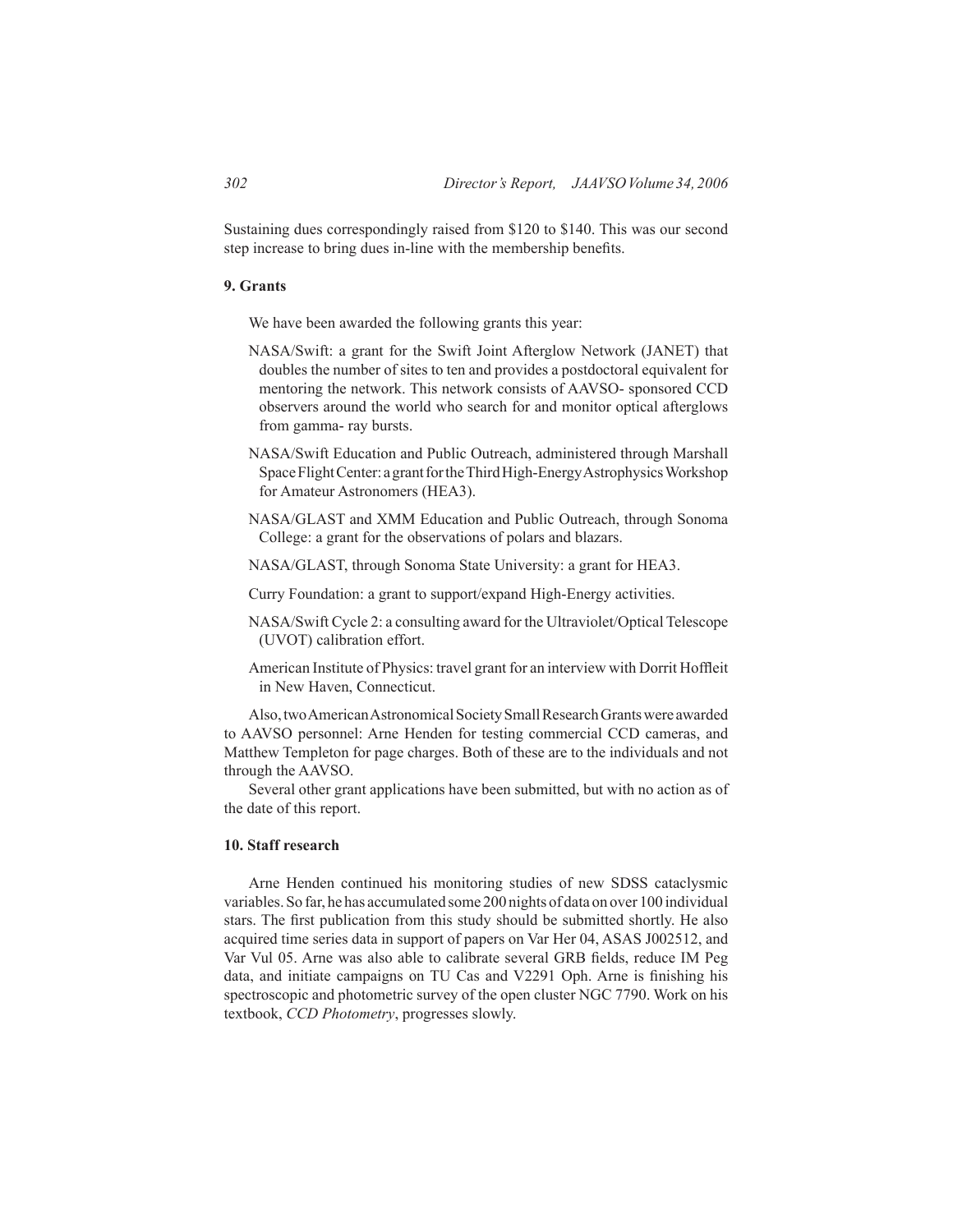Matthew Templeton's main focus this year has been in preparing long-pending articles for publication. His large paper on the period changes in Mira variables, a projectstarted two years ago in collaboration with Janet Mattei and completed with Lee Anne Willson, was finally published in the *Astronomical Journal*. A detailed paper on a new WZ Sge star, ASAS J0025+1217, was accepted by *Publications of the Astronomical Society of the Pacific*. He is working with S. Howell (National Optical Astronomy Observatory) on reducing photometry of stars in the open cluster NGC 2301. A collaboration with Los Alamos National Laboratory has been re-established to continue numerical simulations of stellar evolution and pulsation. Matt has also been working with B. Zavala (U.S. Naval Observatory) on interferometry of Mira variables.

 Aaron Price worked on several major research projects this year. The peculiar cataclysmic variable Var Her04 resulted in both a campaign paper and a more detailed analysis coordinated byAaron that will be submitted shortly. He coordinatedmost of the AAVSO effort on ASAS J0025+1217, and is working on a project on SS Cyg.

Grant Foster was our first Janet A. Mattei Research Fellow. While at Headquarters in Summer 2005, Grant analyzed the long-term light curves of Cepheids in the AAVSO International Database, looking for secular evolution in period and amplitude. The results will be submitted shortly for publication.

#### **11. Meetings and talks**

a. Meetings attended by Arne Henden since he became Director:

National Science Foundation Panel Review, Washington, DC, March 14–15, 2005

- Third High-Energy Astrophysics Workshop for Amateur Astronomers and AAVSO Spring meeting, Las Cruces, NM, March 20–25, 2005
- Space Telescope Science Institute May Symposium, Baltimore, MD, May 2–5, 2005
- Society for Astronomical Science, Big Bear, CA, May 24–26 2005
- American Astronomical Society Meeting #206, Minneapolis, MN, May 29–June 2, 2005
- Ph.D. Conference School, Pécs, Hungary, September 4–10, 2005
- b. Meetings attended by other AAVSO staff members:
	- Royal Astronomical Society of New Zealand Symposium in Honor of Frank M. Bateson, OBE: "Celebrating 80Years of Variable StarAstronomy," South Tauranga, New Zealand, December 4, 2004 (Elizabeth Waagen)
	- American Astronomical Society Meeting #205, San Diego, CA, January 9–13, 2005 (Aaron Price, Matthew Templeton)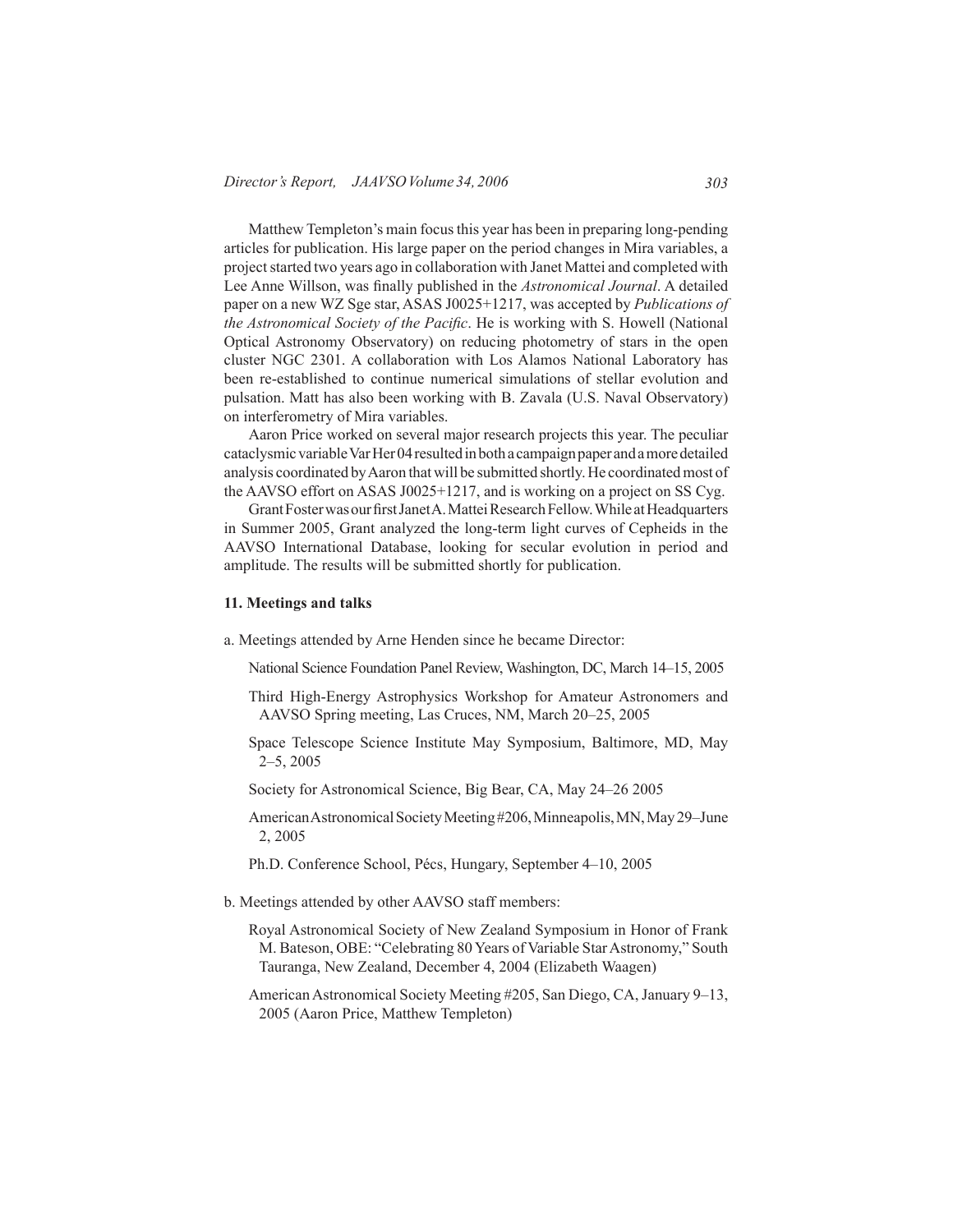- New England Archivists Spring 2005 Meeting, "Looking Forward into the Past: The Future of Archives," Simmons College, Boston, April 29-30, 2005 (Michael Saladyga)
- AmericanAstronomicalSocietyMeeting#206,Minneapolis,MN,May29–June 2, 2005 (Aaron Price)
- Amateur Astronomy Symposium, Istanbul, Turkey, June 25–26, 2005 (Gamze Menali)
- National Virtual Observatory 2nd Summer School, "Science With the Virtual Observatory," Aspen, CO, September 6–15, 2005 (Aaron Price)
- Astronomical Society of the Pacific's 117th Annual Meeting, "Building Community: The Emerging EPO Profession," Tucson, AZ, September 14-16, 2005 (Gamze Menali)
- Connecticut Star Party, Marlborough, CT, September 30–October 1, 2005 (Aaron Price)
- c. Talks given by Arne Henden since he became Director:
	- Amateur Telescope Makers of Boston, Cambridge, MA, March 10, 2005, Invited talk: "The Amateur's Role in Professional Astronomy"
	- Third High-Energy Astrophysics Workshop for Amateur Astronomers, Las Cruces, NM, March 23, 2005, "Advanced CCD Workshop"
	- Society for Astronomical Science (SAS), Big Bear, CA, May 24, 2005, "Beginning CCD Workshop"
	- SAS, Big Bear, CA, May 26, 2005, Banquet Speaker: "The AAVSO and SAS: A Marriage Made in the Heavens"
	- AAVSO August Symposium, August 8, 2005, Invited talk: "CVs in Quiescence"
	- Ph.D. Conference School, Pécs, Hungary, September 10, 2005, Invited talk: "Pro-Am Collaboration and the AAVSO"
- d. Talks given by other AAVSO staff members:
	- AAVSO 93rd Annual Meeting, Waltham, MA, October 29–30, 2004, "The AAVSO Archive Project" (Michael Saladyga)
	- RoyalAstronomical Society of New Zealand Symposiumin Honor of Frank M. Bateson, OBE, South Tauranga, New Zealand, December 4, 2004, "AAVSO and RASNZ,VSS: Reaching for the Stars Together" (Elizabeth Waagen)
	- AAVSO 94th Spring Meeting, Las Cruces, NM, March 20–26, 2005, "Period changes in delta Scuti stars" (Matthew Templeton)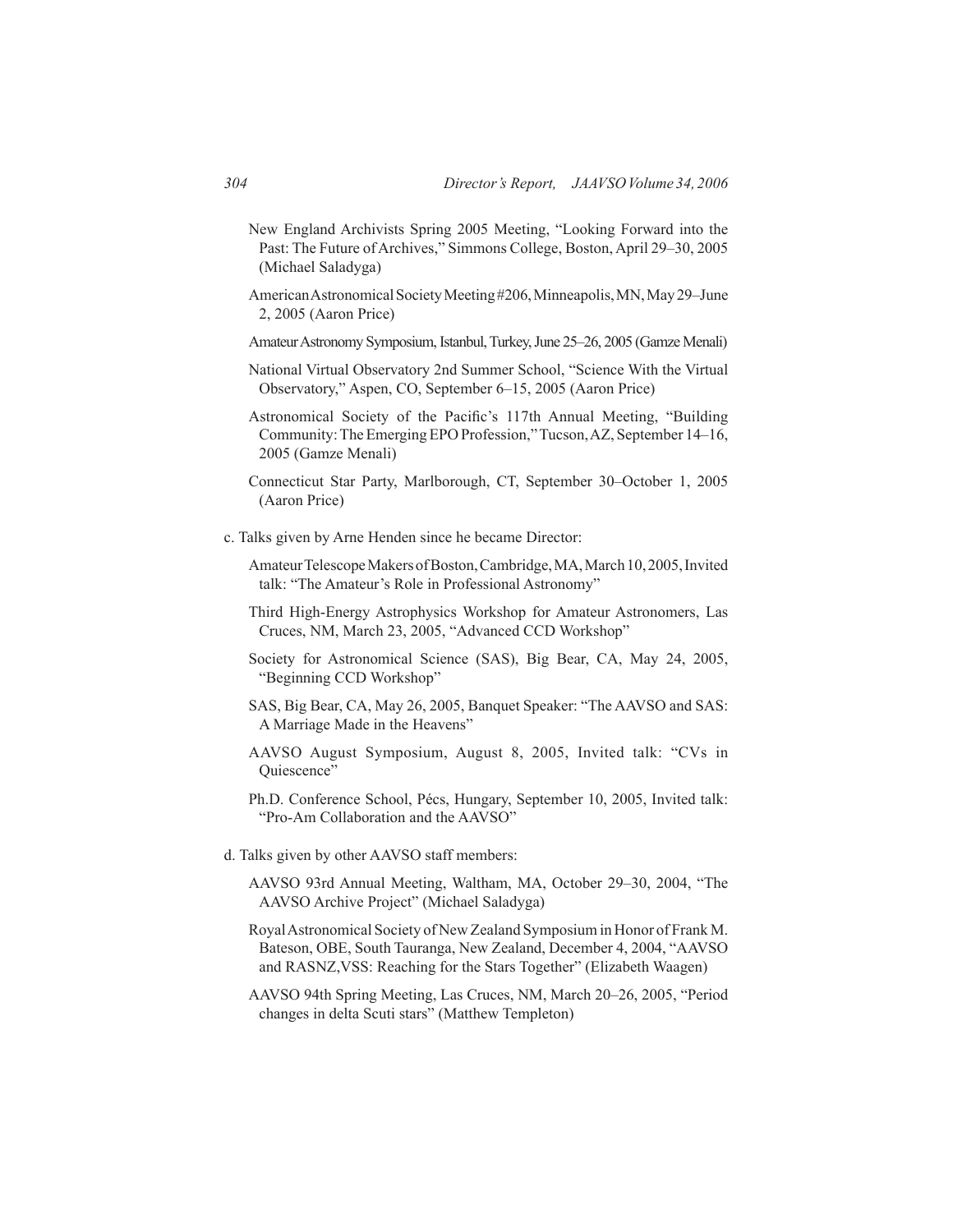- Amateur Astronomy Symposium, Istanbul, Turkey, June 25–26, 2005, "AAVSO: The Bridge Between Amateur and Professional Astronomers" (Gamze Menali)
- Connecticut Star Party, Marlborough, CT, "Armchair Astronomy," September 30—October 1, 2005 (Aaron Price)

# **12. Publications**

 The followingAAVSO-related publications have been published from October 2004 through September 2005:

# a. AAVSO publications

*Journal of the AAVSO:* print, Vol. 32, No. 2; *eJAAVSO*: Vol. 33, Preprint Nos. 1–17; Vol. 34, Preprint Nos. 18, 19. Edited by Charles A. Whitney, with assistance from Elizabeth O. Waagen, Michael Saladyga, and Matthew Templeton.

*AAVSO Bulletin 68, 2005: Predicted Dates of Maxima and Minima of 561 Long Period Variables.* Prepared by Elizabeth O. Waagen

*AAVSO Manual for Visual Observing of Variable Stars—Revised Edition*, January 2005. Edited by Sara J. Beck. Note: we are planning on translating this manual into other languages.

*AAVSO Alert Notice*, Nos. 311–326; *Special PEP Alert Notice*, No. 3. Prepared by Elizabeth Waagen and Aaron Price with assistance by Kerriann Malatesta.

*AAVSO CCD Views*, Nos. 325–338. Prepared by Aaron Price and Gary Walker

*AAVSO Eyepiece Views*, No. 310. Prepared by Gamze Menali and Aaron Price with contributions from Mike Simonsen.

*AAVSO SpecialMyNewsFlash: BZ UMa Outburst, SN 2005cs.* Prepared by Aaron Price.

"AAVSO Variable Star of the Season" (AAVSO website). Prepared by Kerriann Malatesta (Fall 2004), John Percy (Winter 2005), Matthew Templeton (Spring 2005), Dirk Terrell (Summer 2005).

*Observed Minima Timings of Eclipsing Binaries, No. 9.* Prepared by Marvin E. Baldwin and Gerard Samolyk.

*AAVSO 2005 Ephemeris for Eclipsing Binaries.* Prepared by Gerard Samolyk and Marvin E. Baldwin.

*AAVSO 2005 Ephemeris for RR Lyrae Stars.* Prepared by Gerard Samolyk and Marvin E. Baldwin.

*AAVSO Solar Bulletin*, Vol. 60, Nos. 9–12; Vol. 61, Nos. 1–8. Prepared by Carl E. Feehrer; SID Reports by Michael Hill.

*AAVSO Photoelectric Photometry Newsletter*, Vol. 23, No. 2. Edited by John R. Percy.

*AAVSO Newsletter*, No. 31. Edited by Travis Searle.

AAVSO Press release: "High-Energy "Pro-Am" Meeting Invites Media."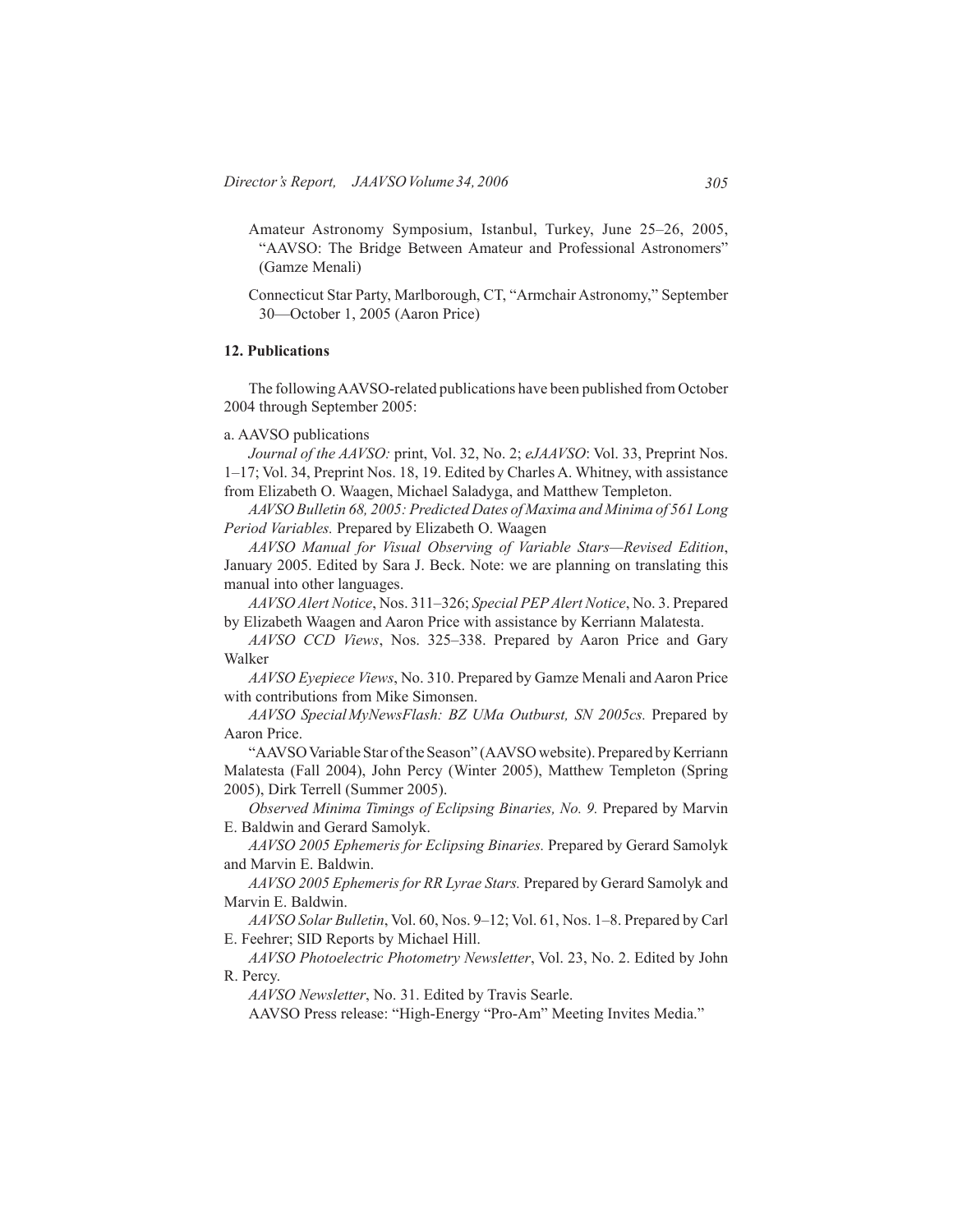AAVSO Press release: "Amateurs Help Astronomers Unravel A Propeller Star (AE Aqr)."

b. AAVSO staff publications—refereed

Cannizzo,J. K., Shafter,A. W., and Waagen, E. O., "ARecurrence Time versus Orbital Period Relation for the Z Camelopardalis Stars," *PASP*, 117, 931; 2005.

Golovin, A., Price, A., Templeton, M., Cook, L., Crawford, T., Henden, A. (plus 7 coauthors), "Multicolor Observations of ASAS 002511+1217.2," *IBVS*, No. 5611, 1; 2005.

 Harris, H. C., Canzian, B., Dahn, C. C., Guetter, H. H., Henden, A. A. (plus 10 coauthors), "Progress in Parallaxes at USNO," *ASPC* 338, 122; 2005.

Homer,L.,Szkody,P.,Chen,B.,Henden,A.(plus6coauthors), "XMM-Newton and Optical Follow-up Observations of Three New Polars from the Sloan Digital Sky Survey," *ApJ* 620, 929; 2005.

Koppelman, M. D., Martin, J. C., and Waagen, E. O., "AAVSO and HST Observations of η Carinae," *JAAVSO* 33, *eJAAVSO* Preprint No. 2; 2005.

Munari, U., Henden, A. (plus 15 coathors), "On the distance, reddening and progenitor of V838 Mon," *A&A* 434, 1107; 2005.

Munari, U., Siviero, A., and Henden, A., "Bipolar jet growth and decline in Hen 3-1341: a direct link to fast wind and outburst evolution," *MNRAS* 360, 1257; 2005.

Patterson, J., Thorstensen, J. R., Armstrong, E., Henden, A. A., and Hynes, R. I., "The Dwarf Nova PQ Andromedae," *PASP* 117, 922; 2005.

Price, A., *et al.* "Needs Analysis Survey of Amateur Astronomers for the National Virtual Observatory," *JAAVSO* 34, *eJAAVSO* Preprint No. 20; 2005.

 Price, A., and Klingenberg, G. "Secular Evolution in Z Tau," *JAAVSO* 34, *eJAAVSO* Preprint No. 19; 2005.

Price, A., Petriew, V., and Simonsen M., "Charts and Comparison Stars: A Road Map to the Future," *JAAVSO* 33, *eJAAVSO* Preprint No. 7; 2005.

Price, A., Gary, B., Bedient, J., Cook, L., Templeton, M. (plus 28 coauthors), "A New Cataclysmic Variable in Hercules," *PASP* 116, 1117; 2004.

Saladyga, M., "TheAAVSOArchive Project," *JAAVSO* 33, *eJAAVSO* Preprint No. 15; 2005.

 Schmidt, G., Szkody, P., Homer, L., Smith, P. S., Chen, B., Henden, A. (plus 3 coauthors), "Unraveling the Puzzle of the Eclipsing Polar SDSS J015543.40+002807.2 with XMM and Optical Photometry/Spectropolarimetry," *ApJ* 620, 422; 2005.

Shafter,A. W., Cannizzo,J. K., and Waagen, E. O., "ARecurrence Time versus Orbital Period Relation for the Z Camelopardalis Stars," *PASP* 117, 931; 2005.

Smak, J., and Waagen, E.O., "The 1985 Superoutburst of U Geminorum. Detection of Superhumps," *AcA* 54, 433; 2004.

Szkody, P., Henden, A. (plus 11 coauthors), "Cataclysmic Variables from Sloan Digital Sky Survey. IV. The Fourth Year (2003)," *AJ* 129, 2386; 2005.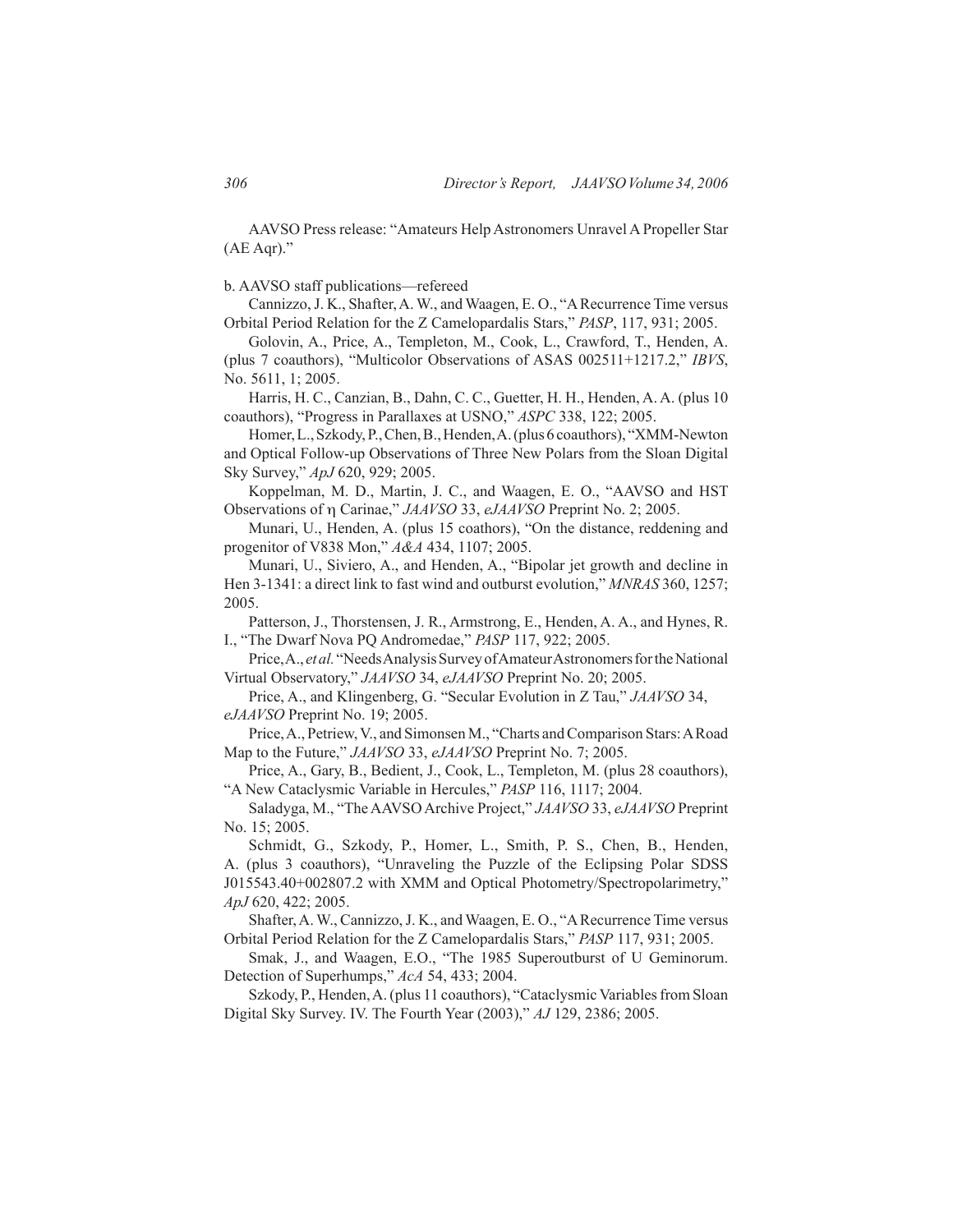Templeton, M.R., Mattei, J.A., and Willson, L.A., "Secular Evolution in Mira Variable Pulsations," *AJ* 130, 776; 2005

 Terrell,D.,Koff,R.A.,Henden,A.A.(plus7coauthors), "PhotometricVariabilityin the Strongly Interacting Binary DK Canum Venaticorum," *IBVS*, No. 5642, 1; 2005.

Tramposch, J., Homer, L., Szkody, P., Henden, A. (plus 4 coauthors), "SDSS J210014.12+004446.0: A New Dwarf Nova with Quiescent Superhumps?", *PASP* 117, 262; 2005.

c. AAVSO staff publications—non-refereed

Campbell, P., Hill, M., Howe, R., Kielkopf, J. F., Lewis, N., Mandaville, J., McWilliams, A., Moos, W., Samouce, D., Winkler, J., Fishman, G. J., Price, A. (plus 4 coauthors), "SGR1806: detection of a sudden ionospheric disturbance," *GCN*, 2932, 1; 2005.

Durig, D. T., and Price, A., "GRB050922C: optical observations," *GCN* 4023, 1; 2005.

Durig, D. T., Hohman, D., and Price, A., "GRB050904: optical observations," *GCN* 3916, 1; 2005.

Durig, D. T., Oksanen, A., Pullen, C., and Price, A., "GRB050525: optical observations," *GCN* 3478, 1; 2005.

Gary, B. L., and Price,A., "XRF050522: optical observations," *GCN* 3449, 1; 2005.

 Harris, H. C., Canzian, B., Dahn, C. C., Guetter, H. H., Henden, A. A. (plus 10 coauthors), "Progress in Parallaxes at USNO," *ASPC*, 338, 122; 2005.

Hill, R. L., and Waagen, E. O., "Outburst Energies and Precursors to Outbursts for SS Cyg from AAVSO Data," *AAS* 205.1908; 2004. (poster)

Hohman, D., Henden, A., and Price, A., "GRB050505: AAVSO observations," *GCN* 3370, 1; 2005.

Laughlin, G., and Price, A., "Tis The Season to Find Exoplanets," Skyandtelescope.com; 2004.

Mattei, J. A., and Waagen, E. O., "Variable Stars" (Predicted dates of maxima and minima of bright long-period variables and ephemerides of a few easy-toobserve stars.), *The Royal Astronomical Society of Canada Observer's Handbook 2005*, 255, 2005.

Menali, G., Templeton, M.R., and Price, A., "AAVSO Outreach: An International Perspective," Tucson, AZ, September 14–16, 2005. Astronomical Society of the Pacific's 117th Annual Meeting. Building Community: The Emerging EPO Profession (poster).

Monard,B., and Price,A., "GRB050331: no afterglow detected," *GCN*3159, 1; 2005.

Nelson, P., and Price, A., "GRB050817: negative optical observations," *GCN* 3820, 1; 2005.

Percy, J. R., and Waagen, E. O., "Variable Star of the Year—T Tauri," *The Royal Astronomical Society of Canada Observer's Handbook 2005*, 259, 2005.

 Price, A., Gay, P., and Searle, T., "The Slacker Astronomy Podcast," *AAS*  206.0501; 2005 (poster).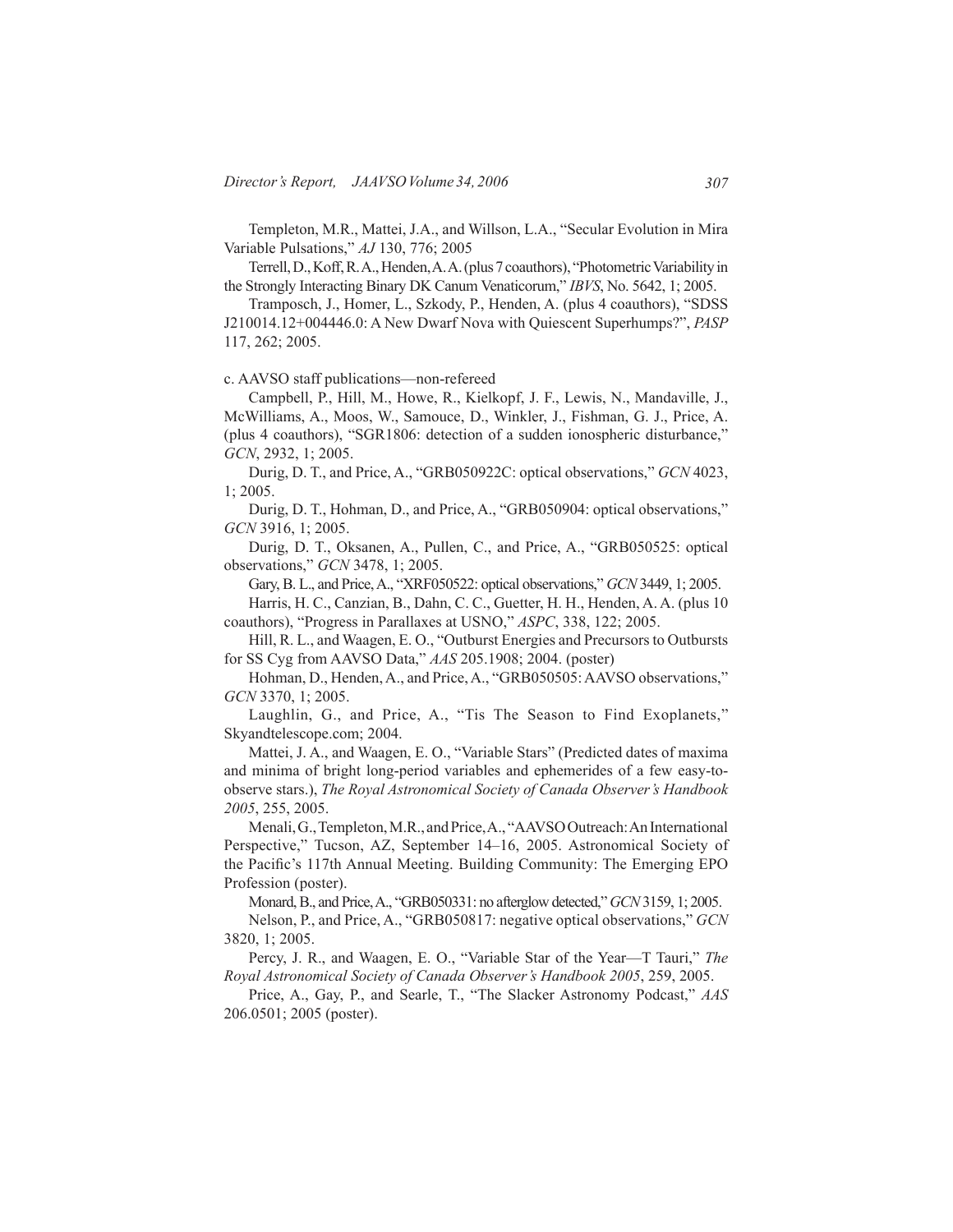Price, A., and Howell, S., "BZ UMa and Var Her 04: Orphan TOADS," *AAS*  206.4203; 2005 (poster).

Price,A. (plus 9 coauthors), "ASAS 002511+1217.2," *IAU Circ.*, No. 8410; 2004.

Renz, W., Hanisch, J., Lindberg, H.-G., Boyd, D., Waagen, E. O., Quinn, N., Rodriguez, D., McGaha, J. E., Henden, A., Vanmunster, T., Martin, B., "Variable Star near M27," *IAU Circ.*, No. 8591; 2005.

 Samus, N., Ciroi, S., *et al.*, and Waagen, E. O., "V2631 Cyg = N Cyg 2005," *IAU Circ.*, No. 8487; 2005.

 Schnoor, P., and Price, A., "SGR1806: optical transient candidates in SOHO/ LASCO images," *GCN*, 2944, 1; 2005.

 Shankland, P. D., Blank, D., Laughlin, G., Price, A. (plus 36 coauthors), "A Photometric Monitoring Campaign to Check for Planetary Transits of GJ 876," *AAS* 206.0908; 2005 (poster).

Templeton, M.R., and Willson, L.A., "Mira Stars with Double Maxima: Humps, Bumps, and Resonances," *AAS* 205.5407; 2004 (poster).

Waagen, E. O., "Variable Star Maxima," for the Celestial Calendar, *Sky & Telescope*, Vols. 108.4–110.3; 2004/2005.

Waagen, E. O., Mattei, J. A., Pellock, R. T., Beck, S. J., Davis, K., Malatesta, K. H., Menali, G., Price, A., Saladyga, M., Sechelski, S. T., and Templeton, M. R., "The AAVSO International Database On-Line: Nearly a Century of Variable Star Data at Your Fingertips!", *AAS* 205.1401; 2004 (poster).

Waagen, E. O. (plus 4 coauthors), "Nova Sagittarii 2005 No. 2." *IAU Circ.*, No. 8559; 2005.

Waagen, E. O. (plus 4 coauthors), "V2361 Cygni = Nova Cygni 2005," *IAU Circ.*, No. 8487; 2005.

d. Publications with AAVSO assistance

 Boyd, D., "Detection and measurement in the V-band of the white dwarf spin period in the January 2004 outburst of DO (YY) Draconis," *JBAA*; 115, 2005.

Hamilton, R. T., and Sion, E. M., "Dwarf Novae with Newly Determined Parallaxes: Model Analyses of VYAquarii, RU Pegasi, and T Leonis," *PASP*, 116, 926; 2004.

 Kameswara Rao, N., Reddy, B. E., and Lambert, D. L., "R Coronae Borealis Stars at Minimum Light—UW Cen," *MNRAS*, 355, 855; 2004.

Long, K., Froning, C. S., Knigge, C., Blair, W. P., Kallman, T. R., and Ko, Y.-K., "FUV Spectroscopy of the Dwarf Novae SS Cygni and WX Hydri in Quiescence," *ApJ*, 630, 511; 2005.

Lebzelter, T., Hinkle, K. H., Wood, P.R., Joyce, R. R., and Fekel, F. C., "A study of bright Southern Long Period Variables," *A&A*, 431, 623; 2004.

Sobotka, P., "XX Ophiuchi in Deep Minimum after 37Years," *IBVS*, No. 5571; 2004.

Wheatley, P.J., and Mauche, C.W., "The Astrophysics of Cataclysmic Variables and Related Objects," J. M. Hameury and J. P. Lasota, eds., *ASPC*, 330, 2005.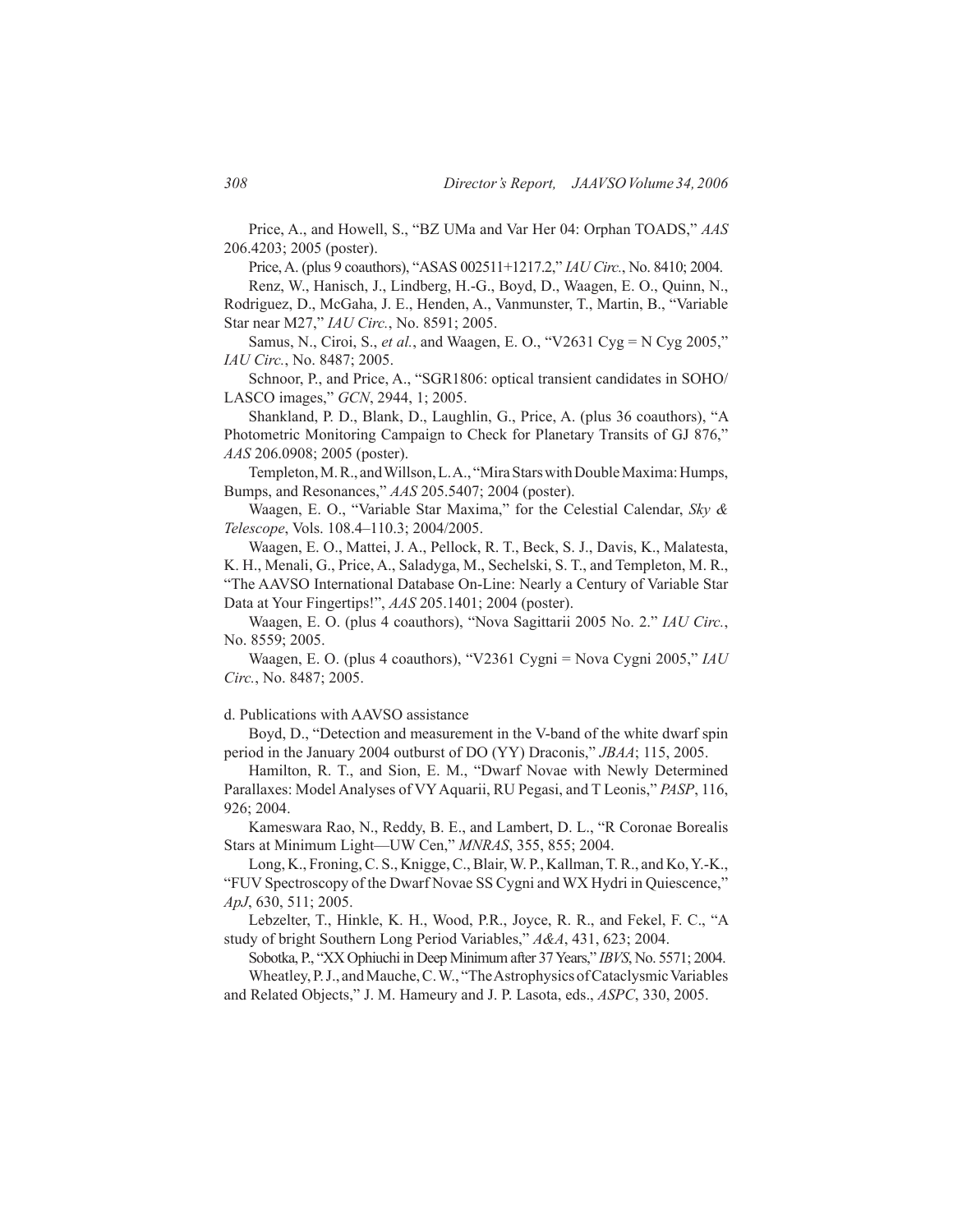# **13. Awards and recognition**

### a. AAVSO Observer Awards

At theAAVSO Spring meeting in Las Cruces, NM, we presented the following AAVSO Observer Awards to our observers (list of awardees appears in *JAAVSO* 34, 1, p. 112):

one award to an observer making 100,000 or more observations; six awards to observers making 50,000 or more observations; ten awards to observers making 10,000 or more observations; one award to an observer making 100,000 or more CCD observations; one award to an observer making 50,000 or more CCD observations; three awards to observers making 25,000 or more CCD observations; two awards to observers making 10,000 or more CCD observations; two awards to observers making 5,000 or more CCD observations; six awards to observers making 2,500 or more CCD observations; thirteen awards to observers making 1,000 or more CCD observations.

At the AAVSO Annual meeting in Newton, MA, we presented the following Awardsto our observers(list of awardees appearsin thisissue of *JAAVSO* following the Minutes):

eleven awards to observers making 1,500 sunspot observations; six awards to observers making SID observations.

### b. AAVSO Supernova Award

 An AAVSO Supernova Award was made to Robert O. Evans, for his visual discovery of SN 2005dfin NGC1559 onAug. 4.625 UT.The award was announced at the 94th Annual Meeting in Newton, MA.

### c. AAVSO Director's Award for 2005

This year's recipient of the Director's Award (jointly given by Elizabeth Waagen and Arne Henden) is Michael Simonsen—"for his vital contributions to special observing programs and the AAVSO International Database; his meticulous work on AAVSO charts and his leadership of the AAVSO Charts Team; his provision of valuableweb-basedresourcesforobservers,includingtheNeeds-More-Observations program for Long Period Variables and his CVnet site in support of cataclysmic variables." The award was presented to Mike at the 94th Spring Meeting in Las Cruces, NM.

# d. AAVSO Merit Award for 2005

The Merit Award is given infrequently in recognition of someone who, by majority vote of the AAVSO Council, is deemed to have made an outstanding contribution as an observer, or as a long- standing benefactor. The Council voted this year to give the MeritAward to Martha L. Hazen—"in recognition of her outstanding service to the AAVSO during many years as Councilor, President and Secretary, recognizing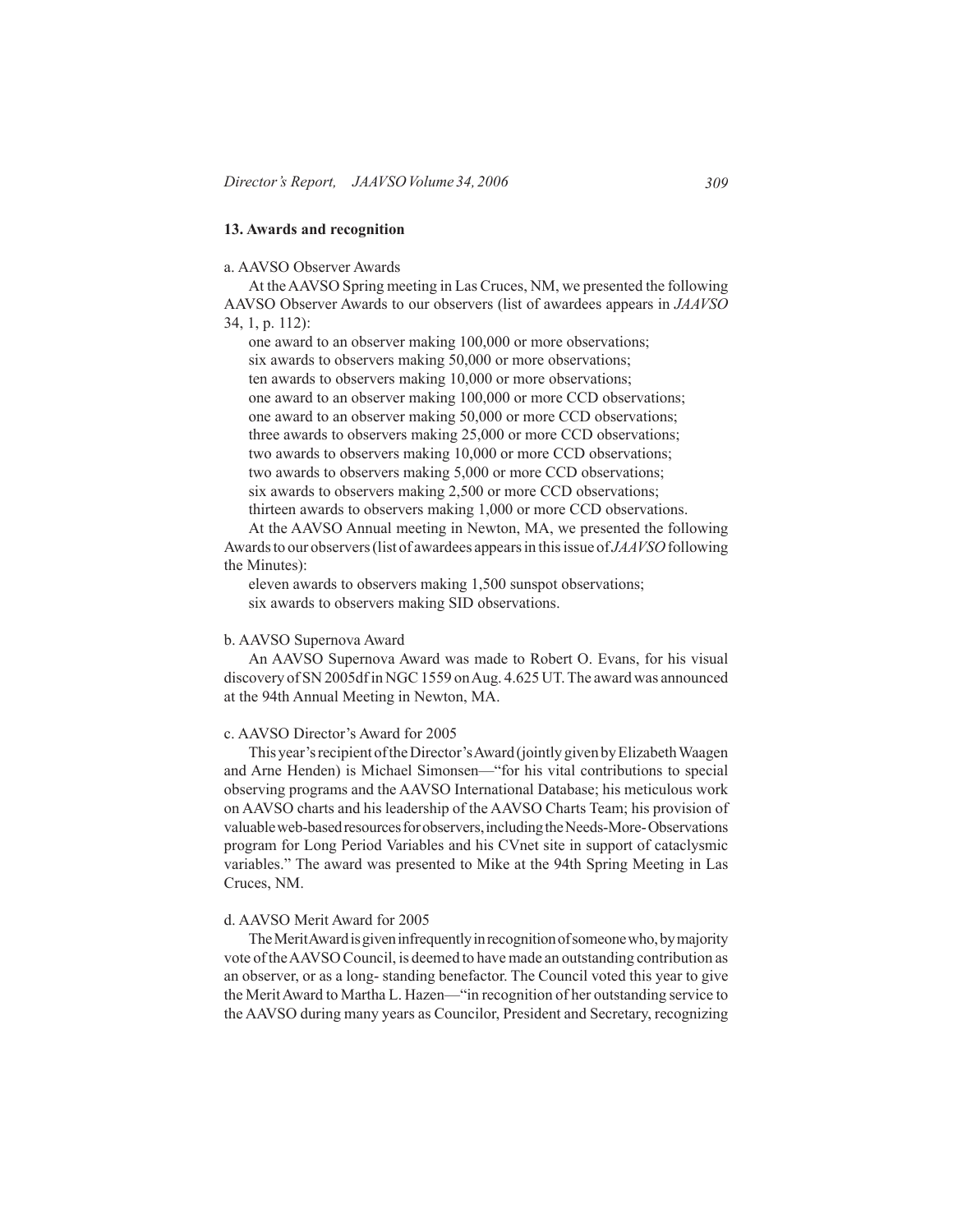that she always reflected wisely on the long-term needs of the association and its members and offered sound counsel especially to the presidents and the Director, and technical support to AAVSO observers while assisting in many other ways." The award was presented to Martha at her home prior to the 94th Annual Meeting and was announced at the meeting in Newton, MA.

### e. AAVSO William Tyler Olcott Award for 2005

 The AAVSO William Tyler Olcott Distinguished Service Award is given to a member of the AAVSO organization for outstanding contributions in mentoring/ promoting variable star astronomy.There was unanimous agreement in theCouncil that this award should be given posthumously to JanetA. Mattei—"for her untiring promotion of variable star observing through her manifold activities as teacher, speaker, mentor, advocate, colleague, researcher, and administrator for over 30 years, and through her unfailing belief in the essential value of variable star observing and variable star observers." The award was announced at the 94th Annual Meeting in Newton, MA, and was accepted by Janet's husband Mike.

#### f. Special awards for 2005

 On occasion, the AAVSO gives out special awards for members for their outstanding service in a category not recognized by another award. This year, we give two Special Recognition Awards.

The first was to Charles A. Whitney—"for thirty years of devoted volunteer service to the Association as Editor of the *Journal of the AAVSO*. Through his knowledge, guidance, constantsupport, and professionalism, he has helped tomake the Journal into a recognized and respected resource for variable star research, and in this way, has helped to further the goals of the AAVSO." The award was presented to Chuck at the 94th Annual Meeting in Newton, MA.

 The second was to Charles E. Scovil—"for forty years of devoted volunteer service to the Association, and in particular for 35 years as Chair of the AAVSO Telescope Committee, where your expertise with observing equipment was invaluable, and for 13 years as Chair of theAAVSO New Charts Committee, where your diligence and meticulous work helped realize the standardization of AAVSO charts andmakemore efficient their creation, drafting, and distribution."The award was presented to Charles at the 94th Annual Meeting in Newton, MA.

 With Charles' retirement from the AAVSO Telescope Committee comes the retirement of the committee itself from the list of AAVSO standing committees. The Telescope Committee was created in 1917 to manage the loan of telescopes that had been donated to the Association to variable star observers in need of an instrument. In time, this practice proved impractical, and a decision was made to sell all telescopes donated to the Association and invest the income from the sales. The Telescope Committee took on this task, refurbishing equipment as necessary and overseeing its sale. Once the stock of equipment had been sold, the committee had occasional work as a telescope or other equipment was donated, but in recent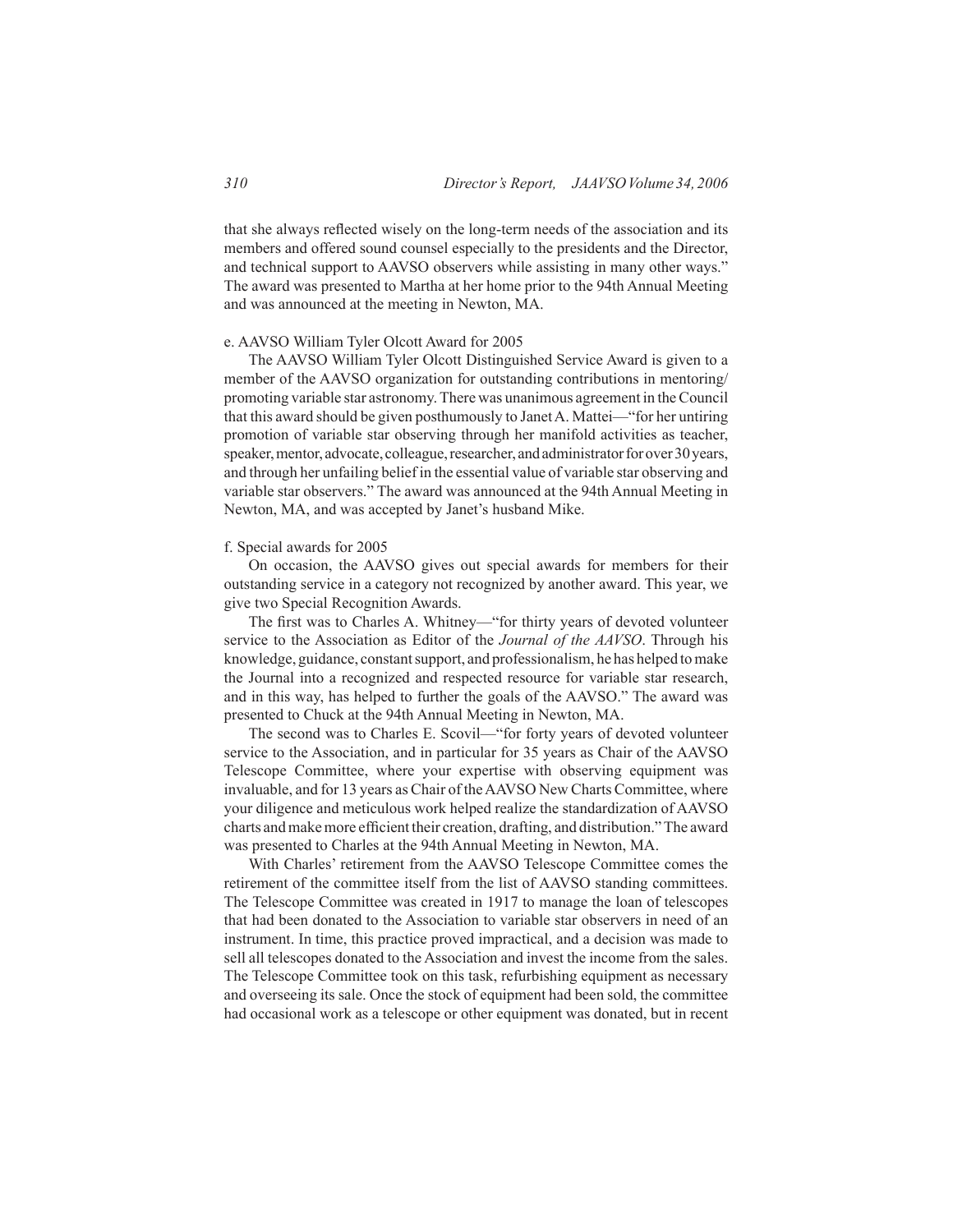years there has been very little of this. It was decided that there was no longer a need for a standing committee dedicated to such occasional work, so after Charles retired, the committee was dissolved.

#### **14. Acknowledgements**

 With appreciation and gratitude, we thank all who have contributed to the Association this year.

We remember Clint Ford and are grateful to him for providing us with our own Headquarters and with a legacy that assures a sound future for the AAVSO.

We remember Margaret Mayall for her dedicated service to the AAVSO, for making it survive during very hard times, and for the bequest that she and Newton made to assure the sound future of the AAVSO.

We remember Janet Akynz Mattei for her devotion and her contributions to the AAVSO that led to its present state as the world's largest variable star observing organizationandonehighlyrespectedbythe internationalprofessional astronomical community, committed to science education worldwide, and dedicated to the fostering of professional-amateur astronomical collaboration.

Our appreciation and thanks go to our enthusiastic and dedicated observers—this year, 740 of them from 43 countries—who are the heart of the AAVSO and whose ongoingeffortsmake this associationvitaltovariablestarresearch.Additionalthanks go to all those who have contributed to the Quick-Look file for *MyNewsFlash*, and to our special observing programs.

Our thanks go to our members for their support of the AAVSO with their dues; special thanks to those who are sponsoring the membership of an active observer, and to those who have generously contributed above their dues so that we may serve you, our members, and the astronomical community, well.

 Our sincere thanks and appreciation go to our Committee Chairs who give of their time and wisdom so generously to the Committee(s) for which they are responsible: Gary Walker, Marvin Baldwin, Rev. Kenneth Beckmann, Carl Feehrer, Mike Hill, Charles Scovil, and Rev. Robert Evans.

Our Officers and Council have continued to be steadfast and devoted to the association this year. We appreciate the contributions and support of our Vice Presidents Kevin Marvel and David B. Williams, our Clerk Michael Mattei, our Council members GaryBillings, LewisCook,Jaime Garcia, Karen Meech,Charles Pullen, Paula Szkody, and Doug West, and our Past President Daniel Kaiser.

 We especially thank William Dillon, our President, whose unanticipated responsibilities continued this year,for histime,wisdom,support, and patience, and particularly for his efforts related to hiring the fourth Director of the AAVSO.

We are grateful to Martha Hazen, who retires as AAVSO Secretary, for her years of dedication, wise counsel, and support of AAVSO Directors. We were pleased to recognize her many contributions with the 37th AAVSO Merit Award.

 We are most grateful to our Treasurer, Lou Cohen, for his wisdom, guidance,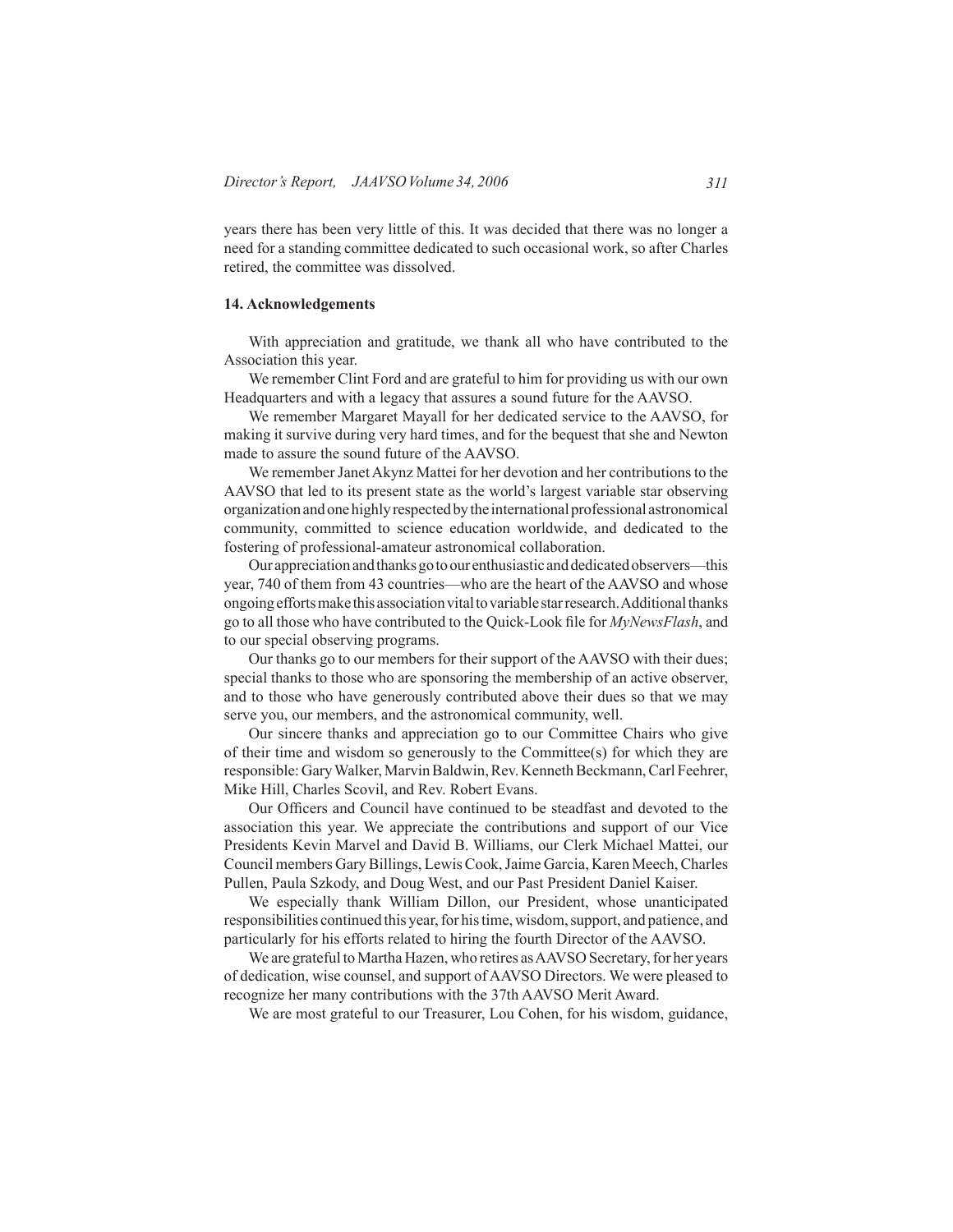and generous contribution of time, and to our accountant Jane Caton, for her careful work and dedication.

Sincere thanks go to Dan Kaiser for his overseeing our Mentorship program, and to Doug Welch for his administration of our on-line Discussion Group and HEN Discussion Group.

 Our thanks go to Bruce Sumner and Ron Zissell for their work on comparison star sequences for AAVSO charts, to Charles Scovil, Marc Biesmans, AAVSO Chart Team leader Mike Simonsen, and all the Chart Team members for their work on AAVSO charts, and to AAVSO Comparison Star Database Project Team Leader Vance Petriew and all the CompDB Team members for their work on digitizing and cataloguing the comparison stars on all AAVSO charts.

 Our sincere thanks go to Charles Whitney for his continuing editorship of the *Journal of the AAVSO*. We were pleased to recognize Charles' 30 years of editorship with an AAVSO Special Award this year.

Our sincere thanks go to John Percy for his ongoing excellent editorship of the AAVSO Photoelectric Photometry Newsletter and for his support of the AAVSO Photoelectric Photometry program.

 Our thanks and appreciation go to LenAbbey and to Geir Klingenberg for their valuable contributions in programming.

 Our sincere thanks go to AAVSO Headquarters volunteer Arthur Ritchie for his ongoing assistance with digitizing monthly sunspot reports, and for his cheerful assistance with other projects large or small.

Thanks go to Stamford Observatory for allowing Charles Scovil and John Griesé to use the 22-inch telescope for making variable star observations, and for allowing Charles Scovil to use the facilities of the observatory to prepare charts.

We have been fortunate to receive financial support from institutions and government agencies this year, and we acknowledge this support with thanks and appreciation.

 We are grateful to have the support of so many individuals and organizations!

We have had an excellent year under the combined leadership of Elizabeth Waagen and Arne Henden. With your continuing help, we hope to make significant advances during the upcoming year.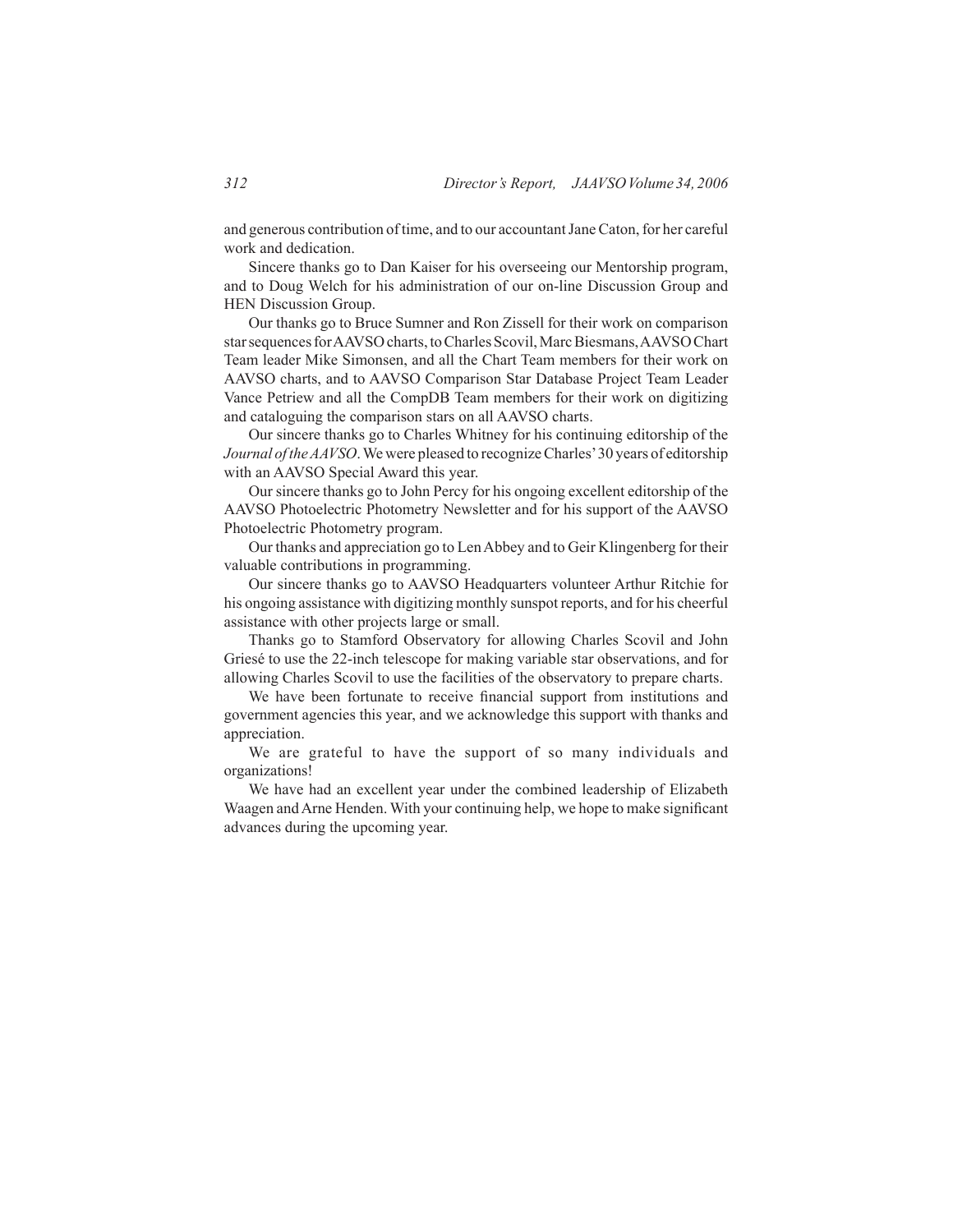|                       | No.                     | No.     |                      | No.                     | No.     |
|-----------------------|-------------------------|---------|----------------------|-------------------------|---------|
| Country               | <i><b>Observers</b></i> | Obs.    | Country              | <i><b>Observers</b></i> | Obs.    |
| ARGENTINA             | 3                       | 379     | <b>JAPAN</b>         | 4                       | 1,906   |
| AUSTRALIA             | 29                      | 104,068 | <b>MALTA</b>         | $\overline{2}$          | 125     |
| AUSTRIA               | $\overline{2}$          | 960     | <b>NETHERLANDS</b>   | 14                      | 10,947  |
| BELARUS               | 1                       | 48      | <b>NEW ZEALAND</b>   | 2                       | 37,863  |
| BELGIUM               | 16                      | 65,899  | <b>NORWAY</b>        | 6                       | 8,240   |
| BRAZIL                | 12                      | 4,066   | <b>PERU</b>          | 1                       |         |
| CANADA                | 30                      | 124,469 | <b>POLAND</b>        | 26                      | 14,444  |
| <b>CHILE</b>          | 3                       | 931     | PORTUGAL             | 4                       | 7,736   |
| CHINA                 |                         | 93      | <b>ROMANIA</b>       | 11                      | 7,699   |
| CROATIA               |                         | 1,173   | <b>RUSSIA</b>        | 16                      | 3,448   |
| <b>CZECH REPUBLIC</b> | 1                       | 93      | <b>SCOTLAND</b>      |                         | 5       |
| DENMARK               | $\overline{2}$          | 72      | <b>SINGAPORE</b>     |                         |         |
| ENGLAND               | 28                      | 54,446  | <b>SLOVENIA</b>      |                         | 375     |
| FINLAND               | 9                       | 7,366   | <b>SOUTH AFRICA</b>  | 9                       | 9,006   |
| <b>FRANCE</b>         | 32                      | 36,515  | <b>SPAIN</b>         | 37                      | 9,521   |
| GERMANY               | 37                      | 19,739  | <b>SWEDEN</b>        | 4                       | 320     |
| <b>GREECE</b>         | 8                       | 2,775   | <b>SWITZERLAND</b>   | $\sqrt{5}$              | 943     |
| HUNGARY               | 72                      | 19,629  | <b>TURKEY</b>        | $\overline{\mathbf{3}}$ | 218     |
| INDIA                 | $\sqrt{2}$              | 32      | <b>UKRAINE</b>       | 7                       | 4,711   |
| IRELAND               | $\frac{1}{2}$           | 201     | UNITED ARAB EMIRATES |                         |         |
| ISRAEL                |                         | 441     | <b>USA</b>           | 264                     | 389,297 |
| ITALY                 | 27                      | 5,088   | <b>TOTAL</b>         | 740                     | 955,302 |

Table 1. AAVSO Observer Totals 2004–2005 by Country

| Table 2. AAVSO Observer Totals 2004–2005 USA by State or Territory |  |  |  |
|--------------------------------------------------------------------|--|--|--|
|                                                                    |  |  |  |

|                      |                         | No.            | No.    |                      |                         | No.            | No.     |
|----------------------|-------------------------|----------------|--------|----------------------|-------------------------|----------------|---------|
| <b>State</b>         | <i><b>Observers</b></i> |                | Obs.   | <b>State</b>         | <i><b>Observers</b></i> |                | Obs.    |
| <b>ALABAMA</b>       | (AL)                    | 3              | 2,600  | <b>NEBRASKA</b>      | (NE)                    | 2              | 123     |
| <b>ARIZONA</b>       | (AZ)                    | 14             | 6,511  | <b>NEVADA</b>        | (NV)                    | 1              | 47      |
| <b>CALIFORNIA</b>    | (CA)                    | 36             | 54,884 | <b>NEW HAMPSHIRE</b> | (NH)                    | 3              | 6,290   |
| <b>COLORADO</b>      | (CO)                    | 6              | 763    | <b>NEW JERSEY</b>    | (NJ)                    | 1              | 74      |
| CONNECTICUT          | (CT)                    | 7              | 2,164  | <b>NEW MEXICO</b>    | (NM)                    | 9              | 55,585  |
| <b>FLORIDA</b>       | (FL)                    | 6              | 19,553 | <b>NEW YORK</b>      | (NY)                    | 11             | 101,543 |
| <b>GEORGIA</b>       | (GA)                    | 3              | 615    | NORTH CAROLINA       | (NC)                    | 1              | 38      |
| <b>HAWAII</b>        | (HI)                    | 1              | 753    | NORTH DAKOTA         | (ND)                    | 1              | 4       |
| <b>ILLINOIS</b>      | (IL)                    | 13             | 11,347 | OHIO                 | (OH)                    | 6              | 442     |
| <b>INDIANA</b>       | (IN)                    | 8              | 18,948 | <b>OKLAHOMA</b>      | (OK)                    | 3              | 275     |
| <b>IOWA</b>          | (IA)                    | $\overline{2}$ | 3,200  | <b>OREGON</b>        | (OR)                    | $\overline{3}$ | 23,486  |
| <b>KANSAS</b>        | (KS)                    | $\overline{4}$ | 4,243  | PENNSYLVANIA         | (PA)                    | 9              | 1,242   |
| <b>KENTUCKY</b>      | (KY)                    | $\overline{2}$ | 190    | PUERTO RICO          | (PR)                    | 1              | 46      |
| <b>LOUISIANA</b>     | (LA)                    | 5              | 144    | <b>RHODE ISLAND</b>  | (RI)                    | $\overline{2}$ | 1,807   |
| <b>MAINE</b>         | (ME)                    | 3              | 2,644  | <b>TENNESEE</b>      | (TN)                    | $\overline{4}$ | 469     |
| <b>MARYLAND</b>      | (MD)                    | 9              | 3,435  | TEXAS                | (TX)                    | 14             | 3,169   |
| <b>MASSACHUSETTS</b> | (MA)                    | 21             | 20,028 | <b>UTAH</b>          | (UT)                    | $\overline{2}$ | 9       |
| <b>MICHIGAN</b>      | (MI)                    | 7              | 7,718  | VIRGINIA             | (VA)                    | 6              | 737     |
| <b>MINNESOTA</b>     | (MN)                    | 11             | 8,552  | WASHINGTON           | (W <sub>A</sub> )       | 4              | 77      |
| <b>MISSISSIPPI</b>   | (MS)                    | 1              | 7      | WEST VIRGINIA        | (WV)                    | 3              | 595     |
| <b>MISSOURI</b>      | (MO)                    | 3              | 1,547  | WISCONSIN            | (WI)                    | 12             | 23,366  |
| <b>MONTANA</b>       | (MT)                    | 1              | 27     | TOTAL                |                         | 264            | 389,297 |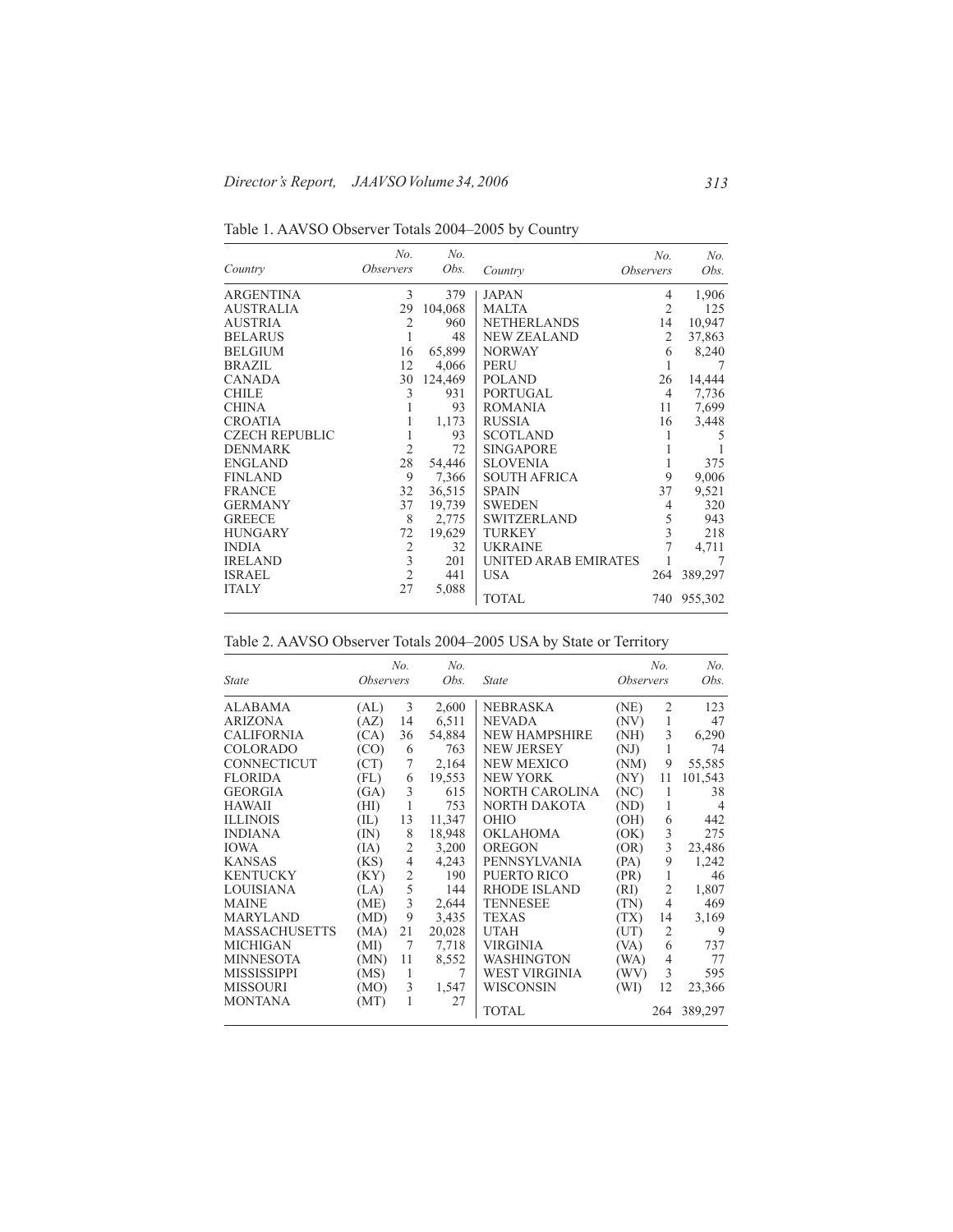Table 3. AAVSO Observers, 2004–2005.

|            |       |                             | No.  |            |     |    |                              | No.   |
|------------|-------|-----------------------------|------|------------|-----|----|------------------------------|-------|
| Code Org.  |       | Name                        | Obs. | Code Org.  |     |    | Name                         | Obs.  |
| AAP        |       | A. Abbott, Canada           | 3754 | <b>BYE</b> |     | J. | Beninger, Singapore          | 1     |
| AAN        |       | 02 A. Abe, Germany          | 209  | <b>BTY</b> |     | T. | Benner, PA                   | 459   |
| AJT        |       | J. Agustoni, Brazil         | 16   | <b>BEB</b> |     |    | R. Berg, IN                  | 1     |
| AMI        |       | M. Aho, Finland             | 416  | BIZ        |     | J. | Bialozynski, WI              | 3928  |
| AWL        |       | W. Alexander, VA            | 268  | BIC        | 01  |    | L. Bichon, France            | 10948 |
| ASAS2      |       | All SkyAutomated Survey2,   |      | BMM        |     |    | 05 M. Biesmans, Belgium      | 1073  |
|            |       | Chile                       | 12   | BHK        |     |    | H. Bilor, Poland             | 1     |
| ASAS3      |       | All Sky Automated Survey 3, |      | BIQ        |     |    | R. Bissinger, CA             | 2949  |
|            |       | Chile                       | 912  | <b>BXN</b> | 01  |    | M. Bisson, France            | 1031  |
| ACO        |       | C. Allen, Sweden            | 280  | BKL        |     | J. | Blackwell, NH                | 1875  |
| AJC        | 13    | J.<br>Almeida, Brazil       | 224  | <b>BZH</b> |     | J. | Bohusz, Poland               | 5     |
| AJG        |       | J.<br>Almeida, Portugal     | 12   | <b>BVS</b> |     |    | S. Bolzoni, Italy            | 1     |
| AJV        | 15 J. | Alonso, Spain               | 79   | BZU        |     |    | M. Bonnardeau, France        | 843   |
| ARC        |       | R. Altenburg, PA            | 22   | <b>BRJ</b> |     | J. | Bortle, NY                   | 5427  |
| <b>AKV</b> |       | K. Alton, NJ                | 74   | <b>BMU</b> | 04  |    | R. Bouma, Netherlands        | 295   |
| AAA        | 12    | A. Alves, Brazil            | 417  | <b>BDG</b> | 20  |    | D. Boyd, England             | 9878  |
| AMH        |       | M. Amato, CT                | 24   | <b>BOJ</b> | 03. | J. | Bozsoky, Hungary             | 5     |
| AAQ        | 03    | A. Ambrus, Hungary          | 184  | BMK        |     |    | M. Bradbury, MA              | 217   |
| AAX        | 13    | A. Amorim, Brazil           | 1682 | <b>BXS</b> |     |    | S. Brady, NH                 | 4411  |
| ACI        |       | C. Anderson, CO             | 27   | <b>BNW</b> | 02  |    | W. Braune, Germany           | 54    |
| AKG        | 19    | K. Andersson, Sweden        | 3    | <b>BDL</b> |     |    | D. Breslin, MA               | 2     |
| AJE        |       | J.<br>Andrei, Romania       | 15   | <b>BTB</b> |     |    | T. Bretl, MN                 | 144   |
| ABG        | 08    | B. Andresen, Norway         | 658  | <b>BHA</b> |     |    | 02 H. Bretschneider, Germany | 1490  |
| AWJ        |       | W. Aquino, NY               | 108  | <b>BQE</b> |     |    | E. Briggs, Canada            | 1     |
| AWY        | 13    | W. Araujo, Brazil           | 136  | <b>BSM</b> |     |    | S. Brincat, Malta            | 26    |
| AAT        |       | 15 A. Ardanuy, Spain        | 22   | BOS        | 05  |    | E. Broens, Belgium           | 15    |
| AAM        |       | A. Arminski, Poland         | 11   | BJQ        |     | J. | Brooks, CA                   | 6     |
| AMN        |       | M. Armstrong, AZ            | 754  | <b>BQS</b> | 15  | J. | Bros, Spain                  | 266   |
| ADN        |       | D. Arnautovic, Australia    | 39   | BXV        | 15  |    | X. Bros, Spain               | 577   |
| ARJ        |       | J. Arnold, AL               | 5    | BFL        |     |    | L. Brown, CT                 | 33    |
| ARN        |       | 01 L. Arnold, France        | 6    | <b>BOA</b> | 01  |    | A. Bruno, France             | 46    |
| ATI        | 03    | T. Asztalos, Hungary        | 847  | <b>BIW</b> |     |    | N. Butterworth, Australia    | 23286 |
| ADI        |       | 02 D. Augart, Germany       | 287  | <b>CCB</b> |     |    | C. Calia, CT                 | 243   |
| AAV        |       | A. Avtanski, CA             | 34   | <b>CPN</b> |     | Р. | Campbell, Canada             | 193   |
| ARX        |       | R. Axelsen, Australia       | 208  | <b>CMP</b> |     |    | R. Campbell, FL              | 312   |
| BYG        | 03    | G. Babcsany, Hungary        | 4    | <b>CEM</b> | 15  |    | E. Capella, Spain            | 347   |
| <b>BIX</b> |       | Bacon, Australia<br>I.      | 63   | <b>CXN</b> |     | J. | Carlson, MA                  | 29    |
| <b>BWW</b> |       | W. Bakewell, CA             | 1    | <b>CVJ</b> | 06  | J. | Carvajal Martinez, Spain     | 54    |
| BCD        |       | R. Ball, England            | 6    | <b>CRI</b> | 15  |    | R. Casas, Spain              | 792   |
| BIV        | 03 I. | Balogh, Hungary             | 593  | CJS        |     | J. | Case, MO                     | 1385  |
| BXK        |       | K. Bambery, Australia       | 5    | <b>CLQ</b> |     |    | L. Cason, VA                 | 31    |
| BVN        |       | M. Banfi, Italy             | 65   | <b>CKN</b> |     |    | K. Castle, AZ                | 25    |
| BGZ        |       | G. Banialis, IL             | 50   | CWO        |     |    | W. Castro, OH                | 34    |
| BBZ        | 03    | S. Barabas, Hungary         | 4    | <b>CQJ</b> |     | J. | Centala, IA                  | 3181  |
| BXA        | 09    | A. Baransky, Ukraine        | 242  | CBI        |     |    | B. Chandler, CA              | 31    |
| <b>BBO</b> |       | B. Barnes, TX               | 28   | <b>CHG</b> | 01  |    | H. Chantegros, France        | 435   |
| BSR        | 18    | S. Baroni, Italy            | 146  | <b>CNT</b> |     |    | D. Chantiles, CA             | 437   |
| BCT        | 01    | C. Barret, France           | 23   | CGF        |     |    | G. Chaple, MA                | 6422  |
| BVT        |       | T.<br>Bartlett, TX          | 35   | <b>CPO</b> |     | Р. | Charleton, England           | 89    |
| BJOH       |       | J.<br>Baxter, CA            | 2049 | CGP        | 27  |    | G. Charpentier, Canada       | 7     |
| BBA        |       | B. Beaman, IL               | 540  | <b>CDY</b> |     |    | D. Chekhovich, Russia        | 14    |
| BWX        | 27    | A. Beaton, Canada           | 378  | <b>CKJ</b> |     | J. | Cheng, PA                    | 29    |
| BSZ        |       | S. Beckwith, MA             | 1610 | <b>CWN</b> |     |    | W. Cheng, CA                 | 11    |
| BXG        |       | G. Beddow, England          | 5    | <b>CCY</b> |     |    | C. Chiselbrook, GA           | 576   |
| BJS        |       | J.<br>Bedient, HI           | 753  | <b>CPH</b> |     |    | 01 P. Claisse, France        | 5     |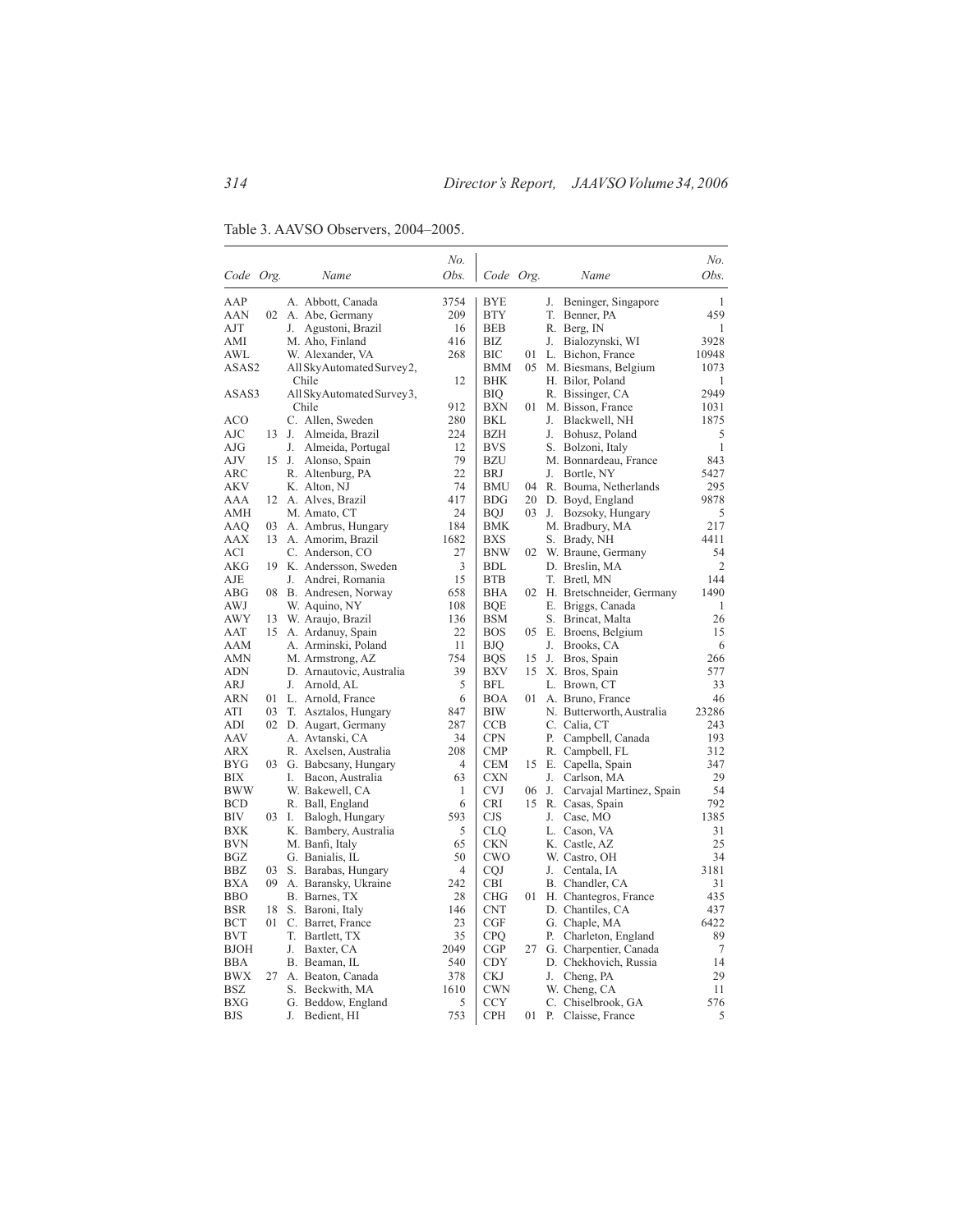Table 3. AAVSO Observers, 2004–2005, cont.

|            |       |       |                              | No.            |            |      |    |                            | No.            |
|------------|-------|-------|------------------------------|----------------|------------|------|----|----------------------------|----------------|
| Code Org.  |       |       | Name                         | Obs.           | Code Org.  |      |    | Name                       | Obs.           |
| <b>CLK</b> |       |       | W. Clark, MO                 | 126            | <b>DPA</b> |      |    | 05 A. Diepvens, Belgium    | 1369           |
| <b>CWP</b> |       |       | W. Clarke, CA                | 23             | <b>DSV</b> |      |    | S. Diesso, WI              | 38             |
| <b>CPY</b> |       | Р.    | Clayton, England             | 42             | <b>DRG</b> |      |    | R. Diethelm, Switzerland   | 681            |
| CGY        |       | T.    | Climent Garcia, Spain        | 33             | DAP        | 07   |    | A. Diez Gago, Spain        | 1              |
| <b>CPS</b> | 05    | P.    | Cloesen, Belgium             | 322            | DLA        |      |    | A. Dill, KS                | 194            |
| CRX        |       |       | R. Cnota, Poland             | 167            | DIL        |      |    | W. Dillon, TX              | 104            |
| CKH        | 05    |       | H. Coeckelberghs, Belgium    | 57             | DRL        |      |    | S. Dirocco, OH             | 58             |
| CCT        | 13    |       | C. Colesanti, Brazil         | 1388           | <b>DVQ</b> | 03   |    | V. Dobos, Hungary          | 1              |
| CЛ         | 15    | J.    | Coloma, Spain                | 1292           | GDB        | 03   |    | G. Domeny, Hungary         | 37             |
| CME        |       |       | 18 E. Colombo, Italy         | 405            | DLX        |      |    | 03 L. Dorogi, Hungary      | $\overline{4}$ |
| <b>CMG</b> |       |       | 04 G. Comello, Netherlands   | 6170           | DXA        |      |    | A. Douvris, Greece         | 46             |
| <b>CPO</b> |       | Р.    | Conde, Australia             | 129            | DRI        |      |    | R. Doxtater, AL            | 6              |
| CXA        |       |       | A. Cook, CA                  | 2              | DMO        | 01-  |    | M. Dumont, France          | 748            |
| COO        |       |       | L. Cook, CA                  | 10065          | <b>CLW</b> |      |    | D. Durig, TN               | 3              |
| СK         |       | S.    | Cook, NM                     | 5857           | DRZ        |      |    | R. Durkee, MN              | 1505           |
| <b>CWT</b> |       |       | W. Cooney, LA                | 22             | <b>DAO</b> |      |    | A. Dutton, Australia       | 144            |
| COM        |       | 10 T. | Cooper, South Africa         | 459            | <b>DKS</b> |      |    | S. Dvorak, FL              | 18718          |
| <b>CPI</b> |       | Р.    | Corelli, Italy               | $\overline{4}$ | <b>DGP</b> |      |    | G. Dyck, MA                | 2230           |
| CGI        |       |       | G. Corfini, Italy            | $\mathbf{1}$   | DBZ        |      |    | B. Dzikowski, Poland       | 25             |
| CUA        |       |       | A. Corlan, Romania           | 660            | EMA        |      |    | M. Eichenberger,           |                |
| CXR        |       |       | R. Corlan, Romania           | 909            |            |      |    | Switzerland                | 31             |
| CDV        |       |       | D. Cornell, IL               | 7              | EER        |      |    | E. Eker, Turkey            | 60             |
| CLZ        |       |       | 01 L. Corp, France           | 10             | EPE        | 01 - | Р. | Enskonatus, Germany        | 276            |
| <b>CAI</b> |       |       | A. Correia, Portugal         | 3832           | <b>ERB</b> |      |    | B. Eramia, WA              | 25             |
| CUJ        |       | J.    | Costa, MD                    | 12             | EJO        | 03   | J. | Erdei, Hungary             | 1142           |
| CNQ        |       |       | N. Costa, Portugal           | 61             | <b>EWK</b> |      |    | K. Ewing, FL               | 9              |
| COV        |       |       | V. Coulehan, NY              | 240            | <b>FTB</b> |      |    | T. Fabjan, Slovenia        | 375            |
| CWD        |       |       | D. Cowall, MD                | $\overline{2}$ | <b>FBO</b> |      |    | B. Fain, MT                | 27             |
| <b>CDN</b> |       |       | D. Cowles, LA                | 11             | FSU        |      |    | S. Fanutti, Canada         | 143            |
| CR.        | 14    |       | T. Cragg, Australia          | 1200           | <b>FEO</b> | 03   |    | E. Farkas, Hungary         | 94             |
| <b>CFY</b> |       | J.    | Craig, MA                    | 186            | <b>FMX</b> | 14   | F. | Farrell, Australia         | 1              |
| <b>CTX</b> |       |       | T. Crawford, OR              | 10273          | FAJ        | 03   |    | A. Fejes, Hungary          | 150            |
| CCQ        |       |       | C. Cristian, Romania         | 8              | <b>FSJ</b> | 01   | J. | Fis, France                | 27             |
| <b>CRR</b> |       |       | R. Crumrine, NY              | 35             | <b>FLU</b> |      |    | L. Fiszer, Poland          | 4              |
| CTI        | 03    |       | T. Csorgei, Hungary          | 496            | FGN        |      |    | G. Fleerackers, Belgium    | 5              |
| CSM        |       |       | 03 M. Csukas, Romania        | 699            | FDA        |      |    | 03 A. Fodor, Hungary       | 93             |
| <b>CCO</b> |       |       | 06 A. Cubillo Rubiato, Spain | 106            | FBZ        | 03.  |    | B. Fodor, Hungary          | 5              |
| CKB        |       |       | B. Cudnik, TX                | 1309           | <b>FMR</b> |      |    | M. Fonovich, Croatia       | 1173           |
| DQR        |       |       | R. D'Imperio, VA             | 21             | FJQ        |      |    | J. Foster, CA              | 1060           |
| DCL        |       |       | C. Daffin, NC                | 38             | <b>FXJ</b> |      | J. | Fox, MN                    | 212            |
| DLS        |       |       | L. Darling, CA               | 14             | <b>FBN</b> | 10   |    | B. Fraser, South Africa    | 236            |
| DAM        | 06    |       | A. Darriba Martinez, Spain   | 126            | <b>FML</b> | 04   |    | C. Fridlund, Netherlands   | 20             |
| DJS        |       |       | 20 J. Day, England           | 103            | <b>FMG</b> |      |    | G. Fugman, NE              | 119            |
| DGR        |       |       | R. De Graeve, MI             | 14             | <b>GBZ</b> | 21   |    | O. Gabzo, Israel           | 439            |
| DPP        | 05 P. |       | De Ponthiere, Belgium        | 4757           | GHT        | 27   |    | G. Gaherty, Canada         | 200            |
| DSJ        | 13    | J.    | De Souza Aguiar, Brazil      | 8              | <b>GMO</b> |      |    | M. Gainer, PA              | 24             |
| DBO        |       |       | B. Demory, Switzerland       | 1              | <b>GPG</b> |      | Р. | Garossino, TX              | 3              |
| DFR        |       |       | F. Dempsey, Canada           | 5              | <b>GBL</b> |      |    | B. Gary, AZ                | 1313           |
| DEK        |       |       | 05 K. Dequick, Belgium       | 12             | GKI        |      |    | K. Geary, Ireland          | 92             |
| DAT        |       |       | A. Derdzikowski, Poland      | 87             | <b>GCP</b> |      |    | 02 C. Gerber, Germany      | 379            |
| DAA        |       |       | 03 A. Derekas, Hungary       | 8              | <b>GHS</b> |      |    | H. Gerner, WI              | 551            |
| DNO        |       |       | O. Deren, Poland             | 534            | GMV        |      |    | M. Geselle, Germany        | 3              |
| DAC        |       |       | A. Deshmukh, India           | 1              | <b>GMJ</b> |      |    | 10 M. Geyser, South Africa | 12             |
| DSI        |       |       | G. Di Scala, Australia       | 2159           | GAO        |      |    | A. Giambersio, Italy       | 1              |
| DDD        |       |       | D. Dickinson, AZ             | 146            | GGU        | 04   |    | G. Gilein, Netherlands     | 618            |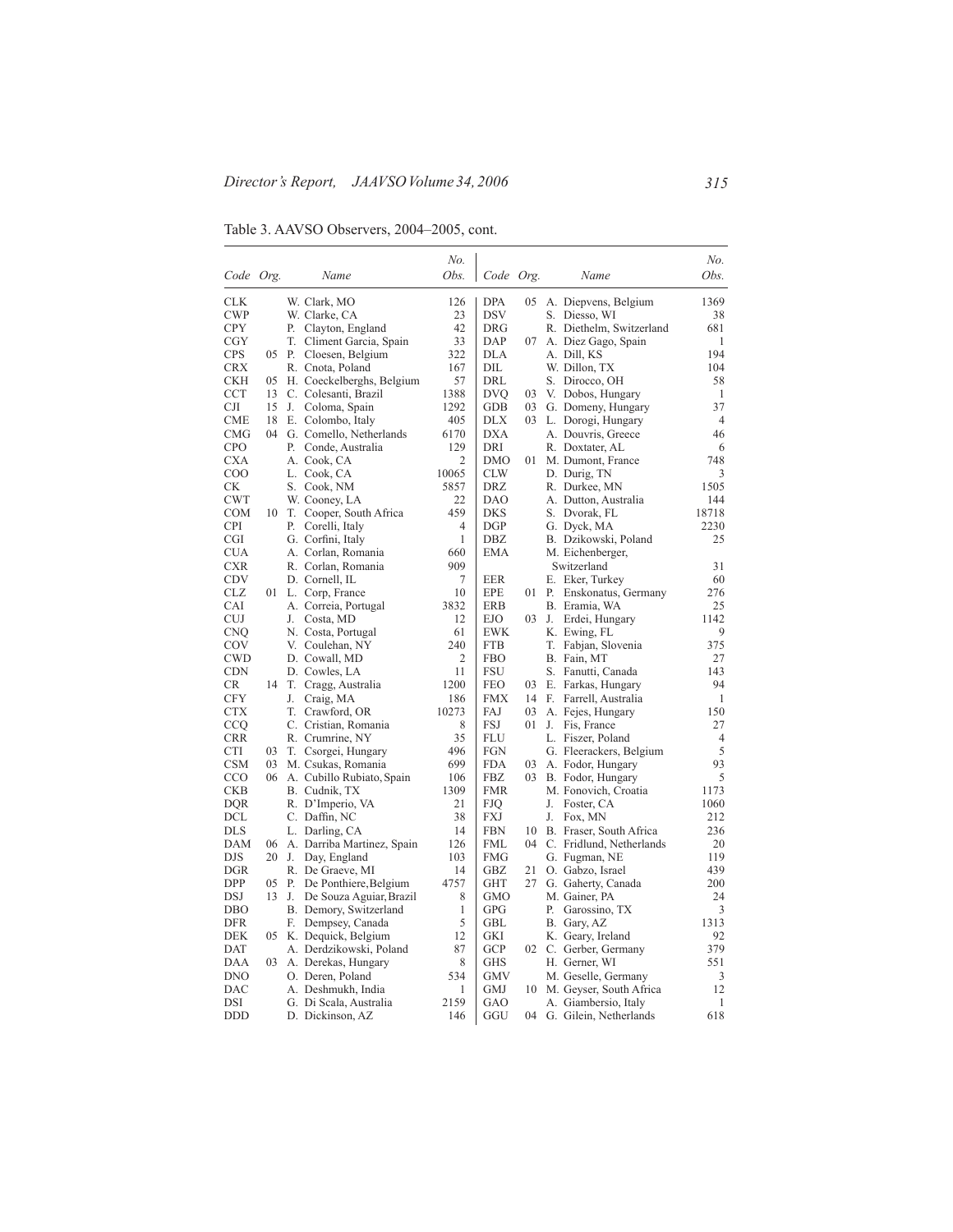Table 3. AAVSO Observers, 2004–2005, cont.

|            |               |    |                               | No.              |                   |     |    |                              | No.            |
|------------|---------------|----|-------------------------------|------------------|-------------------|-----|----|------------------------------|----------------|
| Code Org.  |               |    | Name                          | Obs.             | Code Org.         |     |    | Name                         | Obs.           |
| GAM        |               |    | A. Gilmore, New Zealand       | 1890             | <b>HEK</b>        | 11  |    | E. Hoeg, Denmark             | 7              |
| GVN        |               |    | V. Giovannone, NY             | 26               | <b>HDF</b>        |     |    | D. Hohman, NY                | 89             |
| GMY        |               |    | M. Glennon, Ireland           | 96               | <b>HZJ</b>        |     |    | J. Holtz, PA                 | 17             |
| GFT        |               |    | F. Gobet, France              | 861              | HJQ               |     | J. | Holtzman, NM                 | 1758           |
| GFB        |               |    | W. Goff, CA                   | 33361            | HOO               |     |    | 04 G. Hoogeveen, Netherlands | 834            |
| GSH        | 09            |    | A. Golovin, Ukraine           | 3804             | HJZ               |     | J. | Horne, CA                    | 64             |
| GOT        | 01            |    | T. Gomez, Spain               | 32               | HЈА               |     | J. | Hudson, CA                   | 412            |
| GPJ        |               |    | P. Gonzales, CA               | 48               | HDU               |     |    | D. Hurdis, RI                | 10             |
| GGO        |               |    | 07 G. Gonzalez Anton, Spain   | 102              | HUR               | 20  |    | G. Hurst, England            | 2412           |
| GZN        |               |    | 07 L. Gonzalez Herrera, Spain | 241              | HUZ               | 27  |    | R. Huziak, Canada            | 38450          |
| GGZ        |               |    | 03 Z. Gorgei, Hungary         | 110              | NUD <sub>02</sub> |     |    | D. Iden, IL                  | 19             |
| GGC        |               |    | G. Gotta, Italy               | 42               | ILЕ               | 03  |    | E. Illes, Hungary            | 635            |
| GKA        |               |    | K. Graham, IL                 | 4354             | <b>IUR</b>        |     |    | Indiana University           |                |
| GPE        |               |    | Grainger Observatory, NH      | 4                |                   |     |    | Roboscope, IN                | 8026           |
| GRL        |               |    | 08 B. Granslo, Norway         | 640              | <b>IPA</b>        | 12  | Р. | Ingrassia, Argentina         | 378            |
| GTI        |               |    | T. Graves, CA                 | 14               | <b>IVM</b>        | 16  |    | V. Ivanov, Russia            | 1298           |
| GMZ        |               |    | M. Graziani, Italy            | 672              | JMA               |     |    | M. Jacquesson, France        | 69             |
| GVD        | 16            |    | V. Grigorenko, Russia         | 66               | JTP               | 01  |    | P. Jacquet, France           | 189            |
| GBI        |               |    | B. Grim, UT                   | $\boldsymbol{0}$ | JAT               | 03  |    | T. Jakabfi, Hungary          | 84             |
| GQJ        |               | J. | Gross, AZ                     | 10               | JM                |     |    | R. James, NM                 | 46352          |
| GCO        |               |    | C. Gualdoni, Italy            | 2404             | JSY               |     |    | S. Jedrzejewski, Poland      | 1              |
| <b>GUN</b> | 01            |    | J. Gunther, France            | 2227             | <b>JKK</b>        | 11  |    | K. Jensen, Norway            | 145            |
| GGX        |               |    | 04 G. Guzman, France          | 267              | JLR               |     |    | R. Jepeal, CT                | 1563           |
| HCS        |               |    | 03 C. Hadhazi, Hungary        | 2069             | JGE               |     |    | 06 G. Jiminez, Spain         | 1              |
| HGH        |               |    | G. Hagen, Germany             | 21               | JOG               |     |    | G. Johnson, MD               | 121            |
| HTY        |               |    | T. Hager, CT                  | 4                | <b>JON</b>        | 05  |    | K. Jonckheere, Belgium       | $\overline{4}$ |
| HKB        |               |    | B. Hakes, IL                  | 17               | JA                | 14  |    | A. Jones, New Zealand        | 35973          |
| НK         |               |    | E. Halbach, CO                | 56               | <b>JCN</b>        | 20  |    | C. Jones, England            | 1203           |
| HP         |               |    | W. Hampton, CT                | 22               | Л                 |     |    | J. Jones, OR                 | 11605          |
| <b>HTQ</b> |               |    | T. Harriman, CA               | 6                | JRW               | 10  |    | R. Jones, South Africa       | 293            |
| HBB        |               |    | B. Harris, FL                 | 37               | JRC               | 15  |    | R. Josa, Spain               | 44             |
| HAV        |               |    | R. Harvan, MD                 | 432              | JSZ               | 03. |    | S. Jozsa, Hungary            | 57             |
| HAI        |               |    | A. Hastings, MA               | 28               | KB                |     |    | W. Kaminski, NM              | 17             |
| <b>HDY</b> |               |    | 03 D. Hatvani, Hungary        | 9                | <b>KAM</b>        |     |    | 02 A. Kammerer, Germany      | 55             |
| HJK        |               | J. | Hauk, CO                      | 119              | <b>KMO</b>        |     |    | M. Kardasis, Greece          | 25             |
| <b>HHU</b> |               |    | 05 H. Hautecler, Belgium      | 2482             | KAZ               | 03  |    | A. Kaszt, Hungary            | $\overline{c}$ |
| HKY        | 27            |    | K. Hay, Canada                | 5                | <b>KEI</b>        |     |    | E. Kato, Australia           | 22             |
| HAB        |               |    | R. Hays, IL                   | 1174             | KMO               |     |    | 06 M. Kearns, Spain          | $\tau$         |
| НY         |               |    | A. Heasley, FL                | 3                | <b>KSN</b>        |     |    | S. Kenaga, IN                | 9              |
| HBD        |               |    | B. Heathcote, Australia       | 300              | KAK               | 03  |    | A. Kereszturi, Hungary       | 1              |
| HKN        |               |    | K. Hedrick, WV                | 128              | KZX               |     |    | 03 Z. Kereszty, Hungary      | 1761           |
| HQA        |               |    | A. Henden, MA                 | 2064             | KSH               |     |    | S. Kerr, Australia           | 17819          |
| <b>HTG</b> | 08            |    | T. Henriksen, Norway          | 39               | <b>KKQ</b>        |     |    | K. Kessler, MN               | 813            |
| <b>HGO</b> |               |    | G. Henson, TN                 | 79               | <b>KSZ</b>        | 03  |    | S. Keszthelyi, Hungary       | 363            |
| <b>HES</b> |               |    | H. Hesseltine, WI             | 1735             | KKX               |     |    | K. Kida, Poland              | 257            |
| HIV        | $03 \quad 1.$ |    | Hidvegi, Hungary              | 12               | KRB               |     |    | R. King, MN                  | 641            |
| HRI        |               |    | R. Hill, AZ                   | 160              | KQR               |     |    | R. Kinne, NY                 | 7              |
| HІМ        |               |    | W. Hill, MA                   | 51               | KSJ               |     |    | S. Kinsella, Canada          | 9              |
| HZR        |               |    | 02 R. Hinzpeter, Germany      | 1027             | <b>KCQ</b>        |     |    | C. Kirby, NM                 | 62             |
| <b>HIR</b> |               |    | Y. Hirasawa, Japan            | 860              | <b>KIR</b>        |     | Р. | Kirby, AZ                    | 263            |
| HJS        |               | J. | Hissong, OH                   | 2                | KIL               | 03  |    | L. Kiss, Australia           | 1920           |
| <b>HTA</b> |               |    | T. Hoare, England             | 45               | <b>KMM</b>        |     |    | 09 M. Kititsa, Ukraine       | 18             |
| HGK        |               |    | G. Hochstenbach, Holland      | 1                | <b>KPC</b>        |     | Р. | Klages, England              | 6              |
| НJХ        | 13            |    | J. Hodar Munoz, Brazil        | 37               | <b>KTX</b>        | 27  |    | T. Klassen, Canada           | 534            |
| <b>HWD</b> |               |    | W. Hodgson, Australia         | 63               | KGE               | 08  |    | G. Klingenberg, Norway       | 5844           |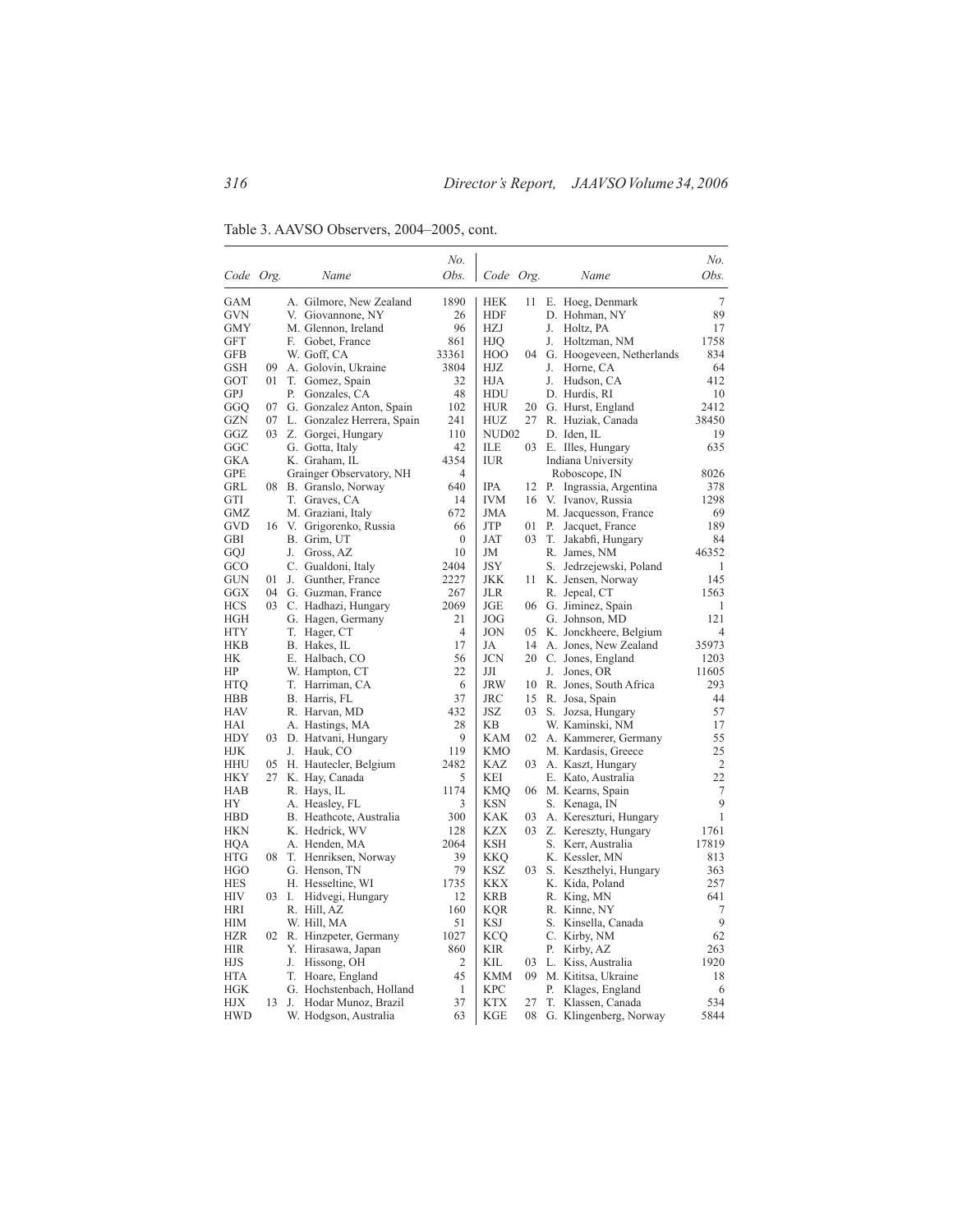Table 3. AAVSO Observers, 2004–2005, cont.

|            |     |    |                                  | No.            |                          |    |    |                                            | No.              |
|------------|-----|----|----------------------------------|----------------|--------------------------|----|----|--------------------------------------------|------------------|
| Code Org.  |     |    | Name                             | Obs.           | Code Org.                |    |    | Name                                       | Obs.             |
| <b>KWL</b> |     |    | W. Kloehr, Germany               | 36             | <b>LMK</b>               |    |    | M. Linnolt, CA                             | 1148             |
| <b>KCH</b> |     |    | C. Knapp, WV                     | 33             | LLZ                      | 03 |    | L. Liziczai, Hungary                       | 413              |
| <b>KPL</b> |     | Р. | Kneipp, LA                       | 61             | <b>LRZ</b>               | 03 |    | M. Lorincz, Hungary                        | 3                |
| KGT        |     |    | G. Knight, ME                    | 30             | <b>LRD</b>               |    |    | D. Loring, UT                              | 9                |
| <b>KSP</b> |     | S. | Knight, ME                       | 44             | LX                       |    |    | W. Lowder, NY                              | 94,946           |
| KOC        | 03  |    | A. Kocsis, Hungary               | 79             | <b>LTB</b>               |    |    | T. Lubbers, MN                             | 6                |
| <b>KRV</b> |     |    | R. Koff, CO                      | 442            | LFZ                      |    |    | F. Lucidi, Italy                           | 14               |
| KHL        |     |    | M. Kohl, Switzerland             | 69             | <b>LKA</b>               |    |    | K. Luedeke, NM                             | 12               |
| KHJ        |     |    | H. Koller, Canada                | 1              | LMJ                      |    |    | M. Luostarinen, Finland                    | 109              |
| <b>KRS</b> |     |    | R. Kolman, IL                    | 1817           | <b>MDW</b>               |    |    | W. MacDonald II, Canada                    | 5171             |
| <b>KMA</b> |     |    | M. Komorous, Canada              | 2267           | <b>MHO</b>               |    | J. | Madiedo, Spain                             | 1                |
| KDZ        |     |    | D. Kopczynski, Poland            | 119            | MMT                      | 17 |    | M. Maenpaa, Finland                        | 18               |
| <b>KMP</b> |     |    | M. Koppelman, MN                 | 3013           | MLI                      |    |    | L. Maisler, NY                             | 172              |
| KSG        |     |    | G. Koronis, Greece               | 56             | <b>MVO</b>               | 17 |    | V. Makela, Finland                         | 42               |
| <b>KSO</b> |     |    | S. Korotkiy, Russia              | 6              | MQL                      |    |    | S. Mandelli, Italy                         | 38               |
| <b>KCY</b> |     |    | D. Korycansky, CA                | 403            | <b>MKE</b>               |    |    | R. Manske, WI                              | 201              |
| <b>KOS</b> | 03  |    | A. Kosa-Kiss, Romania            | 3577           | <b>MOF</b>               |    |    | O. Maraev, Russia                          | 37               |
| KLX        |     |    | L. Koscianski, MD                | 131            | MGK                      |    |    | G. Maravelias, Greece                      | 10               |
| KAF        | 03  |    | A. Kovacs, Hungary               | 334            | MPB                      |    | Р. | Marini, Argentina                          | 1                |
| <b>KVI</b> | 03  | L. | Kovacs, Hungary                  | 416            | MKW                      |    |    | A. Markiewicz, Poland                      | 2241             |
| KJU        | 03  | J. | Kovacs, Hungary                  | 1              | MXS                      | 03 |    | S. Marosi, Hungary                         | 68               |
| <b>KSR</b> | 03. |    | S. Kovacs, Hungary               | 761            | MQY                      |    |    | L. Marschall, PA                           | 82               |
| <b>KFK</b> |     | F. | Krafka, TX                       | 46             | <b>MMN</b>               |    |    | M. Martignoni, Italy                       | $\overline{c}$   |
| <b>KTC</b> |     |    | T. Krajci, NM                    | 1334           | <b>MYC</b>               |    |    | C. Martin, NE                              | $\overline{4}$   |
| <b>KWO</b> |     |    | 02 W. Kriebel, Germany           | 2640           | MMG                      |    |    | M. Martinengo, Italy                       | 79               |
| KIS        |     |    | 02 G. Krisch, Germany            | 2423           | MRX                      | 02 |    | H. Marx, Germany                           | 979              |
| KAA        |     |    | A. Kroes, WI                     | 716            | MΝ                       |    |    | H. Mason, NV                               | 47               |
| KTZ        |     |    | T. Krzyt, Poland                 | 307            | MAV                      | 16 |    | D. Matsney, Russia                         | 1                |
| <b>KUC</b> | 01  |    | S. Kuchto, France                | $\theta$       | <b>MTH</b>               |    |    | H. Matsuyama, Australia                    | 3442             |
| <b>KZQ</b> |     |    | 03 Z. Kuli, Hungary              | 179            | <b>MTM</b>               |    |    | M. Mattei, MA                              | $\overline{4}$   |
| <b>KUO</b> |     |    | C. Kuo, MA                       | 5              | <b>MGE</b>               |    |    | G. Mavrofridis, Greece                     | 860              |
| KMI        | 16  |    | M. Kuzmin, Russia                | 32             | <b>MKB</b>               |    |    | K. McCarthy, England                       | 9                |
| <b>KSQ</b> |     |    | S. Kuznetsov, Russia             | 635            | <b>MBT</b>               |    |    | T. McDonagh, MA                            | 32               |
| <b>LCR</b> | 15  |    | C. Labordena, Spain              | 399            | <b>MDP</b>               |    | Р. | McDonald, Canada                           | 865              |
| <b>LTO</b> | 02  |    | T. Lange, Germany                | 2060           | <b>MGH</b>               | 20 |    | H. McGee, England                          | 555              |
| LMF        | 13  |    | M. Lara, Brazil                  | 61             | MCI                      |    |    | B. McInnerny, England                      | 40<br>34         |
| LMN<br>LJJ |     |    | M. Larsson, Sweden               | 15<br>80       | <b>MVQ</b><br><b>MED</b> | 20 |    | V. Medvedev, Russia                        | 1294             |
| <b>LZT</b> |     | J. | Laurent, France<br>T. Lazuka, IL | 1411           | MIQ                      |    | I. | K. Medway, England                         | 1174             |
| <b>LRO</b> |     |    | R. Leadbeater, England           | 27             | <b>MMB</b>               | 04 |    | Megson, England<br>M. Meiling, Netherlands | 1                |
| LEB        | 01. |    | R. Lebert, France                | 395            | <b>MVS</b>               | 27 |    | S. Meister, Germany                        | $\overline{c}$   |
| LMT        |     |    | M. Legutko, Poland               | 254            | MGO                      |    |    | G. Menali, MA                              | 1                |
| LDA        |     |    | D. Lehman, MD                    | 72             | MHI                      |    |    | H. Menali, MA                              | 986              |
| LDI        |     |    | D. Lehmann, Germany              | 38             | MQZ                      |    |    | M. Mendez Majuelos, Spain                  | 8                |
| LNZ        |     |    | G. Lenz, LA                      | 18             | MDJ                      | 12 |    | D. Mendicini, Argentina                    | $\boldsymbol{0}$ |
| LJP        |     | J. | Leppert, ND                      | $\overline{4}$ | <b>MTK</b>               |    |    | T. Michalik, VA                            | 330              |
| <b>LEV</b> |     |    | A. Leveque, CA                   | 144            | <b>MOK</b>               | 11 |    | O. Midtskogen, Norway                      | 914              |
| LSQ        |     |    | S. Levine, AZ                    | 168            | <b>MXM</b>               |    |    | M. Mifsud, Malta                           | 99               |
| <b>LVY</b> |     |    | D. Levy, AZ                      | 37             | <b>MXL</b>               | 20 |    | R. Miles, England                          | 17975            |
| LMI        |     |    | M. Lierl, KY                     | 11             | <b>MPF</b>               |    | Р. | Mitrofanov, Russia                         | 286              |
| <b>LIW</b> |     |    | W. Liller, Chile                 | $\overline{7}$ | <b>MZS</b>               | 03 |    | A. Mizser, Hungary                         | 266              |
| <b>LGO</b> |     |    | G. Lilley, GA                    | 20             | <b>MCE</b>               |    |    | E. Mochizuki, Japan                        | 5                |
| LCI        |     |    | C. Limbach, WI                   | 33             | MQD                      | 03 |    | M. Mod, Hungary                            | $\mathbf{1}$     |
| LHG        | 19  |    | H. Lindberg, Sweden              | 22             | MRV                      |    |    | R. Modic, OH                               | 108              |
| LAI        | 27  |    | A. Ling, Canada                  | 39             | MIZ                      | 03 | I. | Mohacsi, Hungary                           | 3                |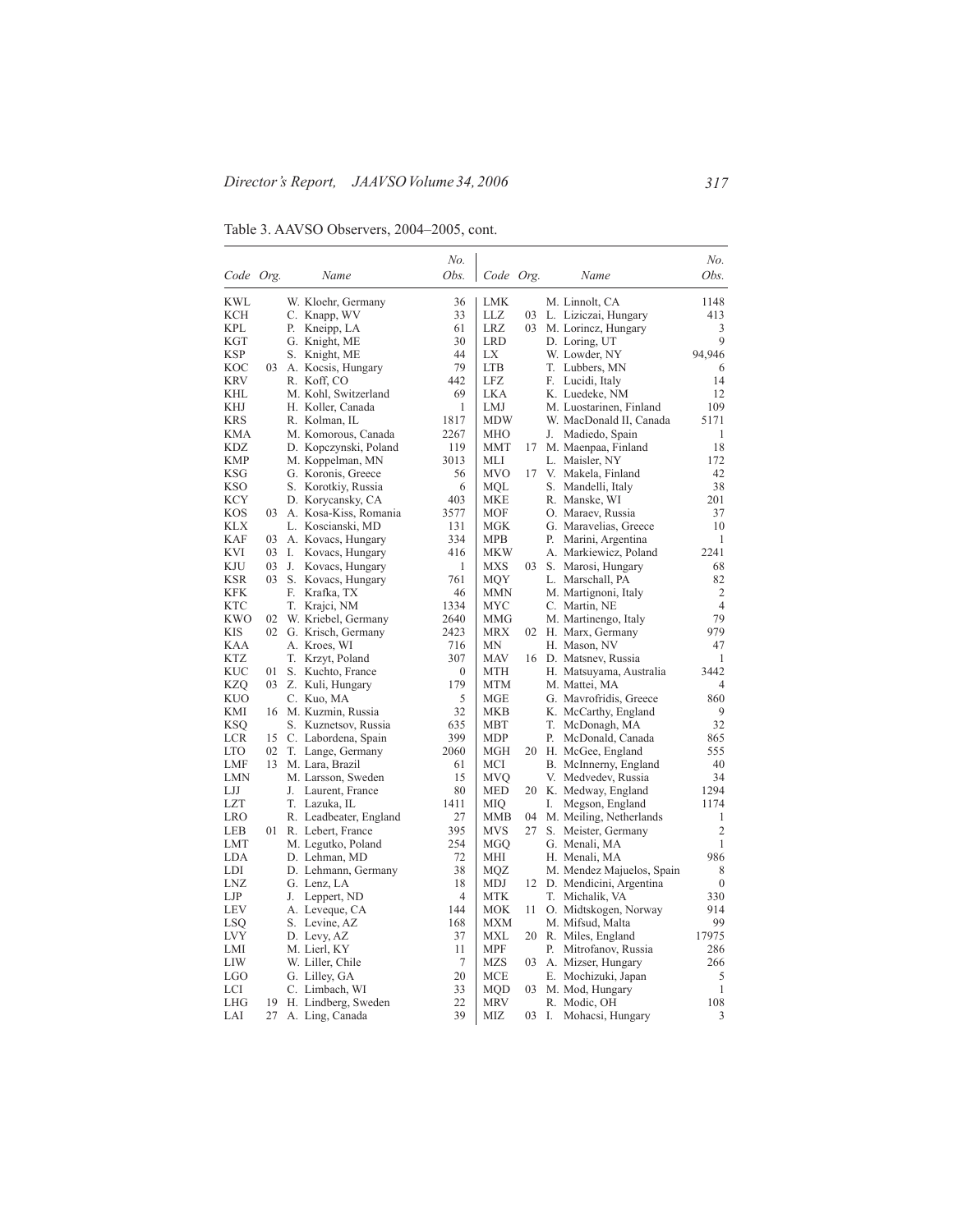Table 3. AAVSO Observers, 2004–2005, cont.

|            |       |      |                          | No.            |            |    |    |                       | No.            |
|------------|-------|------|--------------------------|----------------|------------|----|----|-----------------------|----------------|
| Code Org.  |       |      | Name                     | Obs.           | Code Org.  |    |    | Name                  | Obs.           |
|            |       |      |                          |                |            |    |    |                       |                |
| <b>MOU</b> | 15    | J.   | Molina, Spain            | 20             | PN         |    |    | A. Pearlmutter, MA    | 10             |
| MOC        | 03    | C.   | Molnar, Hungary          | 12             | PEI        | 11 |    | E. Pedersen, Denmark  | 65             |
| <b>MPV</b> | 03    | Р.   | Molnar, Hungary          | 2134           | PEG        | 01 |    | C. Peguet, France     | 729            |
| MOZ        |       |      | Z. Molnar, Romania       | 5              | <b>PCX</b> |    |    | C. Perello, Spain     | 1              |
| MLF        | 10    | - I. | Monard, South Africa     | 7730           | PIV        |    | I. | Peretto, Italy        | 290            |
| МF         |       | F.   | Montague, MA             | 23             | PJT        | 27 | J. | Petriew, Canada       | 3529           |
| MHC        |       |      | 12 C. Montalvo, Peru     | 7              | <b>PVA</b> | 27 |    | V. Petriew, Canada    | 60561          |
| MNN        |       |      | N. Montecchiari, Italy   | 5              | <b>PGE</b> | 02 |    | G. Petter, Germany    | 72             |
| MDM        |       |      | D. Moody, Scotland       | 5              | <b>PRP</b> |    |    | R. Pickard, Australia | 8              |
| MOI        | 01    |      | E. Morillon, France      | 4505           | <b>PXR</b> | 20 |    | R. Pickard, England   | 412            |
| MOW        |       |      | W. Morrison, Canada      | 5077           | <b>PBN</b> |    |    | B. Pickett, Australia | 1              |
| MXK        | 03    |      | A. Morvai, Hungary       | 3              | <b>PLO</b> | 01 |    | L. Pinatelle, France  | 129            |
| <b>MVZ</b> | 03    | J.   | Morvai, Hungary          | 9              | PGU        |    |    | 18 G. Pinazzi, Italy  | 50             |
| <b>MPS</b> | 27    | Р.   | Mozel, Canada            | 11             | PHT        |    |    | H. Pinkston, VA       | $\overline{4}$ |
| MMH        |       |      | M. Muciek, Poland        | 26             | <b>PMZ</b> | 15 |    | M. Pinto, Spain       | $\tau$         |
| MKH        |       |      | S. Mukherjee, India      | 31             | <b>PFB</b> |    | F. | Pires, Brasil         | 5              |
| MMU        |       |      | M. Munkacsy, RI          | 1797           | PIJ        | 03 | J. | Piriti, Hungary       | 781            |
| MUY        | 05    |      | E. Muyllaert, Belgium    | 11915          | PIR        | 03 |    | D. Piroska, Hungary   | 350            |
| NIS        | 03    | Ι.   | Nagy, Hungary            | 1              | PPL        |    | Р. | Plante, OH            | 211            |
| NDQ        |       |      | D. Naillon, France       | 553            | PPZ        |    | Р. | Plaszczyk, Poland     | 536            |
| NLX        | 14 P. |      | Nelson, Australia        | 7687           | <b>PNC</b> |    |    | 01 N. Ploix, France   | 1              |
| NMI        |       |      | M. Nicholas, AZ          | 989            | PAW        |    |    | A. Plummer, Australia | 4736           |
| NMR        |       |      | 20 M. Nicholson, England | 3630           | <b>PRX</b> |    |    | R. Poklar, AZ         | 714            |
| NOT        |       |      | O. Nickel, Germany       | 150            | <b>PRS</b> |    |    | R. Poleski, Poland    | 15             |
| NGM        | 15    |      | G. Nieto, Spain          | 114            | <b>PMO</b> | 10 |    | M. Poll, South Africa | 66             |
| NFD        | 04    |      | F. Nieuwenhout,          |                | <b>PVR</b> | 03 |    | V. Polozun, Hungary   | $\overline{4}$ |
|            |       |      | Netherlands              | 43             | <b>PWR</b> |    |    | R. Powaski, OH        | 29             |
| <b>NWP</b> |       |      | W. Norby, MO             | 36             | <b>POX</b> |    |    | M. Poxon, England     | 582            |
| <b>NCH</b> |       |      | C. Norris, TX            | 198            | <b>PYG</b> |    |    | G. Poyner, England    | 11689          |
| NKL        |       |      | K. Nuber, Germany        | 104            | PAH        |    |    | A. Price, MA          | 503            |
| OCE        |       |      | E. O'Connor, Canada      | $\overline{2}$ | PRI        |    |    | L. Price, WI          | 29             |
| OCN        | 27    |      | S. O'Connor, Canada      | 32             | <b>PDQ</b> | 01 |    | D. Proust, France     | 35             |
| ONJ        |       | J.   | O'Neill, Ireland         | 13             | PUJ        | 06 | F. | Pujol, Spain          | 627            |
| <b>OSN</b> |       |      | S. Oatney, KS            | 750            | <b>PCH</b> |    |    | C. Pullen, CA         | $\overline{4}$ |
| <b>OES</b> |       |      | D. Oesper, WI            | $\overline{4}$ | <b>PSY</b> |    | S. | Pyatih, Belarus       | 48             |
| OLF        |       |      | L. Offutt II, MN         | 39             | QW         | 02 |    | W. Quester, Germany   | 50             |
| OYE        |       |      | Y. Ogmen, Turkey         | 134            | ONK        | 20 |    | N. Quinn, England     | 780            |
| OAR        |       |      | A. Oksanen, Finland      | 4522           | <b>RKE</b> | 02 |    | K. Raetz, Germany     | 407            |
| OHJ        | 03    |      | H. Olle, Hungary         | $\overline{4}$ | RIG        |    | I. | Rafalovsky, IL        | 1716           |
| ODG        |       |      | D. Ondich, MN            | 5              | <b>RBK</b> |    |    | B. Ramotowski, NM     | 2              |
| OJR        | 06    | J.   | Osorio, Spain            | 3231           | <b>RWA</b> |    |    | W. Rauscher, PA       | 312            |
| <b>OPR</b> |       | Р.   | Ossowski, Poland         | 9              | <b>RFA</b> |    | F. | Reichenbacher, AZ     | 1719           |
| OSV        | 03    |      | L. Osvald, Hungary       | 4              | <b>RZS</b> | 03 |    | Z. Reiczigel, Hungary | 22             |
| OAG        | 06    |      | A. Otero Garzon, Spain   | $\overline{2}$ | <b>REP</b> | 24 | Р. | Reinhard, Austria     | 460            |
| OJE        |       | J.   | Oti Gonzalez, Spain      | 36             | <b>RWG</b> | 02 |    | W. Renz, Germany      | 22             |
| ОIJ        |       | J.   | Ott, CO                  | 113            | <b>RXM</b> | 03 |    | M. Repas, Hungary     | $\overline{4}$ |
| OJS        |       | J.   | Ott, KY                  | 179            | <b>RMQ</b> |    |    | M. Reszelski, Poland  | 161            |
| OCR        | 05    |      | C. Otten, Belgium        | 1423           | <b>RNA</b> | 03 |    | N. Rezsabek, Hungary  | 58             |
| <b>PPK</b> | 17    | Р.   | Paakkonen, Finland       | 720            | <b>RJG</b> |    | J. | Ribeiro, Portugal     | 3831           |
| PCC        | 18    |      | R. Papini, Italy         | 212            | RIX        | 14 | T. | Richards, Australia   | 7324           |
| PPS        | 03    | S.   | Papp, Hungary            | 3257           | <b>RKT</b> |    |    | K. Richardson, CA     | 72             |
| PTQ        |       | T.   | Parson, MN               | 2121           | <b>RPB</b> |    | P. | Richwine, AZ          | 103            |
| PJJ        | 15    | J.   | Pastor, Spain            | 81             | RO         |    |    | C. Ricker, MI         | 11             |
| <b>PKV</b> |       |      | K. Paxson, TX            | 15             | <b>RRZ</b> | 03 |    | R. Ricza, Hungary     | 306            |
| PEX        | 14    |      | A. Pearce, Australia     | 10113          | <b>RCW</b> |    | C. | Robertson, KS         | 3174           |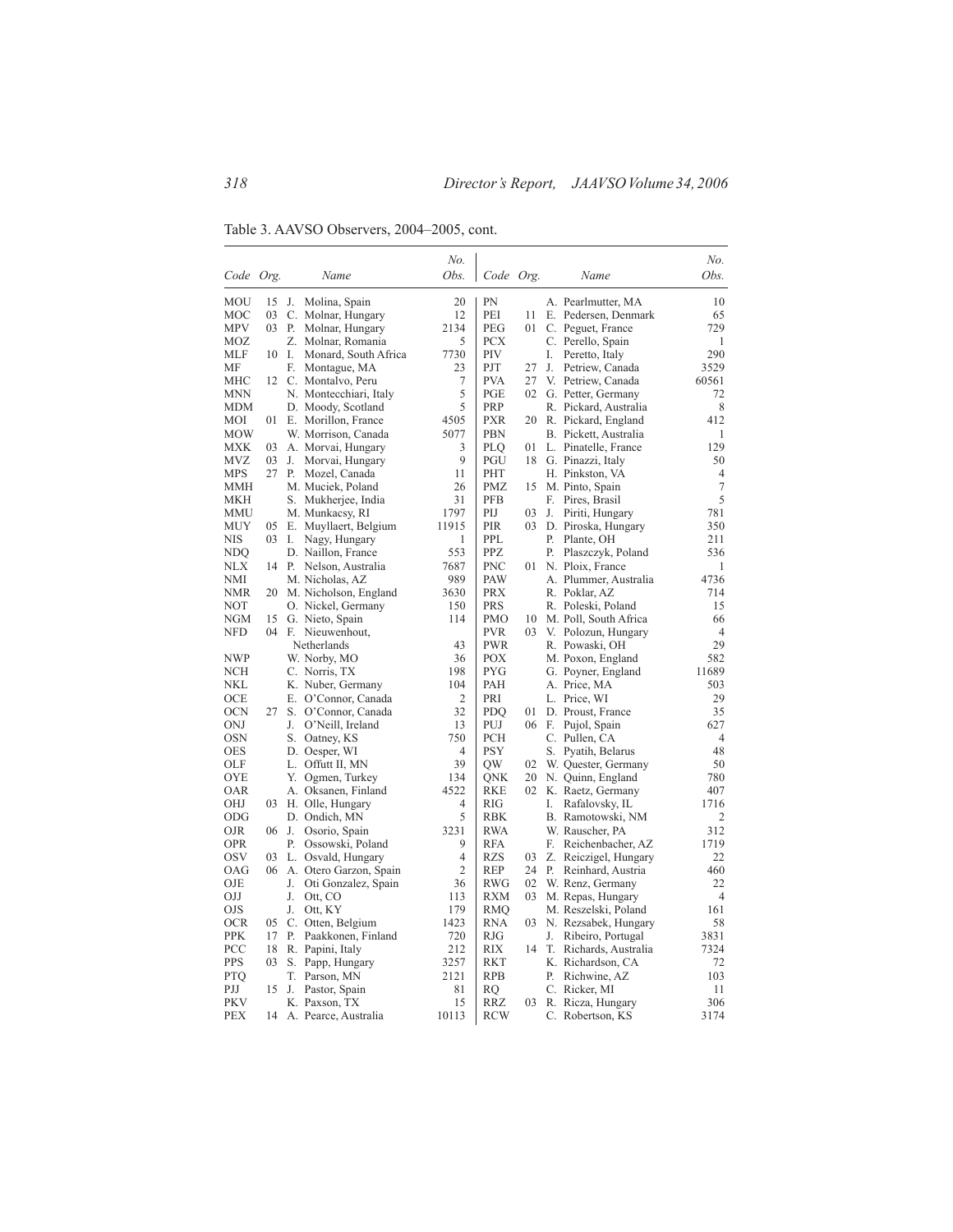Table 3. AAVSO Observers, 2004–2005, cont.

|                          |    |       |                                        | No.            |                          |          |    |                                       | No.            |
|--------------------------|----|-------|----------------------------------------|----------------|--------------------------|----------|----|---------------------------------------|----------------|
| Code Org.                |    |       | Name                                   | Obs.           | Code Org.                |          |    | Name                                  | Obs.           |
|                          |    |       |                                        |                |                          |          |    |                                       |                |
| <b>RSE</b>               |    |       | S. Robinson, MD                        | 2118           | <b>SERI</b>              |          |    | E. Sheppard, WA                       | $\mathbf{1}$   |
| <b>RJX</b>               | 01 | J.    | Roca, France                           | 88             | <b>SHW</b>               |          |    | W. Sherman, TX                        | 75             |
| RZD                      | 06 |       | D. Rodriguez, Spain                    | 324            | <b>SBW</b>               | 09       |    | W. Sherstguk, Ukraine                 | 50             |
| <b>RMU</b>               | 07 |       | M. Rodriguez Marco, Spain              | 39             | <b>SQH</b>               | 13       |    | R. Shida, Brazil                      | 8              |
| RJW                      |    | J.    | Rogers, Reading                        | 4              | <b>SLH</b>               |          |    | L. Shotter, PA                        | 197            |
| RRO                      |    |       | R. Rogge, Germany                      | 2              | SYF                      |          |    | Z. Siciarz, Poland                    | 1701           |
| RCX                      |    |       | C. Rose Iv, MS                         | 7              | SIG                      |          |    | D. Siegrist, MA                       | 11             |
| ROG                      |    |       | G. Ross, MI                            | 331            | <b>SNE</b>               |          |    | N. Simmons, WI                        | 612            |
| RGN                      |    |       | G. Rossi, Italy                        | 94             | SXN                      |          |    | M. Simonsen, MI                       | 7200           |
| RR                       |    |       | R. Royer, CA                           | 37             | SYI                      |          |    | E. Skrzynecki, Poland                 | 1179           |
| RJV                      | 07 | J.    | Ruiz Fernandez, Spain                  | 8              | <b>SDN</b>               |          |    | D. Slauson, IA                        | 19             |
| <b>RPH</b>               |    |       | H. Rumball-Petre, CA                   | 17             | SMI                      |          |    | A. Smith, England                     | $\mathbf{1}$   |
| REM                      |    |       | E. Rumbo, Australia                    | 789            | SHA                      |          |    | H. Smith, MI                          | 55             |
| RTH                      |    |       | T. Rutherford, TN                      | 20             | SJE                      |          | J. | Smith, CA                             | 32             |
| SQV                      |    | 06 J. | Sainz Benito, Spain                    | 19             | SUI                      |          |    | R. Smith, England                     | 412            |
| SJQ                      |    |       | A. Sajtz, Romania                      | 946            | SKA                      |          |    | 16 K. Sokolovsky, Russia              | 69             |
| SSU                      |    |       | S. Sakuma, Japan                       | 1024           | SAL                      |          |    | A. Solomon, Ukraine                   | 519            |
| SIE                      |    |       | A. Salati, Italy                       | 1              | <b>SBX</b>               |          |    | A. Sonka, Romania                     | 862            |
| <b>SVP</b>               | 15 |       | V. Sallares Pujol, Spain               | 56             | <b>SYP</b>               |          | Р. | Soron, Canada                         | 39             |
| SAH                      |    |       | G. Samolyk, WI                         | 15293          | SUG                      |          |    | G. Sostero, Italy                     | 17             |
| SAN                      |    | J.    | Sanchez, Hungary                       | 1              | SWQ                      | 13       |    | W. Souza, Brazil                      | 84             |
| SQU                      |    | J.    | Sanchez Lopez, Spain                   | 41             | NUD03                    |          |    | N. Spear, IL                          | 11             |
| <b>SNN</b>               |    | J.    | Sanford, CA                            | 1              | SJZ                      |          | J. | Speil, Poland                         | 2175           |
| SXY                      |    |       | A. Sankowski, Poland                   | 12             | SXR                      | 03       |    | M. Sragner Keszthelyi,                |                |
| STC                      |    |       | G. Santacana, PR                       | 46             |                          |          |    | Hungary                               | $\overline{2}$ |
| SKI                      | 03 |       | K. Sarneczky, Hungary                  | 60             | <b>SBH</b>               |          |    | B. Standifer, TN                      | 367            |
| SGE                      |    |       | G. Sarty, Canada                       | 290            | <b>SDB</b>               |          |    | D. Starkey, IN                        | 9057           |
| SSQ                      |    |       | R. Sass, NM                            | 191            | SYO                      |          |    | T. Steck, IN                          | 61             |
| SVX                      |    |       | D. Savinov, Russia                     | $\overline{c}$ | STI                      |          | Р. | Steffey, FL                           | 474            |
| SVA                      |    |       | A. Saw, Australia                      | 353            | SET                      |          |    | C. Stephan, OR                        | 1608           |
| SFI                      |    |       | T. Scarmato, Italy                     | 61             | <b>SRB</b>               |          |    | R. Stine, CA                          | 2231           |
| SXK                      |    |       | 02 M. Schabacher, Germany              | 155            | SOX                      |          |    | C. Stockdale, Australia               | 657            |
| SCK                      |    |       | B. Schaefer, LA                        | 32             | STO                      |          |    | N. Stoikidis, Greece                  | 190            |
| SDY                      |    |       | 02 D. Scharnhorst, Germany             | 434            | SDI                      |          |    | D. Storey, England                    | 69             |
| <b>SFS</b>               |    |       | S. Schiff, VA                          | 83             | <b>SFU</b>               |          |    | M. Streamer, Australia                | 31             |
| SIU                      | 02 | J.    | Schirmer, Germany                      | 30             | SHZ                      |          |    | 02 H. Struever, Germany               | 34             |
| SPK                      |    | Р.    | Schmeer, Germany                       | 42             | SRX                      |          |    | 14 R. Stubbings, Australia            | 12173          |
| <b>SHV</b>               | 03 |       | A. Schmidt, Hungary                    | 174            | SUK                      |          |    | M. Stuka, CA                          | 12             |
| SWU                      | 04 |       | W. Schmidt, Netherlands                | 51             | SAC                      | 02       |    | A. Sturm, Germany                     | 197            |
| <b>SDEW</b>              |    |       | D. Smith, TX                           | 42             | SUQ                      |          |    | A. Sucker, Germany                    | 120            |
| SQR                      |    |       | R. Schmude, GA                         | 19             | SUS                      |          |    | D. Suessmann, Germany                 | 443            |
| SUF                      |    |       | C. Schneider, CA                       | 21             | SUH                      |          |    | M. Suhovecky, IN                      | 11             |
| SQE                      |    |       | R. Schoenstene, IL                     | 199            | SQC                      |          |    | C. Suslavage, CA                      | 46             |
| SCZ                      | 01 |       | E. Schweitzer, France                  | 31             | SWV                      |          |    | D. Swann, TX                          | 461<br>4549    |
| SCP                      |    |       | 10 P. Scully, South Africa             | 2              | <b>SSW</b>               |          |    | S. Swierczynski, Poland               |                |
| SFE                      |    | F.    | Seagrave, Hungary                      | 1              | <b>SYY</b>               | 03       |    | E. Szabo, Hungary                     | 4              |
| SOW<br>SIV               |    |       | W. Selvig, Canada                      | 51<br>194      | SFX<br>SOZ               | 03<br>03 |    | T. Szalai, Hungary                    | 27<br>156      |
| <b>SDF</b>               |    | I.    | Sergey, Russia                         | 104            | SAO                      | 03       |    | L. Szantho, Hungary                   | 173            |
|                          |    |       | D. Shackleford, CA                     |                |                          |          |    | A. Szauer, Hungary                    | $\overline{2}$ |
| <b>SHS</b><br><b>SDP</b> |    |       | S. Sharpe, ME                          | 2570<br>23     | <b>SXB</b><br><b>SLY</b> | 03       |    | M. Szczerba, Poland                   | 12             |
| SSA                      |    |       | D. Sharples, NY                        | 37             | <b>SYV</b>               | 03       |    | L. Szegedi, Hungary                   | 719            |
| SVV                      |    |       | A. Sharpless, WA                       | 768            | <b>SNO</b>               | 03       |    | P. Szekely, Hungary                   | 2              |
| <b>SFY</b>               |    | J.    | V. Shchukin, Russia<br>Shears, England | 1366           | TDY                      |          |    | L. Szentasko, Hungary<br>D. Tandy, AL | 2589           |
| SYC                      | 27 |       | C. Sheppard, Canada                    | 56             | <b>TDB</b>               |          |    | D. Taylor, Canada                     | 2399           |
|                          |    |       |                                        |                |                          |          |    |                                       |                |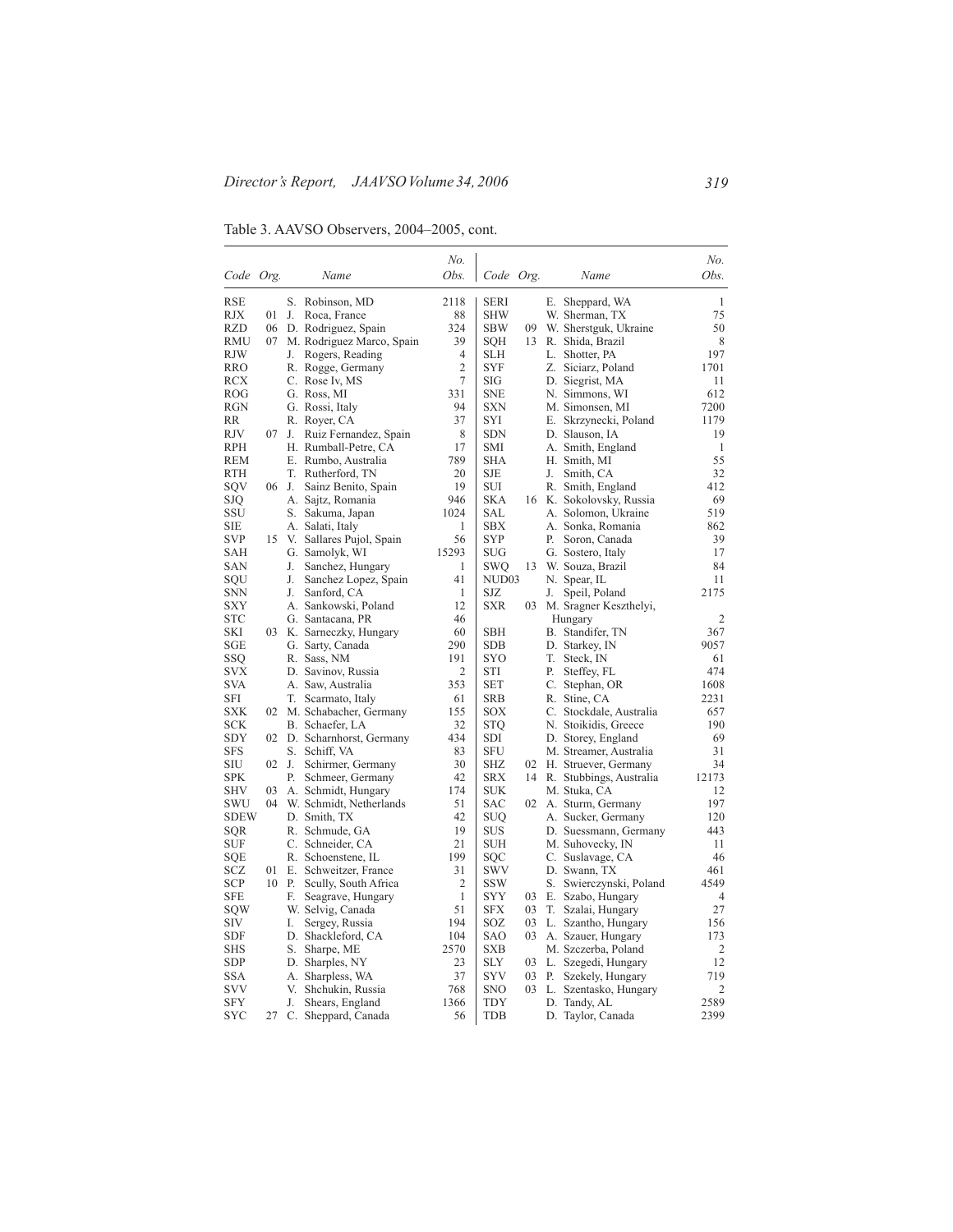Table 3. AAVSO Observers, 2004–2005, cont.

|            |    |                             | No.            |            |    |    |                         | No.            |
|------------|----|-----------------------------|----------------|------------|----|----|-------------------------|----------------|
| Code Org.  |    | Name                        | Obs.           | Code Org.  |    |    | Name                    | Obs.           |
| TJV        | 01 | J.<br>Temprano, Spain       | 385            | <b>VFK</b> | 02 | F. | Vohla, Germany          | 4560           |
| <b>TDI</b> |    | D. Terrell, CO              | 6              | VOL        |    |    | W. Vollmann, Austria    | 500            |
| <b>TTU</b> |    | T.<br>Tezel, Turkey         | 24             | VVC        |    |    | V. Voropaev, Russia     | $\overline{4}$ |
| <b>TBD</b> |    | D. Thibeault, Canada        | 135            | VYV        | 09 |    | Y. Vovk, Ukraine        | 20             |
| TJE        |    | J.<br>Thibodeau, OK         | 252            | WGR        |    |    | G. Walker, MA           | 4912           |
| <b>THR</b> |    | R. Thompson, Canada         | 265            | WBY        |    |    | B. Walter, TX           | 105            |
| <b>THU</b> | 01 | B. Thouet, France           | 162            | WHN        | 03 |    | H. Walter, Hungary      | 12             |
| <b>TKK</b> | 17 | K. Tikkanen, Finland        | 37             | <b>WJX</b> |    | J. | Wan, Australia          | $\overline{c}$ |
| <b>TPE</b> | 17 | Tikkanen, Finland<br>Р.     | 149            | WPT        | 10 | P. | Wedepohl, South Africa  | 141            |
| <b>TIA</b> | 03 | A. Timar, Hungary           | 18             | WEI        |    |    | D. Weier, WI            | 226            |
| <b>TOM</b> | 04 | M. Toonen, Netherlands      | 1              | <b>WDZ</b> |    |    | D. Wells, TX            | 718            |
| <b>TSF</b> | 18 | S. Toschi, Italy            | 20             | WС         |    |    | R. Wend, IL             | 32             |
| <b>TMQ</b> | 03 | M. Toth, Hungary            | 3              | WKL        |    |    | K. Wenzel, Germany      | 466            |
| <b>TOZ</b> | 03 | Z. Toth, Hungary            | 3              | <b>WEF</b> |    | F. | West, MD                | 545            |
| <b>TSC</b> |    | S.<br>Tracy, CT             | 275            | WJD        |    | J. | West, KS                | 125            |
| <b>TRF</b> |    | C. Trefzger, Switzerland    | 161            | <b>WRP</b> |    |    | R. Wheeler, OK          | 7              |
| TJC        |    | J.<br>Truax, MI             | 6              | wws        |    |    | W. Whiddon, TX          | 30             |
| <b>TRX</b> |    | R. Truta, Romania           | 4              | WAH        |    |    | A. Whiting, AZ          | 110            |
| <b>TVS</b> |    | V.<br>Tsamis, Greece        | 6              | WJO        |    | J. | Wilder, CA              | 1              |
| TSJ        |    | S. Tsuji, Japan             | 17             | WI         |    |    | D. Williams, IN         | 1722           |
| <b>TXA</b> |    | A. Tudorica, Romania        | 14             | WPX        | 14 |    | P. Williams, Australia  | 9394           |
| TUC        |    | 10 C. Turk, South Africa    | 67             | WRX        |    |    | R. Williams, MI         | 101            |
| <b>TYS</b> |    | R. Tyson, NY                | 470            | WSN        |    |    | T. Wilson, WV           | 434            |
| <b>VFR</b> | 01 | F. Vaclic, Czech Republic   | 93             | WWJ        |    |    | W. Wilson, England      | 638            |
| <b>VLN</b> |    | 01 L. Vadrot, France        | 205            | WSZ        | 03 |    | S. Windecker, Hungary   | 18             |
| <b>VST</b> |    | S. Valentini, Italy         | 107            | <b>WCP</b> |    |    | C. Windisch, Germany    | 187            |
| <b>VAT</b> |    | T.<br>Valerio, Italy        | 311            | <b>WBE</b> |    |    | B. Winkelman, OK        | 16             |
| <b>BVE</b> | 04 | E. Van Ballegoij,           |                | WAS        | 02 |    | A. Winkler, Germany     | 203            |
|            |    | Netherlands                 | 2716           | <b>WKM</b> |    |    | M. Wiskirken, WA        | 14             |
| <b>VDL</b> | 05 | J. Van Der Looy,            |                | WUL        |    |    | 02 U. Witt, Germany     | 82             |
|            |    | Belgium                     | 4844           | WRZ        |    |    | R. Wlodarczyk, Poland   | 66             |
| <b>VDE</b> |    | 04 E. Van Dijk, Netherlands | 126            | WEN        |    |    | E. Woerner.             |                |
| <b>VNL</b> |    | 05 F. Van Loo, Belgium      | 278            |            |    |    | United Arab Em.         | 7              |
| <b>VUG</b> | 04 | G. Van Uden, Netherlands    | 57             | WBT        |    |    | R. Wolpert, CA          | 3              |
| <b>VMT</b> |    | 05 T. Vanmunster,           |                | WJM        |    | J. | Wood, CA                | 21             |
|            |    | Belgium                     | 37237          | WPF        |    | Р. | Wright, MN              | 53             |
| VML        |    | M. Varley, MD               | $\overline{c}$ | WUB        | 04 |    | E. Wubbena, Netherlands | 14             |
| <b>VED</b> | 01 | P. Vedrenne, France         | 9666           | YJU        |    | J. | Yin, China              | 93             |
| <b>VEE</b> | 05 | S. Ver Eecke, Belgium       | 106            | ZAG        | 03 |    | G. Zajacz, Hungary      | $\mathbf{1}$   |
| <b>VET</b> | 01 | M. Verdenet, France         | 1912           | <b>ZAD</b> |    |    | D. Zak, PA              | 100            |
| <b>VIA</b> | 01 | J. Vialle, France           | 289            | ZFL        |    | F. | Zattera, Italy          | 40             |
| <b>VJA</b> | 17 | J. Virtanen, Finland        | 1353           | <b>ZPA</b> |    | Р. | Zeller, IN              | 61             |
| <b>VGK</b> |    | G. Vithoulkas, Greece       | 1582           | <b>ZDM</b> |    |    | D. Zhdanok, Russia      | 2              |
| <b>VRM</b> |    | R. Vivaldi, Italy           | 6              | ZIG        |    | I. | Zinchenko, Ukraine      | 58             |
| <b>VMH</b> |    | M. Vlasov, Israel           | $\overline{c}$ | ZRE        |    |    | R. Zissell, MA          | 702            |